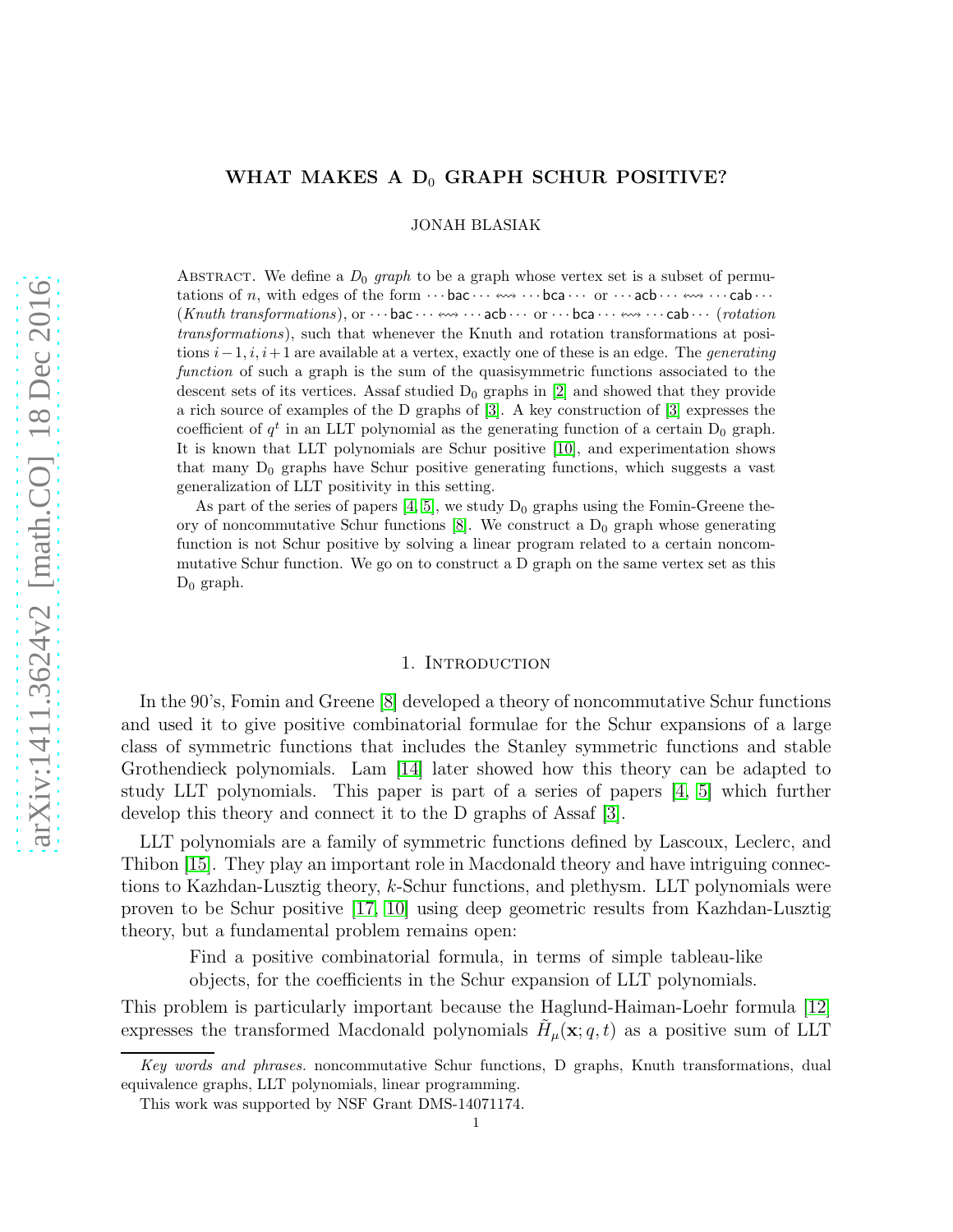<span id="page-1-0"></span>
$$
2134 \frac{2}{214} - 2314 \frac{3}{214} - 2341
$$
  

$$
2134 \frac{2}{3} - 2314
$$
  

$$
2143 \frac{2}{3} - 2413
$$
  

$$
2143 \frac{2}{3} - 2413
$$

FIGURE 1. On the left is a  $D_0$  graph whose edges are all Knuth edges, and on the right is the  $D_0$  graph obtained from this one by changing a pair of its edges to rotation edges. Knuth *i*-edges (resp. rotation *i*-edges) are labeled *i* (resp. *i*).

polynomials. Hence a solution to this problem would yield an explicit formula for the Schur expansions of transformed Macdonald polynomials.

To attack this problem, Lam [\[14\]](#page-45-6) showed that expanding LLT polynomials in terms of Schur functions is equivalent to writing certain noncommutative versions of Schur functions  $\mathfrak{J}_{\lambda}(\mathbf{u})$  as positive sums of monomials in an algebra he called the algebra of ribbon Schur operators. Unfortunately, this mostly translates the difficulty of computing the Schur expansions to another language but does not make the problem much easier. This setup does produce some new results, however. Lam obtains the coefficient of  $s_\lambda(\mathbf{x})$  in an LLT polynomial for  $\lambda$  of the form  $(a, 1^b)$ ,  $(a, 2)$ , or  $(2, 2, 1^a)$ . In [\[4\]](#page-45-3), we obtain a formula for the Schur expansion of LLT polynomials indexed by a 3-tuple of skew shapes, proving and generalizing a conjecture of Haglund [\[11\]](#page-45-10).

This paper grew out of an attempt to push these results further. The approach we pursue here and in [\[4,](#page-45-3) [5\]](#page-45-4) combines ideas of Fomin-Greene [\[8\]](#page-45-5), Lam [\[14\]](#page-45-6), and Assaf [\[3,](#page-45-1) [2\]](#page-45-0).  $D_0$  graphs, which we now define, are central objects in this approach. These graphs were studied in [\[2\]](#page-45-0) (with slightly different conventions), and the D graphs of [\[3\]](#page-45-1) corresponding to LLT polynomials are  $D_0$  graphs.

<span id="page-1-1"></span>**Definition 1.1.** Let  $W_n$  denote the set of words of length n with no repeated letter in the alphabet  $\{1, 2, ..., N\}$ . A  $D_0$  graph is a graph on a vertex set  $W \subseteq W_n$  with edges colored from the set  $\{2, 3, \ldots, n-1\}$  such that

- (i) each i-edge is one of the four pairs
	- {v bac w, v bca w} or {v acb w, v cab w} (Knuth edges), or  $\{v\text{ bac }w, v\text{ acb }w\}$  or  $\{v\text{ bca }w, v\text{ cab }w\}$  (rotation edges)

for some letters  $a < b < c$  and words v, w such that v has length  $i - 2$ ,

(ii) each element of  $W \cap \{v \text{ bac } w, v \text{ bca } w, v \text{ acb } w, v \text{ cab } w\}$  belongs to exactly one i-edge for all letters  $a < b < c$  and words v, w such that v has length  $i - 2$ .

See Figure [1](#page-1-0) for an example. Also, Figure [2](#page-10-0) ( $\S 3.1$ ) depicts the D<sub>0</sub> graph on the vertex set  $\mathcal{S}_4$  with only rotation edges. Knuth and rotation edges correspond to the operators  $d_i$ and  $d_i$  of [\[3\]](#page-45-1) (see §[3.1\)](#page-9-0).

<span id="page-1-2"></span>**Definition 1.2.** The generating function of a  $D_0$  graph  $\mathcal{G}$  is

$$
\sum_{\mathsf{w}\in \mathrm{Vert}(\mathcal{G})}Q_{\mathrm{Des}(\mathsf{w})}(\mathbf{x}),
$$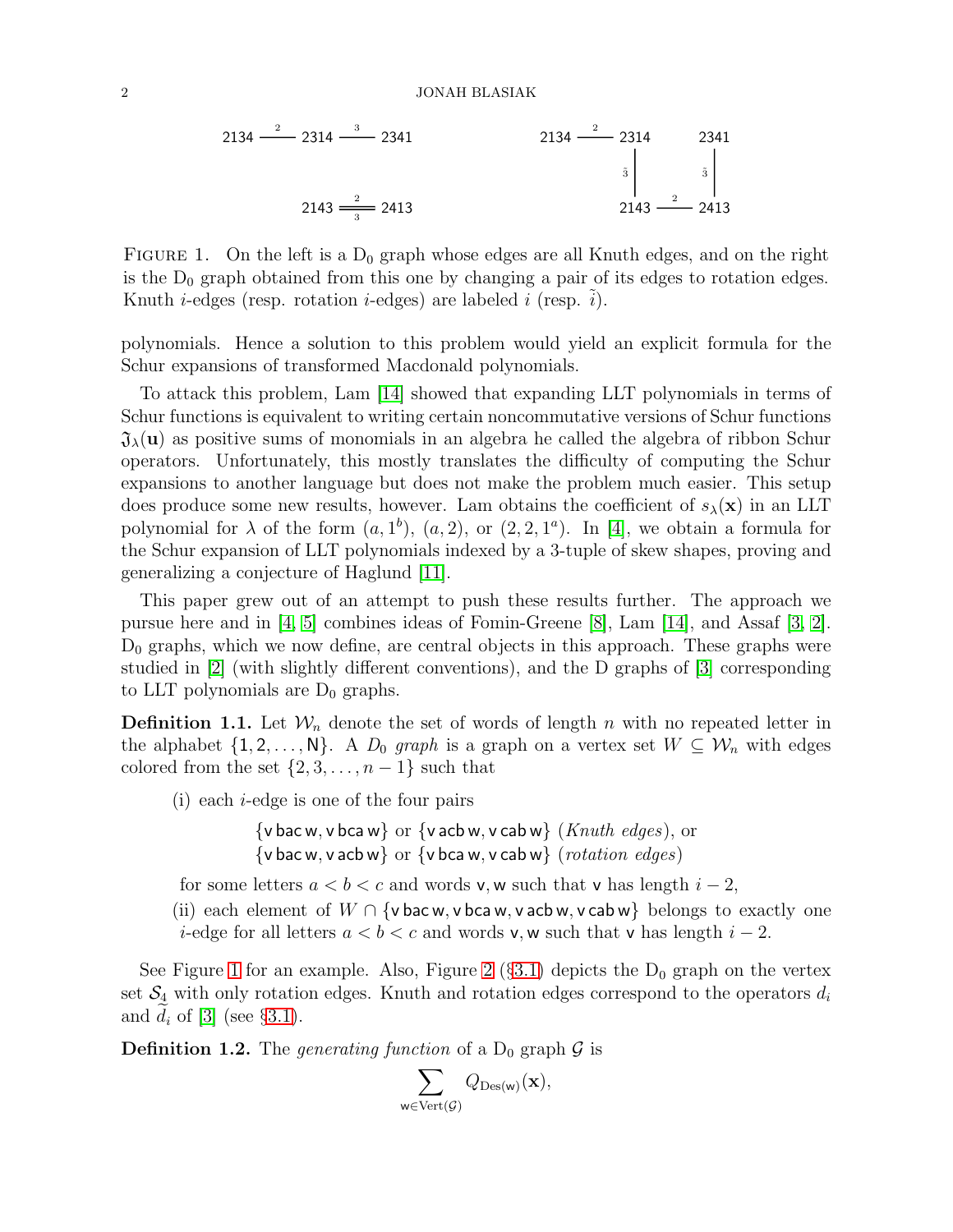where  $Q_{\text{Des}(w)}(x)$  denotes Gessel's fundamental quasisymmetric function [\[9\]](#page-45-11), Des(w) is the descent set of w, and  $Vert(\mathcal{G})$  denotes the vertex set of  $\mathcal{G}$ .

In this paper and the companion paper [\[5\]](#page-45-4), we study the generating functions of  $D_0$  graphs using the theory of noncommutative Schur functions. Extensive computer investigations and results of [\[2,](#page-45-0) [3,](#page-45-1) [4\]](#page-45-3) led us to speculate that  $D_0$  graphs always have Schur positive generating functions. However, this is not true. In this paper, we solve a linear program to find a D<sub>0</sub> graph on a vertex set  $\bar{W}^* \subseteq S_8$  whose generating function is not Schur positive. We go on to show that D graphs in the sense of [\[3\]](#page-45-1) do not always have Schur positive generating functions by constructing a D graph on the same set  $\bar{W}^*$ .

Given the abundance of Schur positivity in this setting, these examples were quite surprising and demand further investigation of the question

What hypotheses must a  $D_0$  graph satisfy to guarantee Schur positivity? (1)

See Section [8](#page-42-0) for further discussion.

<span id="page-2-2"></span>We now describe the theory that led us to these examples.

1.1. Noncommutative Schur functions. The reader may find it helpful here to take a look at the paper [\[8\]](#page-45-5) of Fomin and Greene, though we do not formally depend on it in any way. Let

<span id="page-2-1"></span>
$$
\mathcal{U}=\mathbb{Z}\langle u_1,u_2,\ldots,u_N\rangle
$$

be the free associative algebra in the noncommuting variables  $u_1, u_2, \ldots, u_N$ . We frequently write a for the variable  $u_a$  and think of the monomials of  $\mathcal U$  as words in the alphabet  $\{1, 2, \ldots, N\}.$ 

The *noncommutative elementary symmetric functions* are given by

<span id="page-2-3"></span><span id="page-2-0"></span>
$$
e_d(\mathbf{u}) = \sum_{N \ge i_1 > i_2 > \dots > i_d \ge 1} u_{i_1} u_{i_2} \cdots u_{i_d} \in \mathcal{U}
$$

for any positive integer d; set  $e_0(\mathbf{u}) = 1$  and  $e_d(\mathbf{u}) = 0$  for  $d < 0$ .

In this paper, we define the *noncommutative Schur functions* by the following noncommutative analog of the Jacobi-Trudi formula:

$$
\mathfrak{J}_{\lambda}(\mathbf{u}) = \sum_{\pi \in S_t} \mathrm{sgn}(\pi) \, e_{\lambda'_1 + \pi(1) - 1}(\mathbf{u}) e_{\lambda'_2 + \pi(2) - 2}(\mathbf{u}) \cdots e_{\lambda'_t + \pi(t) - t}(\mathbf{u}),
$$

where  $\lambda$  is any partition and  $\lambda' = (\lambda'_1, \ldots, \lambda'_t)$  is the conjugate partition of  $\lambda$ .

The Fomin-Greene theory of noncommutative Schur functions is related to  $D_0$  graphs by the following algebra. Define the algebra  $\mathcal{U}/I_{\text{KR}}^{\text{st}}$  to be the quotient of  $\mathcal{U}$  by the relations

$$
b(ac - ca) = (ac - ca)b \qquad \text{for } a < b < c,
$$
\n
$$
(2)
$$

$$
\mathsf{w} = 0 \quad \text{for words } \mathsf{w} \text{ with a repeated letter.} \tag{3}
$$

Here,  $I_{\text{KR}}^{\text{st}}$  denotes the corresponding two-sided ideal of  $U$ ; the K stands for Knuth and R for rotation, and "st" is short for "standard word" to remind the reader of relation [\(3\)](#page-2-0).

We consider U to be endowed with the symmetric bilinear form  $\langle \cdot, \cdot \rangle$  for which monomials form an orthonormal basis. We show that a zero-one vector (in the monomial basis)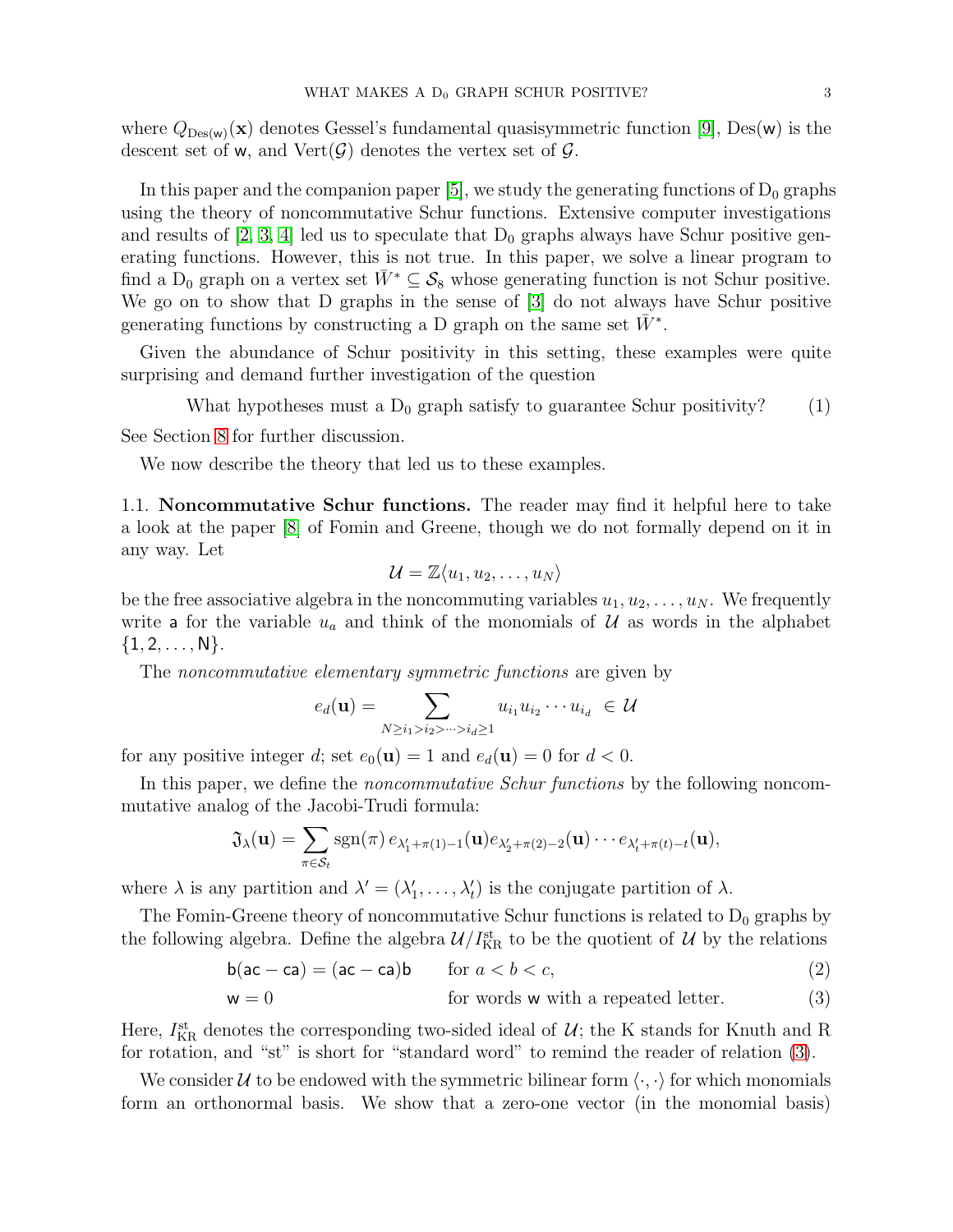## 4 JONAH BLASIAK

belonging to  $(I_{\text{KR}}^{st})^{\perp}$  is the same as the sum of the vertices of a  $D_0$  graph (Proposition-Definition [3.2\)](#page-10-1). We also prove that the elementary symmetric functions  $e_d(\mathbf{u})$  commute in  $\mathcal{U}/I_{\text{KR}}^{\text{st}}$  (Lemma [2.2\)](#page-6-0), which is the first step required to apply the Fomin-Greene approach. Using these facts, we recast a result of Fomin-Greene to show that for any  $D_0$  graph  $\mathcal{G}$ ,

<span id="page-3-1"></span>\n (the coefficient of 
$$
s_{\lambda}(\mathbf{x})
$$
 in the generating function of  $\mathcal{G}$ ) = \n  $\left\langle \mathfrak{J}_{\lambda}(\mathbf{u}), \sum_{\mathbf{w} \in \text{Vert}(\mathcal{G})} \mathbf{w} \right\rangle$ .\n (4)\n

This identity shows that if there is a positive monomial expression for  $\mathfrak{J}_\lambda(\mathbf{u})$  in  $\mathcal{U}/I_{\text{KR}}^{\text{st}}$  then the generating function of any  $D_0$  graph is Schur positive. The main theoretical result of this paper is an approximate converse of this statement, whose precise version we give shortly. Informally, it says that the Fomin-Greene approach to proving Schur positivity is a powerful one because it only fails if the symmetric functions to which it is applied are not actually all Schur positive.

Another notable theoretical result of this paper, which is similar to a result of [\[14\]](#page-45-6), is

<span id="page-3-2"></span>**Theorem 1.3.** The noncommutative Schur function  $\mathfrak{J}_{\lambda}(\mathbf{u})$  is a positive sum of monomials in  $\mathcal{U}/I_{\text{KR}}^{\text{st}}$  when  $\lambda$  is a hook shape or of the form  $(a, 2)$  or  $(2, 2, 1^a)$ .

1.2. Linear programming duality. We now give the precise statement of the "approximate converse" mentioned above. Fix a positive integer d. Let  $w^1, \ldots, w^m$  be the words of U of length d (all the words, not just those in  $\mathcal{W}_d$ ). Let  $\mathbb{R}^m_{\geq 0}$  denote the polyhedron  $\{\sum_i x_i \mathbf{w}^i \mid x_i \geq 0\} \subseteq \mathbb{R} \mathcal{U}$  and let  $\mathbf{c}_d = \sum_{\mathbf{w} \in \mathcal{W}_d} \mathbf{w} \in \mathbb{R}_{\geq 0}^m$ .

<span id="page-3-0"></span>**Theorem 1.4.** Let  $\lambda$  be a partition of d. Let  $J^{(1)}, \ldots, J^{(l)}$  be two-sided ideals of U such that for each  $j \in [l],$ 

- $J^{(j)}$  is generated by monomials (i.e. words in U) and binomials of the form  $v w$ , where **v** and **w** are words of the same length,
- $J^{(j)} \supseteq I_{\mathrm{KR}}^{\mathrm{st}}$ ,
- $w^i \in J^{(j)}$  if and only if  $w^i \notin \mathcal{W}_d$ , for each word  $w^i$  of length d.

Set  $J = \bigcap_j J^{(j)}$ . The following are equivalent:

- (i')  $\mathfrak{J}_{\lambda}(\mathbf{u})$  is not a real positive sum of monomials in  $\mathbb{R} \otimes_{\mathbb{Z}} \mathcal{U}/J$ .
- (v') There exists an  $\mathbf{f} \in \mathbb{R}_{\geq 0}^m$  such that  $\mathbf{c}_d \mathbf{f} \in \sum_j ((\mathbb{R}J^{(j)})^{\perp} \cap \mathbb{R}_{\geq 0}^m)$  and  $\langle \mathfrak{J}_{\lambda}(\mathbf{u}),\mathbf{f}\rangle < 0.$

These conditions are labelled  $(i')$  and  $(v')$  to match Theorem [6.2,](#page-28-0) the full version of Theorem [1.4.](#page-3-0) Note that if  $(v')$  holds, then **f** lies in  $(\mathbb{R}J)^{\perp}\cap\mathbb{R}_{\geq0}^{m}\subseteq(\mathbb{R}I_{\rm KR}^{st})^{\perp}\cap\mathbb{R}_{\geq0}^{m}$  and hence by [\(4\)](#page-3-1) is (a  $\mathbb{R}_{\geq 0}$ -weighted version of) the sum of vertices of a  $D_0$  graph whose generating function is not Schur positive. The proof of this theorem uses linear programming duality.

1.3.  $D_0$  graphs and D graphs are not always Schur positive. One of the main goals of this project [\[4,](#page-45-3) [5\]](#page-45-4) was to find a positive expression for  $\mathfrak{J}_{\lambda}(\mathbf{u})$  in  $\mathcal{U}/I_{\text{KR}}^{\text{st}}$ . By applying [\(4\)](#page-3-1) to certain  $D_0$  graphs constructed in [\[3\]](#page-45-1), this would give an elegant and uniform formula for the Schur expansion of LLT polynomials. It is possible to carry this out for some  $\lambda$ and in certain quotients of  $\mathcal{U}/I_{\text{KR}}^{st}$  (e.g. Theorem [1.3](#page-3-2) and [\[4,](#page-45-3) Theorem 4.1]). The main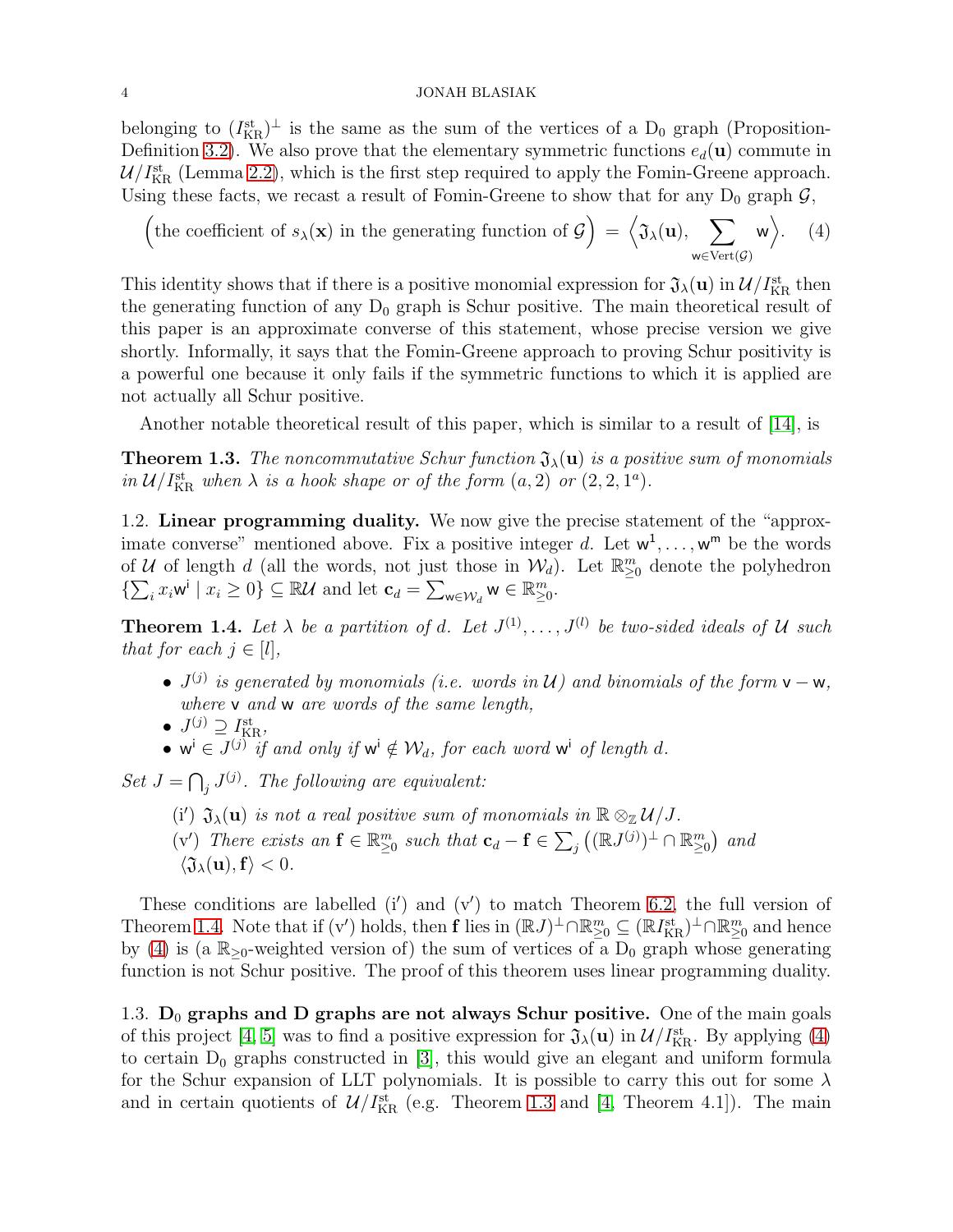purpose of this paper, however, is a negative result which shows that for  $\lambda = (2, 2, 2, 2)$ , both conditions (i') and (v') in Theorem [1.4](#page-3-0) hold. We exhibit a set  $\bar{W}^* \subseteq S_8$  such that  $\mathbf{f} := \sum_{w \in \bar{W}^*} w \in (I_{KR}^{\text{st}})^{\perp}$  and  $\langle \mathfrak{J}_{(2,2,2,2)}(\mathbf{u}), \mathbf{f} \rangle = -1$  (we do not know in general whether f can always be chosen to be a zero-one vector if (v′ ) holds, but it happens to be so for our choice of  $\lambda$  and  $J^{(j)}$  here). Hence there is a  $D_0$  graph  $H^*$  on the vertex set  $\bar{W}^*$  whose generating function is not Schur positive.

As already mentioned, this example was quite surprising given our speculation based on computer experimentation and  $[2, 3, 4]$  $[2, 3, 4]$  $[2, 3, 4]$ . It naturally led us to the question  $(1)$  above, particularly focusing on whether axioms from [\[3\]](#page-45-1) are enough to guarantee Schur positivity. Though we will not go into the details of these axioms until §[3.4,](#page-13-0) we briefly mention their relation to  $D_0$  graphs. A D graph as defined in [\[3\]](#page-45-1) is a colored graph (with some extra data) that satisfies the following properties from that paper: axioms 1, 2, 3, 4'a, 4'b, and 5 and  $LSP_4$  and  $LSP_5$ . Most of these properties are clearly satisfied for  $D_0$  graphs, but some require substantial proof and two of them do not always hold. For instance,  $D_0$  graphs do not always satisfy axiom 5, which states that *i*-edges commute with j-edges for  $|i-j| \geq 3$ . Using Theorem [1.3,](#page-3-2) we prove that a  $D_0$  graph is a D graph if and only if it satisfies axioms 4 ′ b and 5. A similar result is proved in [\[2\]](#page-45-0) using different methods.

After finding the example above, we investigated whether imposing axiom 5 is enough to guarantee Schur positivity. In §[7.4,](#page-33-0) we describe an algorithm that starts with the vertex set  $\bar{W}^*$  and grows a D<sub>0</sub> graph on this set by adding edges that are forced by axiom 5. This produces a  $D_0$  graph satisfying axiom 5 whose generating function is not Schur positive, so this axiom is not enough. The first graph we produced with this method was not a D graph because it did not satisfy axiom 4′ b. With a considerably more intricate algorithm, we were able to produce a graph  $\mathcal{G}^*$  on a subset of  $\bar{W}^*$  satisfying axioms 5 and 4'b. It has 4950 vertices and is described in the accompanying data files. Moreover, it satisfies a slightly stronger version of axiom  $4'b$ , which we call axiom  $4''b$  (see §[7.7\)](#page-41-0).

**Theorem 1.5.** There exists a  $D_0$  graph  $\mathcal{G}^*$  satisfying axioms  $\mathcal{A}''b$  and 5 whose generating function is not Schur positive. Hence D graphs do not always have Schur positive generating functions.

1.4. Organization. Section [2](#page-5-0) gives a more thorough introduction to the theory of noncommutative Schur functions just discussed in  $\S1.1$ . In Section [3](#page-8-0) we define  $D_0$  graphs and the D graphs of Assaf and relate  $D_0$  graphs to the algebra  $\mathcal{U}/I_{\text{KR}}^{\text{st}}$ . Section [4](#page-14-0) contains some important theoretical results: the full statement and proof of Theorem [1.3](#page-3-2) and the corollary that a  $D_0$  graph is a D graph if and only if it satisfies axioms  $4'b$  and 5. In Section [5](#page-21-0) we show how LLT polynomials can be expressed as the generating functions of certain  $D_0$  graphs and relate our setup to Lam's [\[14\]](#page-45-6) and the graphs  $\mathcal{G}_{c,D}^{(k)}$  defined by Assaf in [\[3\]](#page-45-1). In Section [6](#page-26-0) we state and prove the full version of Theorem [1.4.](#page-3-0) We next solve a linear program related to Theorem [1.4](#page-3-0) in §[7.1](#page-30-0)[–7.3,](#page-32-0) and in the remainder of Section [7,](#page-30-1) we use it to construct the D graph  $\mathcal{G}^*$ . Some facts about this graph are given in §[7.8](#page-42-1) along with a guide to the accompanying data files giving its full description. Finally, in Section [8](#page-42-0) we discuss the difficulties that must be overcome to answer question [\(1\)](#page-2-1) and suggest more precise versions of this question.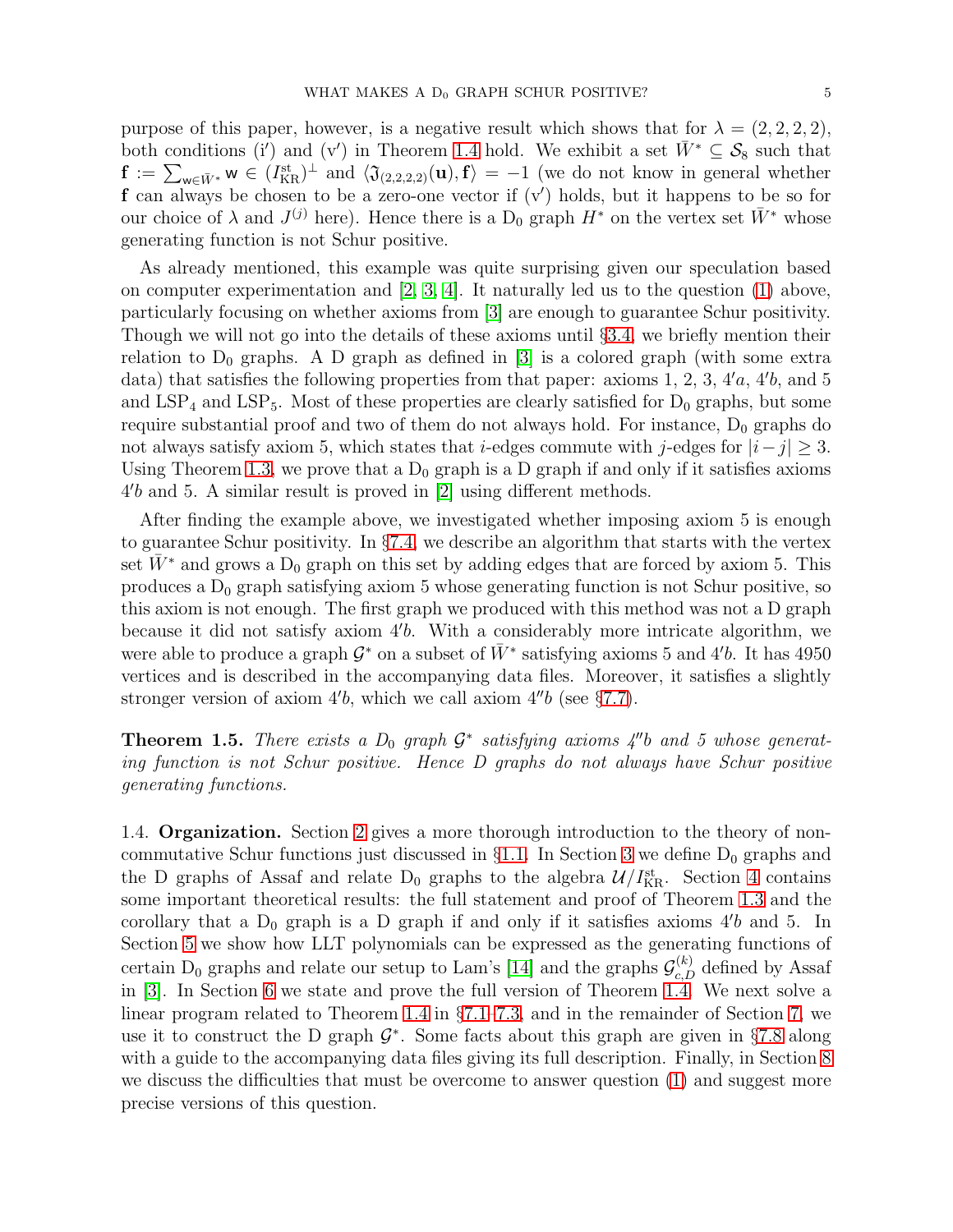#### <span id="page-5-0"></span>6 JONAH BLASIAK

# 2. The Fomin-Greene theory of noncommutative Schur functions

 $D_0$  graphs are closely tied to the algebra  $\mathcal{U}/I_{\text{KR}}^{\text{st}}$ . Here we introduce the theory of noncommutative Schur functions in the algebra  $\mathcal{U}/I_{\text{KR}}^{\text{st}}$ , expanding on the short account given in §[1.1.](#page-2-2) This will be useful later for proving several facts about  $D_0$  graphs. The companion paper [\[5\]](#page-45-4) contains a more thorough study of this theory.

2.1. Noncommutative elementary symmetric and Schur functions. The noncommutative elementary symmetric functions in subsets of the variables are given by

$$
e_d(S) = \sum_{\substack{i_1 > i_2 > \dots > i_d \\ i_1, \dots, i_d \in S}} u_{i_1} u_{i_2} \dots u_{i_d} \in \mathcal{U},
$$

for any subset S of [N] and positive integer d; set  $e_0(S) = 1$  and  $e_d(S) = 0$  for  $d < 0$ . We also maintain the notation  $e_d(\mathbf{u}) = e_d([N])$  from §[1.1](#page-2-2) throughout the paper.

Let  $\lambda$  be a partition, let  $\lambda'$  be the conjugate partition of  $\lambda$ , and let t be the number of parts of  $\lambda'$  (which is equal to  $\lambda_1$ ). Recall from §[1.1](#page-2-2) that the noncommutative Schur function  $\mathfrak{J}_{\lambda}(\mathbf{u})$  is given by the following noncommutative version of the Jacobi-Trudi formula:

$$
\mathfrak{J}_{\lambda}(\mathbf{u}) = \sum_{\pi \in \mathcal{S}_t} \mathrm{sgn}(\pi) \, e_{\lambda'_1 + \pi(1) - 1}(\mathbf{u}) e_{\lambda'_2 + \pi(2) - 2}(\mathbf{u}) \cdots e_{\lambda'_t + \pi(t) - t}(\mathbf{u}),
$$

considered as an element of  $\mathcal{U}$ .

2.2. From words to generating functions. Let  $w = w_1 \cdots w_n$  be a word. We write  $Des(w) := \{i \in [n-1] \mid w_i > w_{i+1}\}\$ for the *descent set* of w. Let

$$
Q_{\text{Des(w)}}(\mathbf{x}) = \sum_{\substack{1 \le i_1 \le \dots \le i_n \\ j \in \text{Des(w)}}} x_{i_1} \dots x_{i_n}
$$

be Gessel's fundamental quasisymmetric function [\[9\]](#page-45-11) in the commuting variables  $x_1, x_2, \ldots$ Note that  $Q_{\text{Des}(w)}(x)$  depends on n even though this does not appear in the notation.

Define the linear map

$$
\Delta: \mathcal{U} \to \mathbb{Z}[x_1, x_2, \dots] \text{ by } \mathbf{w} \mapsto Q_{\mathrm{Des}(\mathbf{w})}(\mathbf{x}).
$$

The generating function of an element f of U is defined to be  $\Delta(f)$ . This is compatible with the definition of the generating function of a  $D_0$  graph from the introduction in that the generating function of a D<sub>0</sub> graph G is equal to the generating function of  $\sum_{w \in Vert(G)} w$ .

<span id="page-5-1"></span>2.3. The Fomin-Greene setup. Let  $\langle \cdot, \cdot \rangle$  be the symmetric bilinear form on U for which the monomials form an orthonormal basis. Note that any element of  $\mathcal{U}/I$  has a well-defined pairing with any element of  $I^{\perp}$  for any two-sided ideal I of U. Here,

$$
I^{\perp} := \{ f \in \mathcal{U} \mid \langle z, f \rangle = 0 \text{ for all } z \in I \}
$$

denotes the orthogonal complement of I.

We state our variant of Theorem 1.2 of [\[8\]](#page-45-5) and results in Section 6 of [\[14\]](#page-45-6).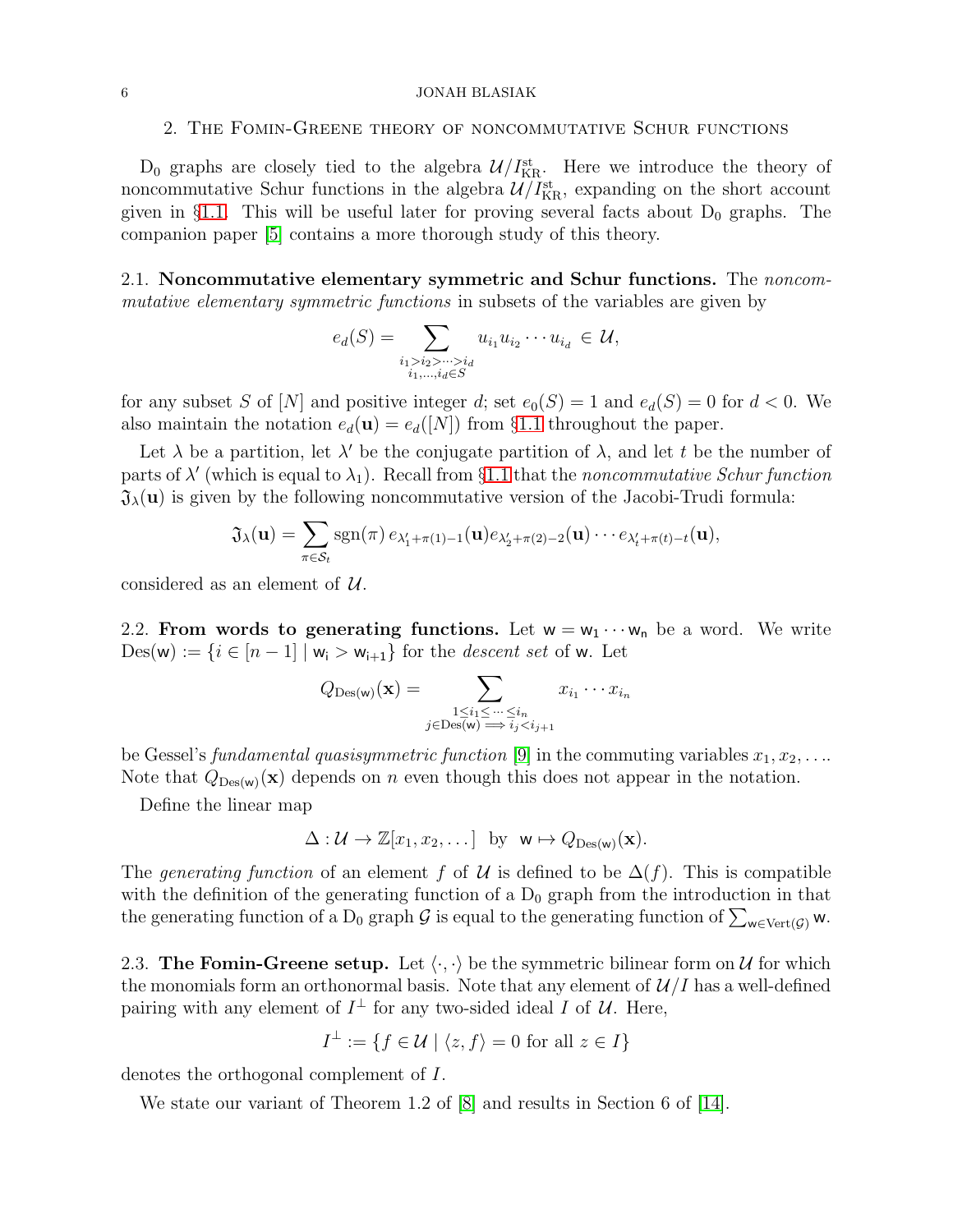<span id="page-6-1"></span>**Theorem 2.1.** Let I be a two-sided ideal of U. If  $e_k(\mathbf{u})e_\ell(\mathbf{u}) = e_\ell(\mathbf{u})e_k(\mathbf{u})$  in U/I for all k,  $\ell$ , then for any  $f \in I^{\perp}$ , the quasisymmetric function  $\Delta(f)$  is symmetric and its Schur expansion is given by

$$
\Delta(f) = \sum_{\lambda} s_{\lambda}(\mathbf{x}) \langle \mathfrak{J}_{\lambda}(\mathbf{u}), f \rangle,
$$

where the sum is over all partitions  $\lambda$ .

The idea of the proof is that whenever the  $e_d(\mathbf{u})$  commute in some quotient of  $\mathcal{U}$ , the subalgebra they generate is the surjective image of the ring of symmetric functions in commuting variables and hence all the usual identities hold, including the Jacobi-Trudi formula. See [\[5\]](#page-45-4) for details.

The following lemma is similar to  $[8, \text{ Lemma } 3.1]$ . In  $[5]$ , we will prove a result that generalizes both the lemma below and that in [\[8\]](#page-45-5). Recall that  $\mathcal{U}/I_{\rm KR}^{\rm st}$  is the quotient of  $\mathcal{U}$ by the relations  $(2)-(3)$  $(2)-(3)$ .

<span id="page-6-0"></span>**Lemma 2.2.** There holds  $e_k(\mathbf{u})e_\ell(\mathbf{u}) = e_\ell(\mathbf{u})e_k(\mathbf{u})$  in the algebra  $\mathcal{U}/I_{\text{KR}}^{\text{st}}$ , for all k,  $\ell$ . Proof. We closely follow the proof of [\[8,](#page-45-5) Lemma 3.1], with only a few key modifications. For  $i \leq j$ , let

$$
E_{j,i}(x) = (1 + xu_j)(1 + xu_{j-1}) \cdots (1 + xu_i) = \sum_{d=0}^{j-i+1} x^d e_d(\{i, i+1, ..., j\}),
$$

where x commutes with all of the  $u_i$ . Define  $E_{j,i}(x) = 1$  if  $i = j + 1$ .

The statement of the lemma is equivalent to saying that  $E_{N,1}(x)$  and  $E_{N,1}(y)$  commute, where x and y are scalar variables. We will prove that  $E_{j,i}(x)$  and  $E_{j,i}(y)$  commute by induction on  $j - i$ .

The cases  $j - i = -1$  and  $j - i = 0$  are clear. Now assume  $i < j$ . Let  $[u_i, u_j]$  denote the commutator  $u_i u_j - u_j u_i$ . Using the induction hypothesis, we compute

$$
E_{j,i}(x)E_{j,i}(y)
$$
  
\n
$$
= E_{j,i+1}(x)(1+ xu_i)(1+ yu_j)E_{j-1,i}(y)
$$
  
\n
$$
= E_{j,i+1}(x)(1+ yu_j)(1+ xu_i)E_{j-1,i}(y) + xyE_{j,i+1}(x)[u_i, u_j]E_{j-1,i}(y)
$$
  
\n
$$
= E_{j,i+1}(x)E_{j,i+1}(y)(E_{j-1,i+1}(y))^{-1}(E_{j-1,i+1}(x))^{-1}E_{j-1,i}(x)E_{j-1,i}(y)
$$
  
\n
$$
+ xyE_{j,i+1}(x)[u_i, u_j]E_{j-1,i}(y)
$$
  
\n
$$
= E_{j,i+1}(y)E_{j,i+1}(x)(E_{j-1,i+1}(x))^{-1}(E_{j-1,i+1}(y))^{-1}E_{j-1,i}(y)E_{j-1,i}(x)
$$
  
\n
$$
+ xyE_{j,i+1}(x)[u_i, u_j]E_{j-1,i}(y)
$$
  
\n
$$
= E_{j,i+1}(y)(1+ xu_j)(1+ yu_i)E_{j-1,i}(x) + xyE_{j,i+1}(x)[u_i, u_j]E_{j-1,i}(y)
$$
  
\n
$$
= E_{j,i+1}(y)(1+ yu_i)(1+ xu_j)E_{j-1,i}(x)
$$
  
\n
$$
+ xyE_{j,i+1}(y)[u_j, u_i]E_{j-1,i}(x) + xyE_{j,i+1}(x)[u_i, u_j]E_{j-1,i+1}(x)[u_i, u_j]E_{j-1,i+1}(y)
$$
  
\n
$$
= E_{j,i}(y)E_{j,i}(x) + xyE_{j-1,i+1}(y)[u_j, u_i]E_{j-1,i+1}(x) + xyE_{j-1,i+1}(x)[u_i, u_j]E_{j-1,i+1}(y)
$$
  
\n
$$
= E_{j,i}(y)E_{j,i}(x) + xy[u_j, u_i]E_{j-1,i+1}(y)E_{j-1,i+1}(x) + xy[u_i, u_j]E_{j-1,i+1}(x)E_{j-1,i+1}(y)
$$
  
\n
$$
= E_{j,i}(y)E_{j,i}(x).
$$

The third to last equality is by [\(3\)](#page-2-0) and the second to last equality is by [\(2\)](#page-2-3).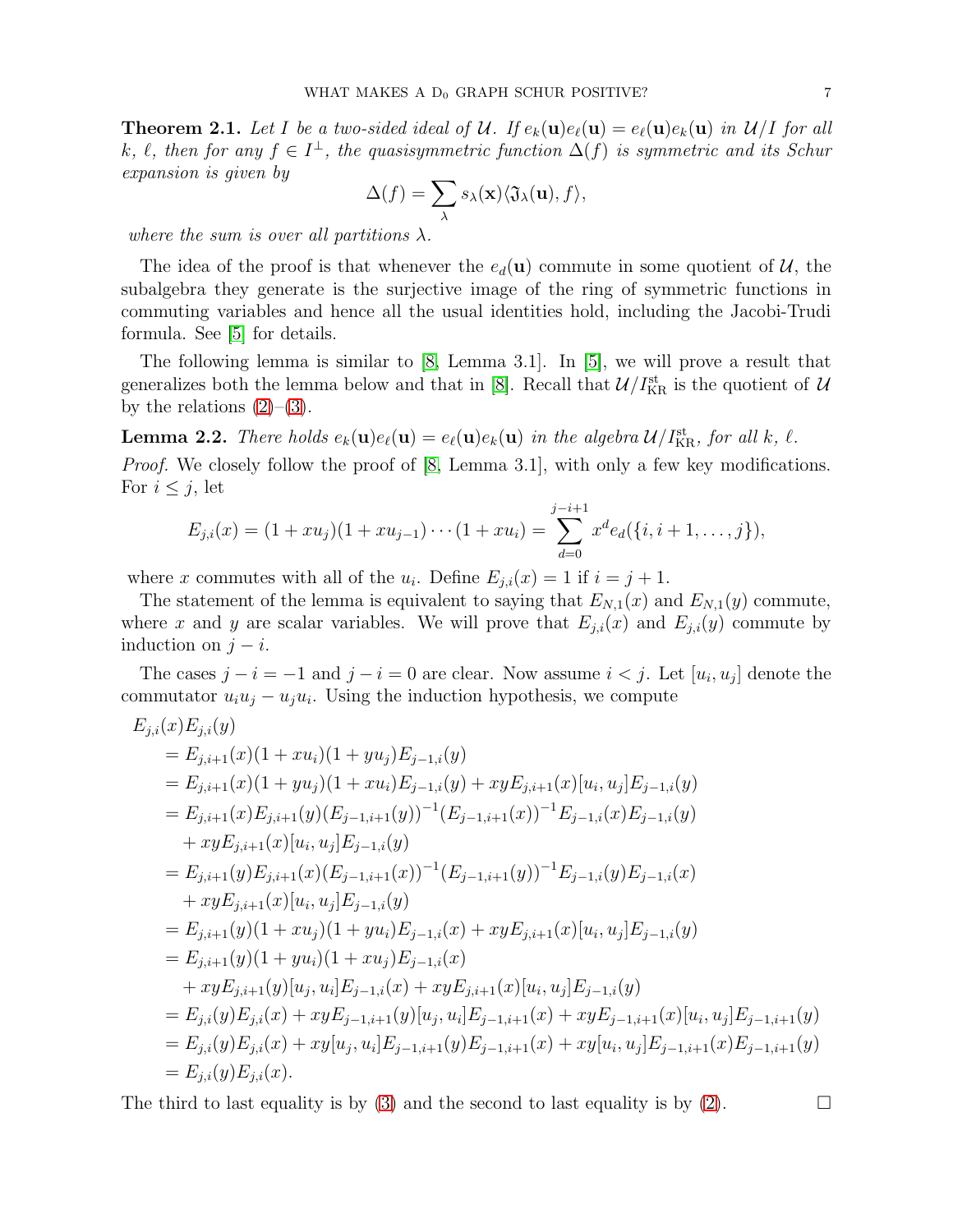## $8$   $$\rm \,JONAH$   $\rm BLASIAK$

In §[3.1,](#page-9-0) we will discuss consequences of Theorem [2.1](#page-6-1) and Lemma [2.2](#page-6-0) for  $D_0$  graphs. The heart of the Fomin-Greene approach is to express  $\mathfrak{J}_{\lambda}(\mathbf{u})$  as a positive sum of monomials in  $\mathcal{U}/I$  for I "as small as possible" because this yields (via Theorem [2.1\)](#page-6-1) a positive combinatorial formula for  $\Delta(f)$  for any positive sum of monomials f lying in  $I^{\perp}$ .

<span id="page-7-1"></span>2.4. Bijectivizations. For the ideal  $I = I_{\text{KR}}^{\text{st}}$ , the condition  $f \in I^{\perp}$  from Theorem [2.1](#page-6-1) is unintuitive, and the problem of expressing  $\mathfrak{J}_{\lambda}(\mathbf{u})$  as a positive sum of monomials in  $\mathcal{U}/I$  is computationally difficult. It is therefore fruitful to first consider the easier condition and problem for bijectivizations of  $\mathcal{U}/I_{\mathrm{KR}}^{\mathrm{st}}$ .

**Definition 2.3.** A bijectivization of an algebra  $\mathcal{U}/I$  is an algebra  $\mathcal{U}/J$  such that  $I \subseteq J$ and J is generated by monomials (i.e. words in  $\mathcal{U}$ ) and binomials of the form  $v - w$ , where v and w are words of the same length. To any bijectivization  $\mathcal{U}/J$ , we associate the following equivalence relation: two words v and w of U are *equivalent* if  $v - w \in J$ . We also say that a word is nonzero if it does not belong to J and that an equivalence class of words is nonzero if all of its elements are nonzero.

If J is as in the previous definition, then the space  $J^{\perp}$  has  $\mathbb{Z}$ -basis  $\{\sum_{w\in C} w\}$ , where C ranges over the nonzero equivalence classes of  $\mathcal{U}/J$ . Moreover, the problem of expressing  $\mathfrak{J}_\lambda(\mathbf{u})$  as a positive sum of monomials in  $\mathcal{U}/J$  can be made explicit as follows: let  $\mathsf{w}^1,\ldots,\mathsf{w}^{\mathsf{m}}$  $\sum_i c_i \mathbf{w}^i$ ,  $c_i \in \mathbb{Z}$  (an equality in U). Then  $\mathfrak{J}_\lambda(\mathbf{u})$  is a positive sum of monomials in  $\mathcal{U}/J$  if denote the words of U of length n. For each partition  $\lambda$  of n, we can write  $\mathfrak{J}_{\lambda}(\mathbf{u}) =$ and only if  $\sum_{w \in C} c_i \geq 0$  for each nonzero equivalence class C of  $\mathcal{U}/J$ .

<span id="page-7-0"></span>**Example 2.4.** Let  $\mathcal{U}/I_{\text{plac}}^{st}$  be the quotient of the plactic algebra by the additional relation  $(3)$ , i.e. the quotient of U by  $(3)$  and the Knuth relations

$$
\begin{aligned}\n\text{acb} &= \text{cab}, \\
\text{bac} &= \text{bca},\n\end{aligned}
$$

for letters  $a < b < c$ . Then  $\mathcal{U}/I_{\text{plac}}^{st}$  is a bijectivization of  $\mathcal{U}/I_{\text{KR}}^{st}$ . The nonzero equivalence classes are the Knuth equivalence classes consisting of words with no repeated letter.

Another bijectivization of  $\mathcal{U}/I_{\text{KR}}^{\text{st}}$  is the quotient of  $\mathcal{U}$  by [\(3\)](#page-2-0) and the relations

$$
\begin{aligned}\n\text{acb} &= \text{bac}, \\
\text{cab} &= \text{bca},\n\end{aligned}
$$

corresponding to rotation edges. This algebra was studied by Novelli and Schilling in [\[18\]](#page-45-12). It follows easily from their results that two words  $v, w \in \mathcal{W}_n$  are equivalent if and only if they have the same number of inversions, they are permutations of the same set of letters, and  $\min(v)$  and  $\max(v)$  occur in the same order in both words.

<span id="page-7-2"></span>**Example 2.5.** Here is a rich source of examples of bijectivizations of  $\mathcal{U}/I_{\text{KR}}^{\text{st}}$ . For each subset  $S \subseteq [N]$  of size 3, declare it to be either a Knuth triple or a rotation triple. The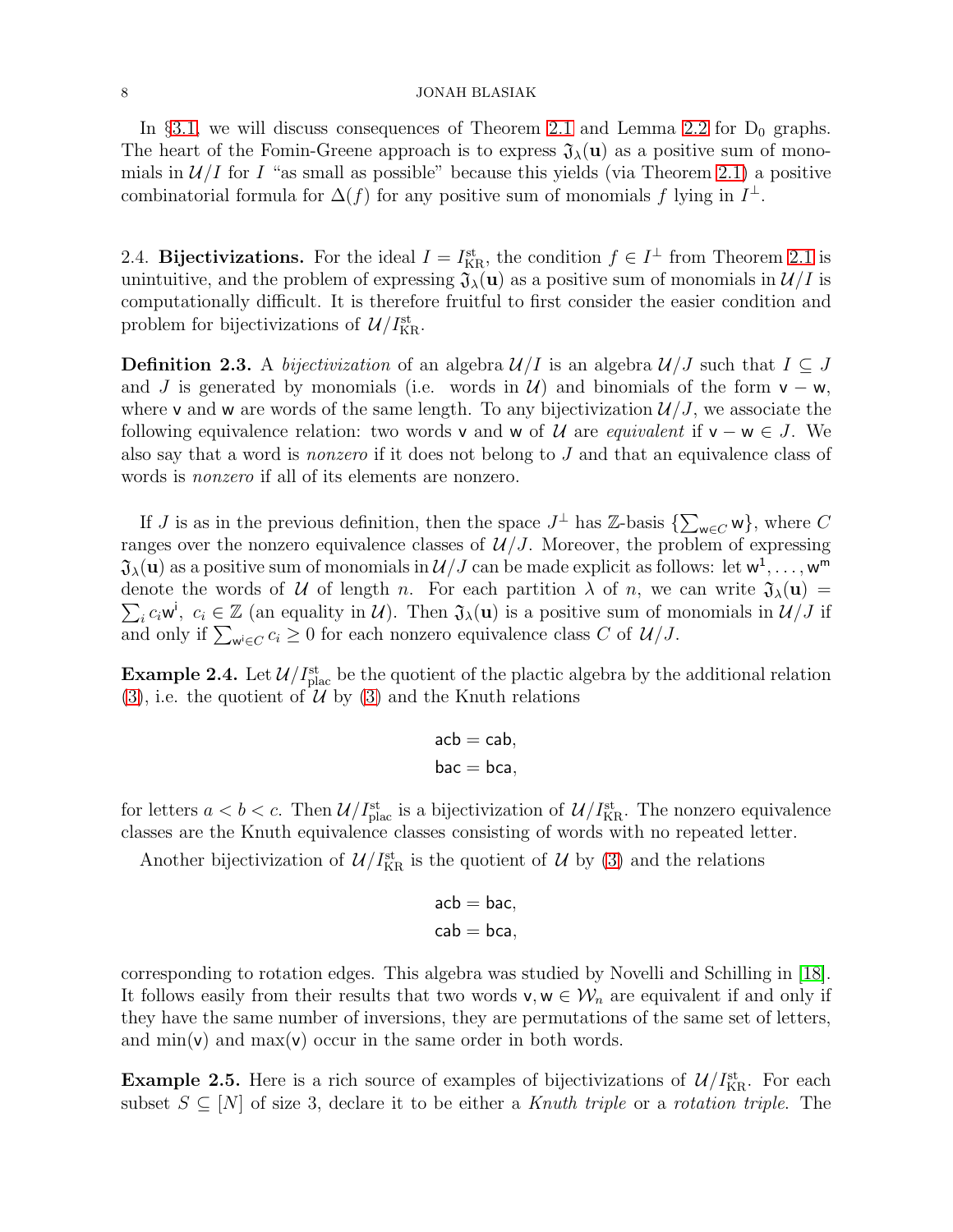triples bijectivization of  $\mathcal{U}/I_{\text{KR}}^{st}$  associated to this data is the quotient of  $\mathcal{U}$  by the relations

 $acb = cab$  if  $a < b < c$  is a Knuth triple  $\mathsf{bac} = \mathsf{bca}$  if  $a < b < c$  is a Knuth triple  $acb = bac$  if  $a < b < c$  is a rotation triple  $cab = bca$  if  $a < b < c$  is a rotation triple  $w = 0$  for words w with a repeated letter.

Remark 2.6. Extensive computer experimentation supports the following statement: the symmetric function  $\Delta(\sum_{w\in C} w)$  is Schur positive for any nonzero equivalence class C of any triples bijectivization. However, no proof of this is known. See Section [8](#page-42-0) for further discussion.

In Section [5,](#page-21-0) we define certain bijectivizations of  $\mathcal{U}/I_{\text{KR}}^{\text{st}}$  to apply the Fomin-Greene approach to LLT polynomials and certain graphs related to LLT polynomials from [\[3\]](#page-45-1).

2.5. Automorphisms of  $\mathcal{U}/I_{\text{KR}}^{\text{st}}$ . Certain natural maps on  $\mathcal{U}$  induce well-defined maps on the quotient  $\mathcal{U}/I_{\text{KR}}^{\text{st}}$ . Similar results are proven in [\[16\]](#page-45-13) for the plactic monoid. For a word  $w = w_1w_2 \cdots w_n$ , let rev(w) denote the word  $w_nw_{n-1} \cdots w_1$ .

# <span id="page-8-2"></span>Proposition 2.7.

(i) Let  $\theta : [N] \to \mathbb{Z}$  be an order-preserving injection and let  $\theta_{\mathcal{U}} : \mathcal{U} \to \mathcal{U}$ ,  $u_i \mapsto u_{\theta(i)}$ be the corresponding algebra homomorphism, where we set  $u_i = 0$  if  $i \notin [N]$ . Then  $\theta_{\cal U}(I_{\rm KR}^{\rm st})\subseteq I_{\rm KR}^{\rm st}$  and hence  $\theta_{\cal U}$  induces an algebra homomorphism  ${\cal U}/I_{\rm KR}^{\rm st}\to{\cal U}/I_{\rm KR}^{\rm st}$ .

(ii) The analog of statement (i) holds for  $\theta$  an order-reversing injection.

(iii) Let rev :  $\mathcal{U} \to \mathcal{U}$  denote the algebra anti-automorphism given by  $w \mapsto \text{rev}(w)$ . Then  $rev(I_{KR}^{st}) = I_{KR}^{st}$  and hence rev induces an algebra anti-automorphism  $\mathcal{U}/I_{KR}^{st} \to$  $\mathcal{U}/I^{\rm st}_{\rm KR}.$ 

*Proof.* Statement (i) is clear since for an order-preserving injection  $\theta$  and any  $1 \le a < b < \theta$  $c \leq N$ , there holds

$$
\theta_{\mathcal{U}}\big(\mathsf{b}(\mathsf{ac}-\mathsf{ca})-(\mathsf{ac}-\mathsf{ca})\mathsf{b}\big)=\mathsf{b}'(\mathsf{a}'\mathsf{c}'-\mathsf{c}'\mathsf{a}')-(\mathsf{a}'\mathsf{c}'-\mathsf{c}'\mathsf{a}')\mathsf{b}'\in I_{\mathrm{KR}}^{\mathrm{st}},\tag{5}
$$

for some  $a' < b' < c'$ . Note that there is no problem if  $a', b', c'$  do not all lie in [N] since if, say,  $c' \notin [N]$  then  $c' := u_{c'} = 0$ , so the right side of [\(5\)](#page-8-1) is 0.

If  $\theta$  is an order-reversing injection, then for any  $1 \le a \le b \le c \le N$ ,

 $\theta_{\cal U} \big( \textsf{b} (\textsf{ac} - \textsf{ca}) - (\textsf{ac} - \textsf{ca}) \textsf{b} \big) = \textsf{b}^{\prime} (\textsf{c}^{\prime} \textsf{a}^{\prime} - \textsf{a}^{\prime} \textsf{c}^{\prime}) - (\textsf{c}^{\prime} \textsf{a}^{\prime} - \textsf{a}^{\prime} \textsf{c}^{\prime}) \textsf{b}^{\prime} = - \big( \textsf{b}^{\prime} (\textsf{a}^{\prime} \textsf{c}^{\prime} - \textsf{c}^{\prime} \textsf{a}^{\prime}) - (\textsf{a}^$ for some  $a' < b' < c'$ . To verify (iii), we compute

<span id="page-8-0"></span>
$$
\operatorname{rev}\big(\mathsf{b}(\mathsf{ac}-\mathsf{ca})-(\mathsf{ac}-\mathsf{ca})\mathsf{b}\big)=(\mathsf{ca}-\mathsf{ac})\mathsf{b}-\mathsf{b}(\mathsf{ca}-\mathsf{ac})=\mathsf{b}(\mathsf{ac}-\mathsf{ca})-(\mathsf{ac}-\mathsf{ca})\mathsf{b}\in I^{\operatorname{st}}_{\operatorname{KR}}.\ \ \Box
$$

# <span id="page-8-1"></span>3.  $D_0$  graphs and D graphs

Here we define  $D_0$  graphs differently than in the introduction and relate them to the algebra  $\mathcal{U}/I_{\text{KR}}^{\text{st}}$ . We then recall the axioms defining a D graph from [\[3\]](#page-45-1).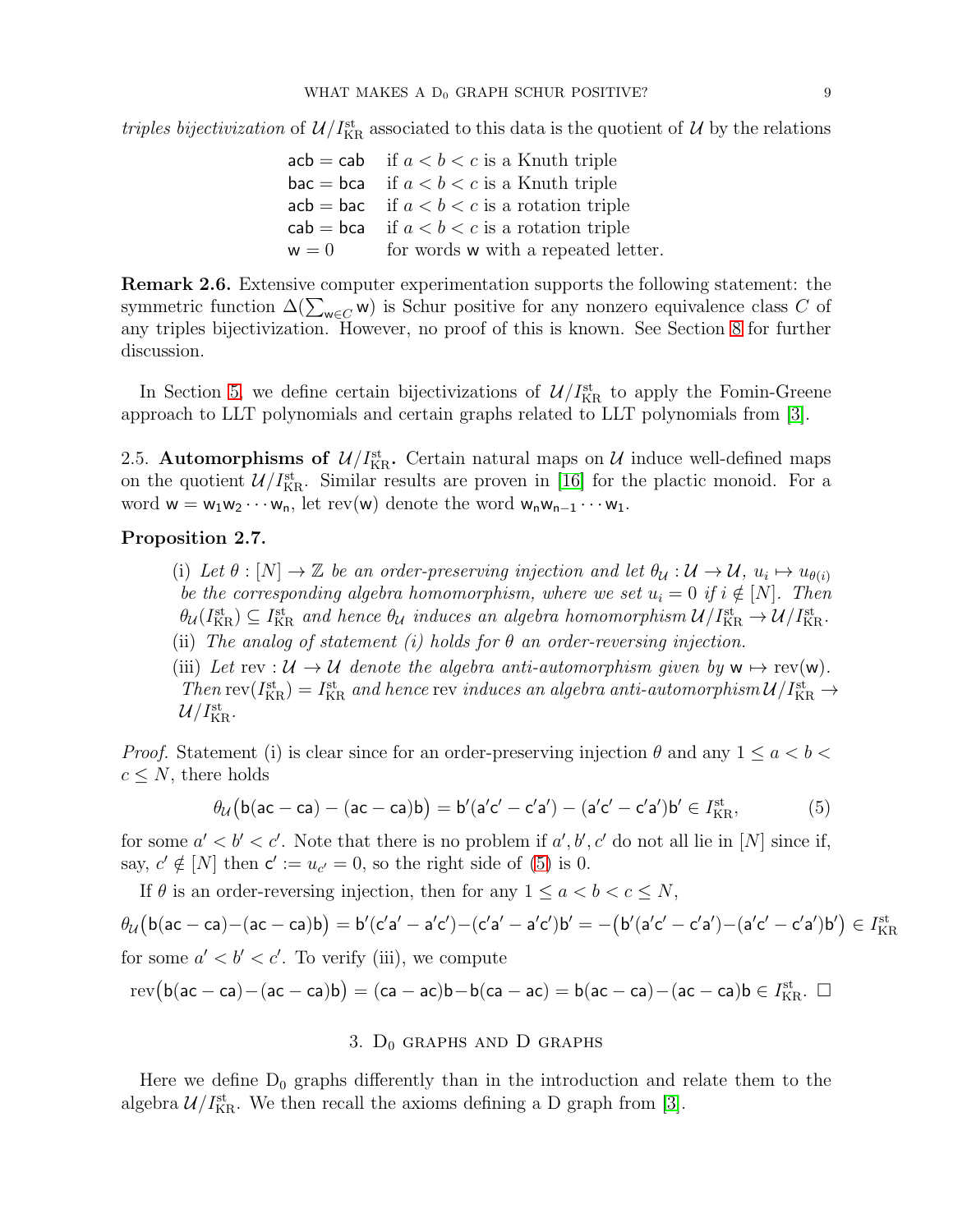<span id="page-9-0"></span>3.1.  $D_0$  graphs. Let  $W \subseteq U$  denote the set of words with no repeated letter, let  $W_n \subseteq W$ denote the set of words of length n with no repeated letter, and let  $S_n$  denote the set of permutations of n. We write  $|v|$  for the length of a word v.

A KR square is a 4-tuple of elements of W of the form

<span id="page-9-1"></span>
$$
\mathbf{v}[\mathsf{abc}]\mathbf{w} = (\mathsf{v}\,\mathsf{bac}\,\mathsf{w}, \mathsf{v}\,\mathsf{bca}\,\mathsf{w}, \mathsf{v}\,\mathsf{acb}\,\mathsf{w}, \mathsf{v}\,\mathsf{cab}\,\mathsf{w}),\tag{6}
$$

where  $a < b < c$  are letters and v and w are words. We also say [\(6\)](#page-9-1) is a KR<sub>i</sub> square, for  $i = |v| + 2$ . We abuse notation and identify the tuple v[abc]w with its set of elements when convenient. We say that a KR square X is a KR square of  $\mathcal{W}_n$  or a KR square of  $\mathcal{S}_n$  if  $X \subseteq \mathcal{W}_n$  or  $X \subseteq \mathcal{S}_n$ , respectively.

<span id="page-9-2"></span>**Definition 3.1.** A partial  $D_0$  graph of degree n is a graph G on a vertex set  $W \subseteq W_n$  with edges colored from the set  $\{2, 3, \ldots, n-1\}$  such that for each KR<sub>i</sub> square  $X = v[abc]w$ , exactly one of the following possibilities occurs:

- (i)  $X \cap W = \varnothing$ ,
- (ii)  $X \cap W$  is equal to {v bac w, v bca w} or {v acb w, v cab w} and is an *i*-edge,
- (iii)  $X \cap W$  is equal to {v bac w, v acb w} or {v bca w, v cab w} and is an *i*-edge,
- (iv)  $X \subseteq W$  and {v bac w, v bca w} and {v acb w, v cab w} are *i*-edges,
- (v)  $X \subseteq W$  and  $\{v \text{ bac } w, v \text{ ac} w\}$  and  $\{v \text{ bca } w, v \text{ cab } w\}$  are *i*-edges,
- (vi)  $X \subseteq W$  and no edge has both ends in X.

If (vi) never occurs, then we say that  $G$  is a  $D_0$  graph of degree n.

Recall from Definition [1.1](#page-1-1) that an edge  $\{x, y\}$  of G is a Knuth edge (resp. *rotation edge*) if  $\{x, y\}$  is as in (ii) and (iv) (resp. (iii) and (v)); we call this the type of the edge so that each edge has two kinds of labels—color and type; we can then speak of the type of the *i*-edge at x, the color of a Knuth edge at x, the rotation *j*-edges of  $\mathcal{G}$ , etc.; a Knuth *i*-edge (resp. rotation *i*-edge) is denoted *i* (resp.  $\tilde{i}$ ) in figures. Note that the type and color of an edge  $\{x, y\}$  can be recovered from the vertex labels x, y, with one exception: if  $x =$  vacw,  $y =$  vcaw, then  $\{x, y\}$  has type Knuth and color either  $|v| + 1$  or  $|v| + 2$ .

In agreement with standard terminology (see, e.g. [\[20,](#page-45-14) A1]), a Knuth transformation is a transformation of the form  $x \rightsquigarrow y$  whenever  $\{x, y\}$  is as in (ii) and (iv) above. We define a *rotation transformation* to be a transformation of the form  $x \rightarrow y$  whenever  $\{x, y\}$ is as in (iii) and (v) above. These transformations are related to the  $d_i$  and  $d_i$  of [\[3\]](#page-45-1) as follows: for permutations  $x$  and  $y$ , the transformation  $x \rightarrow y$  is a Knuth (resp. rotation) transformation at positions  $i-1, i, i+1$  if and only if  $d_i(x^{-1}) = y^{-1}$  (resp.  $d_i(x^{-1}) = y^{-1}$ ).

Examples of  $D_0$  graphs are given in Figures [1,](#page-1-0) [2,](#page-10-0) and [4.](#page-26-1)

Given a partial  $D_0$  graph G with vertex set W, a KR square of G is just a KR square, but has the following extra data associated to it. The type of a KR square  $X = v$ [abc]w of  $G$  is

 $\sqrt{ }$  $\Big\}$  $\overline{\mathcal{L}}$ *Irrelevant* (∅) if  $X \cap W = \varnothing$ ,<br> *Undetermined* (0) if  $X \cap W = X$ <br> *Knuth* (K) if {v bac w, v bc if  $X ∩ W = X$  and no edge of G has both ends in X,  $K$  if  $\{v \text{ bac } w, v \text{ bca } w\}$  or  $\{v \text{ acb } w, v \text{ cab } w\}$  (or both) are edges of G, *Rotation* (R) if  $\{v \text{ bac } w, v \text{ ac} w\}$  or  $\{v \text{ bca } w, v \text{ cab } w\}$  (or both) are edges of G.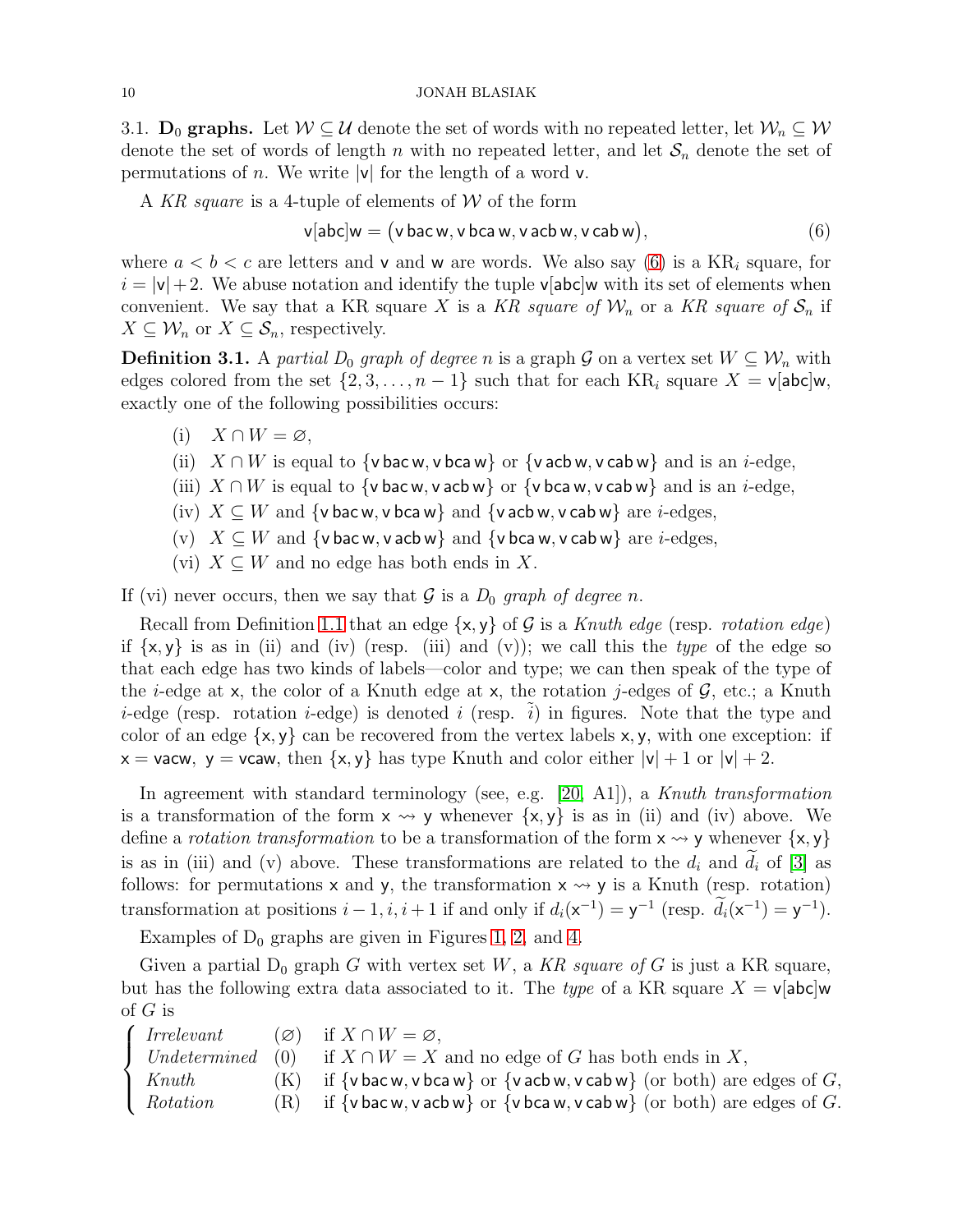1234

<span id="page-10-0"></span>

FIGURE 2. The  $D_0$  graph on  $S_4$  with only rotation edges. In the notation of §[5.3,](#page-24-0) this is the Assaf LLT<sub>3</sub> D graph  $\mathcal{G}_3^{\text{st}}$ , restricted to  $\mathcal{S}_4$ .

3.2. **KR sets.** The vertex sets of  $D_0$  graphs are the same as zero-one vectors of  $(I_{\text{KR}}^{\text{st}})^{\perp}$ , as we now show. In light of Theorem [2.1,](#page-6-1) these sets are important objects in their own right and are in some ways more fundamental than  $D_0$  graphs.

<span id="page-10-1"></span>**Proposition-Definition 3.2.** For a subset W of  $W_n$ , the following are equivalent:

- (i) W is the vertex set of a  $D_0$  graph.
- (ii) for every KR square X of  $\mathcal{W}_n$ , the set  $W \cap X$  is empty, is all of X, or consists
- of two words which differ by a Knuth transformation or rotation transformation.
- (iii)  $\sum_{\mathbf{w}\in W} \mathbf{w} \in (I_{\mathrm{KR}}^{\mathrm{st}})^{\perp}$ .

If  $W$  satisfies these conditions, then we say that  $W$  is a KR set.

*Proof.* By comparing the definition of a  $D_0$  graph to (ii), it is clear that (i) implies (ii). To see that (ii) implies (i), note that the  $KR_i$  squares of  $W_n$  are pairwise disjoint. Hence if W is as in (ii) and  $t_i$  is the number of KR<sub>i</sub> squares X such that  $X \subseteq W$ , then there are  $2^{\sum_i t_i}$  D<sub>0</sub> graphs with vertex set W corresponding to the  $\sum_i t_i$  independent choices for the types of these KR squares.

We now prove the equivalence of (ii) and (iii). Let  $X = v$  [abc]w be a KR square and let  $\mathbb{Z}X$  be the  $\mathbb{Z}\text{-module with }\mathbb{Z}\text{-basis}$ 

$$
v[abc]w = (v\,bac\,w, v\,bca\,w, v\,acb\,w, v\,cab\,w).
$$

Consider the vector

 $h_X := \mathsf{v} \mathsf{ bac } \mathsf{w} - \mathsf{v} \mathsf{ bca } \mathsf{w} - \mathsf{v} \mathsf{ acb } \mathsf{w} + \mathsf{v} \mathsf{ cab } \mathsf{w} = \begin{bmatrix} 1 & -1 & -1 & 1 \end{bmatrix} \in \mathbb{Z} X.$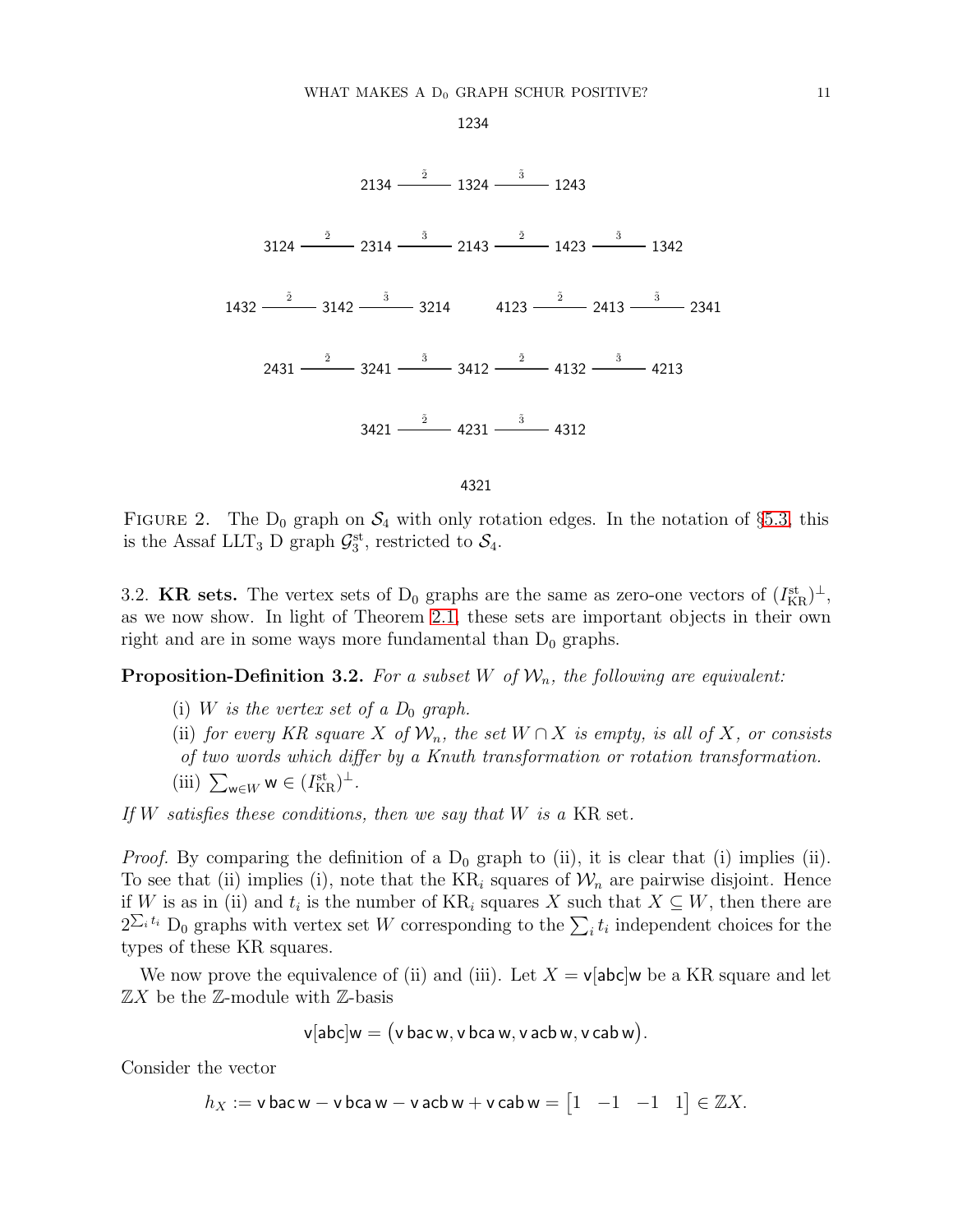The zero-one vectors orthogonal to  $h_X$  are

<span id="page-11-0"></span>
$$
[0 \ 0 \ 0 \ 0], [1 \ 1 \ 1 \ 1], [1 \ 1 \ 0 \ 0], [0 \ 0 \ 1 \ 1], [1 \ 0 \ 1 \ 0], [0 \ 1 \ 0 \ 1]. \tag{7}
$$

Therefore, since the Z-module  $I_{\text{KR}}^{\text{st}} \cap \mathbb{Z}W_n$  is spanned by the elements  $h_X$  over all KR squares X of  $W_n$ , an element  $\sum_{w\in W} w \in \mathbb{Z}W_n$  belongs to  $(I_{\text{KR}}^{\text{st}})^{\perp}$  if and only if  $\sum_{w\in W\cap X} w$ is one of the six vectors in  $(7)$  for all KR squares X. The equivalence of  $(ii)$  and  $(iii)$ then follows because those pairs of words of  $X$  which differ by a Knuth transformation or rotation transformation are exactly the supports of the last four vectors of  $(7)$ .

We define (a slight generalization of Definition [1.2\)](#page-1-2) the *generating function* of a partial  $D_0$  graph H to be

$$
\Delta \Big(\sum_{\mathsf{w}\in \mathrm{Vert}(H)} \mathsf{w}\Big) = \sum_{\mathsf{w}\in \mathrm{Vert}(H)} Q_{\mathrm{Des}(\mathsf{w})}(\mathbf{x}).
$$

Note that this only depends on the KR set  $Vert(H)$  and not on the edges of H. Theorem [2.1](#page-6-1) and Lemma [2.2](#page-6-0) then have the following corollary.

<span id="page-11-3"></span>**Corollary 3.3.** The generating function of any (partial)  $D_0$  graph  $H$  is a symmetric function. The coefficient of  $s_{\lambda}(\mathbf{x})$  in this function is  $\langle \mathfrak{J}_{\lambda}(\mathbf{u}), \sum_{\mathbf{w}\in \text{Vert}(H)} \mathbf{w} \rangle$ .

<span id="page-11-4"></span>3.3. Preliminary definitions for D graphs. Before recalling the axioms of a D graph from [\[3\]](#page-45-1), we must first recall several definitions from that paper.

**Definition 3.4** ([\[3,](#page-45-1) Definition 3.3]). A *signed, colored graph*<sup>[1](#page-11-1)</sup> of degree n is an (undirected) graph G with vertex set V whose edges are colored from the set  $\{2, 3, \ldots, n-1\}$ , together with a *signature function*  $\sigma: V \to \{+1, -1\}^{n-1}$ .

A signed, colored graph satisfies *axiom*  $\theta$  if the *i*-degree of every vertex is at most 1. All signed, colored graphs considered in this paper satisfy axiom 0. Let  $\mathcal G$  be a signed, colored graph satisfying axiom 0. The notation  $E_i(v) = w$  means that  $\{v, w\}$  is an *i*-edge of G. A vertex v of G admits an *i-neighbor* if there is an *i-edge*  $\{v, w\}$  for some w.

<span id="page-11-2"></span>**Remark 3.5.** It is sometimes convenient to think of  $E_i$  in the definition above as an involution of  $V$ , with fixed points those vertices not admitting an  $i$ -neighbor. However, to avoid confusion, we consider the expression  $E_i(v)$  to be undefined if v does not admit an i-neighbor.

Any (partial)  $D_0$  graph  $G$  of degree n may also be regarded as a signed, colored graph whose edge colors are the same as those of  $G$  (but edge types are ignored) and whose signature function on each word  $w \in \text{Vert}(\mathcal{G})$  is given by

$$
\sigma(\mathsf{w})_i = \begin{cases} +1 & \text{if } \mathsf{w}_i \leq \mathsf{w}_{i+1}, \\ -1 & \text{if } \mathsf{w}_i > \mathsf{w}_{i+1}, \end{cases} \quad \text{for } i \in [n-1].
$$

For example,  $\sigma$ (72158346) = - + + - + +. The signature  $\sigma$ (w) of w is just another encoding of the descent set Des(w), the two being related by  $\sigma(w)_i = -$  if and only if  $i \in \text{Des}(w)$ .

<span id="page-11-1"></span><sup>&</sup>lt;sup>1</sup>These are slightly less general than the signed, colored graphs considered in [\[3\]](#page-45-1).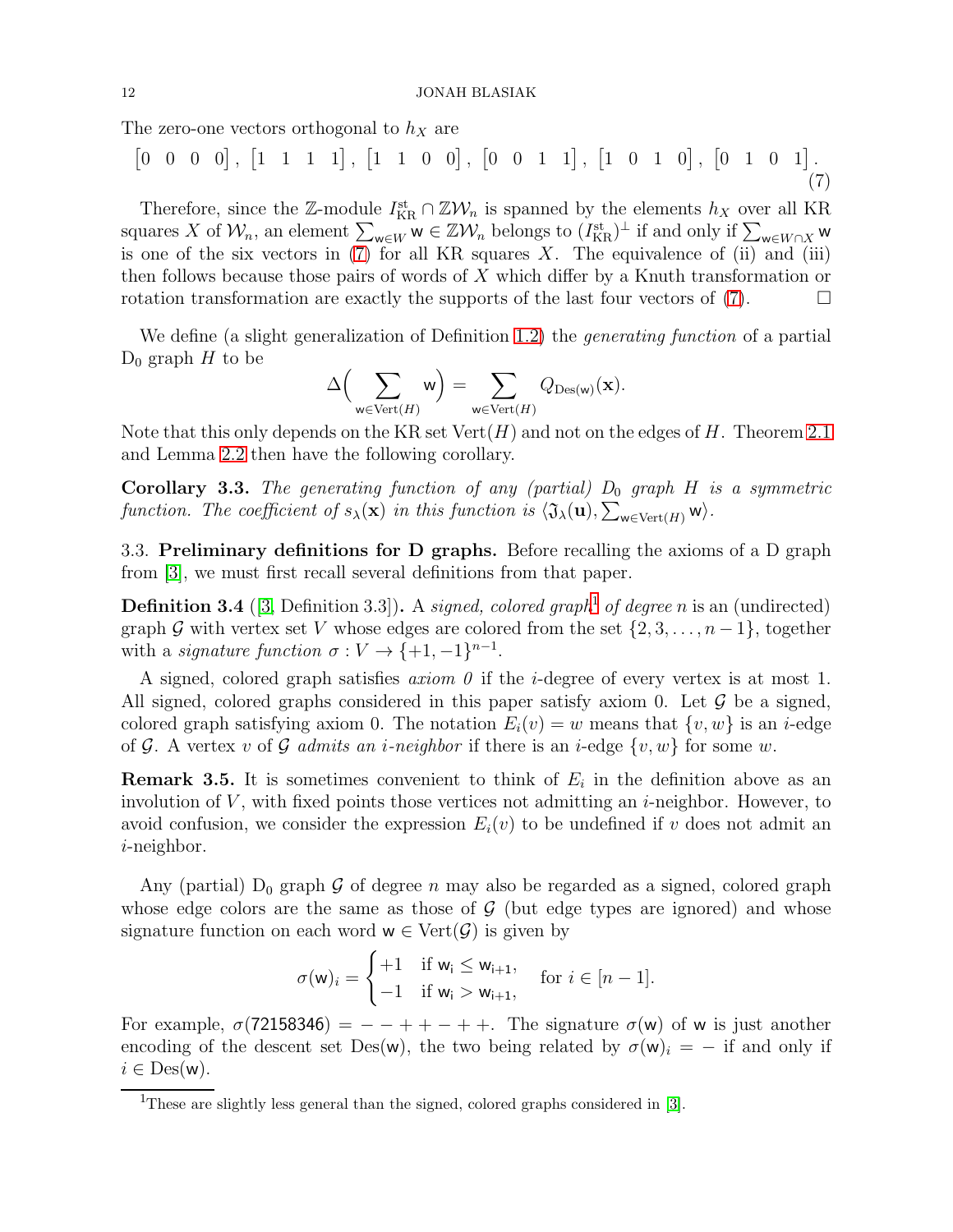**Definition 3.6.** Given a D<sub>0</sub> graph G with vertex set  $W \subseteq W_n$  and an interval  $K =$  $\{i, i+1, \ldots, j\}, 1 \leq i \leq j \leq n$ , the *K-restriction of*  $\mathcal{G}$ , denoted Res<sub>K</sub> $\mathcal{G}$ , is the graph with

- (i) vertex set W, with each vertex  $w \in W$  labeled by the word  $w_i w_{i+1} \cdots w_j$ ,
- (ii) signature function  $\hat{\sigma}$  defined by  $\hat{\sigma}_s(w) = \sigma_{s+i-1}(w)$ , for all  $s \in [j-i]$ ,  $w \in W$ ,
- (iii) an  $(s i + 1)$ -edge for each s-edge of G (with the same ends as in G), for all  $s \in \{i+1, \ldots, j-1\}.$

For a signed, colored graph G, we define the K-restriction of G,  $\text{Res}_K \mathcal{G}$ , in the same way, the only difference being that in place of (i) we simply define  $Vert(Res_K\mathcal{G})$  to be  $Vert(\mathcal{G})$ .

If G is a D<sub>0</sub> graph or a signed, colored graph and w is a vertex of G, we define  $\text{Res}_K(\mathcal{G}, w)$ to be the component of  $\text{Res}_K \mathcal{G}$  containing w.

For example, here is a  $D_0$  graph (top line) and its  $\{2, 3, 4\}$ -restriction (bottom line):

$$
23451 \xrightarrow{4} 23415 \xrightarrow{\bar{3}} 24135 \xrightarrow{\bar{2}} 41235
$$
  
345 341 \xrightarrow{\bar{2}} 413 123

<span id="page-12-0"></span>**Remark 3.7.** The reason for the somewhat awkward definition of the vertex set of  $\text{Res}_K\mathcal{G}$ in (i) is because two distinct vertices  $w, w' \in W$  can have the same label  $w_i w_{i+1} \cdots w_j =$  $w'_i w'_{i+1} \cdots w'_j$ . This also means that  $\text{Res}_K \mathcal{G}$  is not a  $D_0$  graph in general. But this is harmless because every connected component of  $\text{Res}_K \mathcal{G}$  is a D<sub>0</sub> graph. (To view a component H of  $\text{Res}_K \mathcal{G}$  as a D<sub>0</sub> graph, we should forget the original set W and only retain the vertex labels  $\{w_iw_{i+1}\cdots w_j \mid w \in \text{Vert}(H)\}$  of  $H$ .)

**Definition 3.8.** Let  $\mathcal{G}$  be a signed, colored graph satisfying axiom 0. Any component H of Res<sub> $[i-2,i+1]$ </sub>G is a path or an even cycle. For  $2 < i < n$ , an  $(i-1)-i$ -string for H is a sequence  $(x^1, x^2, \ldots, x^t)$  consisting of all the vertices of H (without repetition) such that the pairs  $\{x^1, x^2\}, \{x^2, x^3\}, \ldots$  alternate between *i*-edges and *i* – 1-edges (starting with either an *i*-edge or an *i* – 1-edge). We also say that  $(x^1, x^2, \ldots, x^t)$  is an  $(i-1)$ -*i-string* if there exists an H such that it is an  $(i-1)-i$ -string for H.

**Definition 3.9** ([\[3,](#page-45-1) Definition 5.3]). A vertex v of a signed, colored graph  $\mathcal{G}$  satisfying axiom 0 has i-type W if v admits an i-neighbor and an i - 1-neighbor and  $\sigma(v)_i =$  $-\sigma(E_{i-1}(v))_i$ .

For example, the vertices in Figure [2](#page-10-0) that have 3-type W are 2143, 1423, 3412, 4132.

**Definition 3.10** ([\[3,](#page-45-1) Definition 5.7]). Let  $\mathcal G$  be a signed, colored graph of degree *n* satisfying axiom 0. For  $4 \leq i < n$ , a *flat i-chain* of  $\mathcal G$  is a sequence  $(x^1, x^2, \ldots, x^{2h-1}, x^{2h})$  of distinct vertices admitting  $i - 2$ -neighbors such that

$$
x^{2j-1} = E_i(x^{2j})
$$
 and  $x^{2j+1} = E_{i-2}(E_{i-1}E_{i-2})^{m_j}(x^{2j}),$ 

for nonnegative integers  $m_j$  such that  $(E_{i-1}E_{i-2})^{m_j}(x^{2j})$  does not have  $(i-1)$ -type W.

In accordance with Remark [3.5,](#page-11-2) we assume that the applications of  $E_j$  in this definition correspond to j-edges. A flat 4-chain of a  $D_0$  graph of degree 8 is shown in Figure [6.](#page-43-0)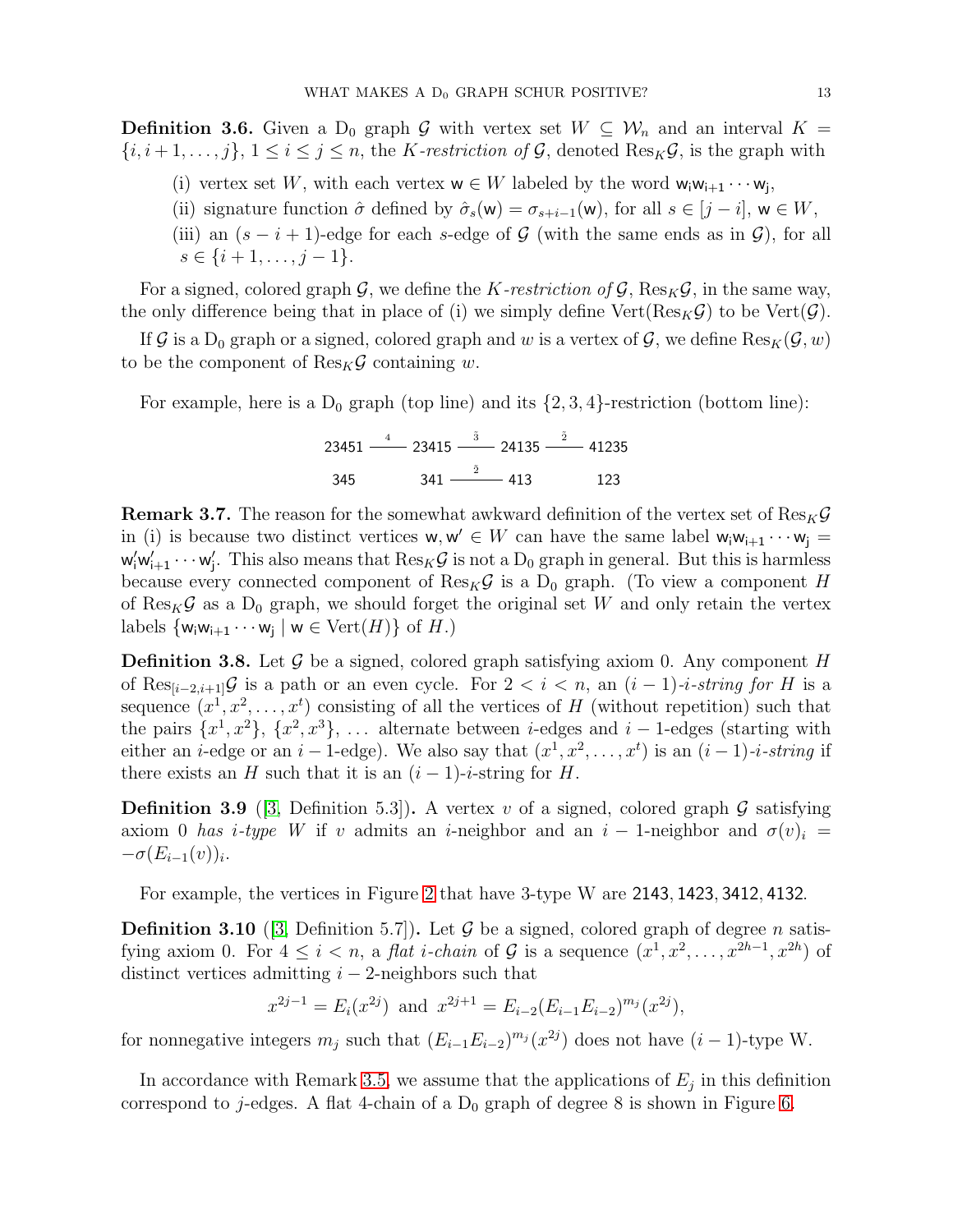Remark 3.11. To understand this definition, it is helpful to first consider the case in which the  $m_i$  are all 0. For instance, if G is a D<sub>0</sub> graph in which all  $i-2$ -edges and  $i-1$ -edges are Knuth, then the flat *i*-chains of G have this property. A flat *i*-chain in the case all the  $m_j$  are 0 is a sequence  $(x^1, x^2, \ldots, x^{2h})$  of distinct vertices such that

- the pairs  $\{x^1, x^2\}, \{x^2, x^3\}, \ldots, \{x^{2h-1}, x^{2h}\}\$  alternate between *i*-edges and  $i-2$ -edges, starting and ending with an  $i$ -edge, and
- $x^1$  and  $x^{2h}$  admit  $i-2$ -neighbors.

<span id="page-13-3"></span>**Remark 3.12.** Let  $(x^1, x^2, \ldots, x^{2h})$  be a flat *i*-chain of a  $D_0$  graph  $\mathcal{G}$ . The vertices  $x^{2j}$  and  $x^{2j+1}$  are related as follows: let H be the component of  $\text{Res}_{[i-3,i]}$  containing  $x^{2j}$  and  $x^{2j+1}$ . By Proposition [4.4](#page-15-0) (below),  $H$  is either a 2-cycle, a path with two edges, or a path with four edges. The component H cannot be a 2-cycle because in this case both  $x^{2j}$  and  $x^{2j+1}$ have  $(i-1)$ -type W. If H is a path with two edges, then we must have  $x^{2j+1} = E_{i-2}(x^{2j})$ .

Finally, suppose H is a path with four edges and let  $(y^1, \ldots, y^5)$  be the  $(i-2)-(i-1)$ string for H such that  $\{y^1, y^2\}$  is an i – 1-edge. Then the vertices of H having  $(i-1)$ -type W are  $y^2$  and  $y^3$ . Hence by the definition of a flat *i*-chain,  $x^{2j+1} \in \{y^4, y^5\}$ . We also must have  $m_j \in \{0, 1\}$ . Checking each possibility for  $x^{2j+1}$  and  $m_j$  shows that exactly one of the following must hold:

- $x^{2j} = y^2$ ,  $m_j = 1$ ,  $x^{2j+1} = y^5$ ,
- $x^{2j} = y^4$ ,  $m_j = 0$ ,  $x^{2j+1} = y^5$ ,
- $x^{2j} = y^5$ ,  $m_j = 0$ ,  $x^{2j+1} = y^4$ .

In particular, the  $m_j$  and  $x^{2j+1}$  in the definition of a flat *i*-chain are determined uniquely by  $x^{2j}$ .

<span id="page-13-0"></span>3.4. **D** graphs. Let G be a signed, colored graph with vertex set V. The following axioms from [\[3\]](#page-45-1) are needed to define D graphs:

- (axiom 1) G satisfies axiom 0 and  $w \in V$  admits an *i*-neighbor if and only if  $\sigma(w)_{i-1} =$  $-\sigma(w)_i;$
- (axiom 2) for each *i*-edge  $\{w, x\}$ ,  $\sigma(w)_j = -\sigma(x)_j$  for  $j = i 1, i$ , and  $\sigma(w)_h = \sigma(x)_h$  for  $h < i-2$  and  $h > i+1$ ;
- (axiom 3) for each *i*-edge  $\{w, x\}$ , if  $\sigma(w)_{i-2} = -\sigma(x)_{i-2}$ , then  $\sigma(w)_{i-2} = -\sigma(w)_{i-1}$ , and if  $\sigma(w)_{i+1} = -\sigma(x)_{i+1}$ , then  $\sigma(w)_{i+1} = -\sigma(w)_{i}$ ;

(axiom  $4'a$ ) for every  $w \in V$  such that<sup>[2](#page-13-1)</sup>

<span id="page-13-2"></span>*w* admits an *i*-1-neighbor *v* and {*w*, *v*} is not an *i*-edge,  
and 
$$
\sigma_{i-3}(w) \neq \sigma_{i-3}(v)
$$
 and  $\sigma_i(w) \neq \sigma_i(v)$ , 
$$
(8)
$$

the generating function of  $\text{Res}_{[i-3,i]}(G, w)$  is equal to that of  $\text{Res}_{[i-2,i+1]}(G, w)$ ; (axiom 4'b) if  $(x^1, x^2, \ldots, x^{2h-1}, x^{2h})$  is a flat *i*-chain and  $x^j$  has  $(i + 1)$ -type W for some

 $2 < j < 2h-1$ , then either  $x^1, \ldots, x^j$  have  $(i + 1)$ -type W or  $x^j, \ldots, x^{2h}$  have  $(i + 1)$ -type W (or both);

<span id="page-13-1"></span><sup>&</sup>lt;sup>2</sup>In the statement of axiom 4'a in [\[3\]](#page-45-1), the conditions on w are  $w \in W_i(\mathcal{G})$  has a non-flat  $i-1$ -edge, which are equivalent to the conditions in  $(8)$  assuming axioms 1 and 2.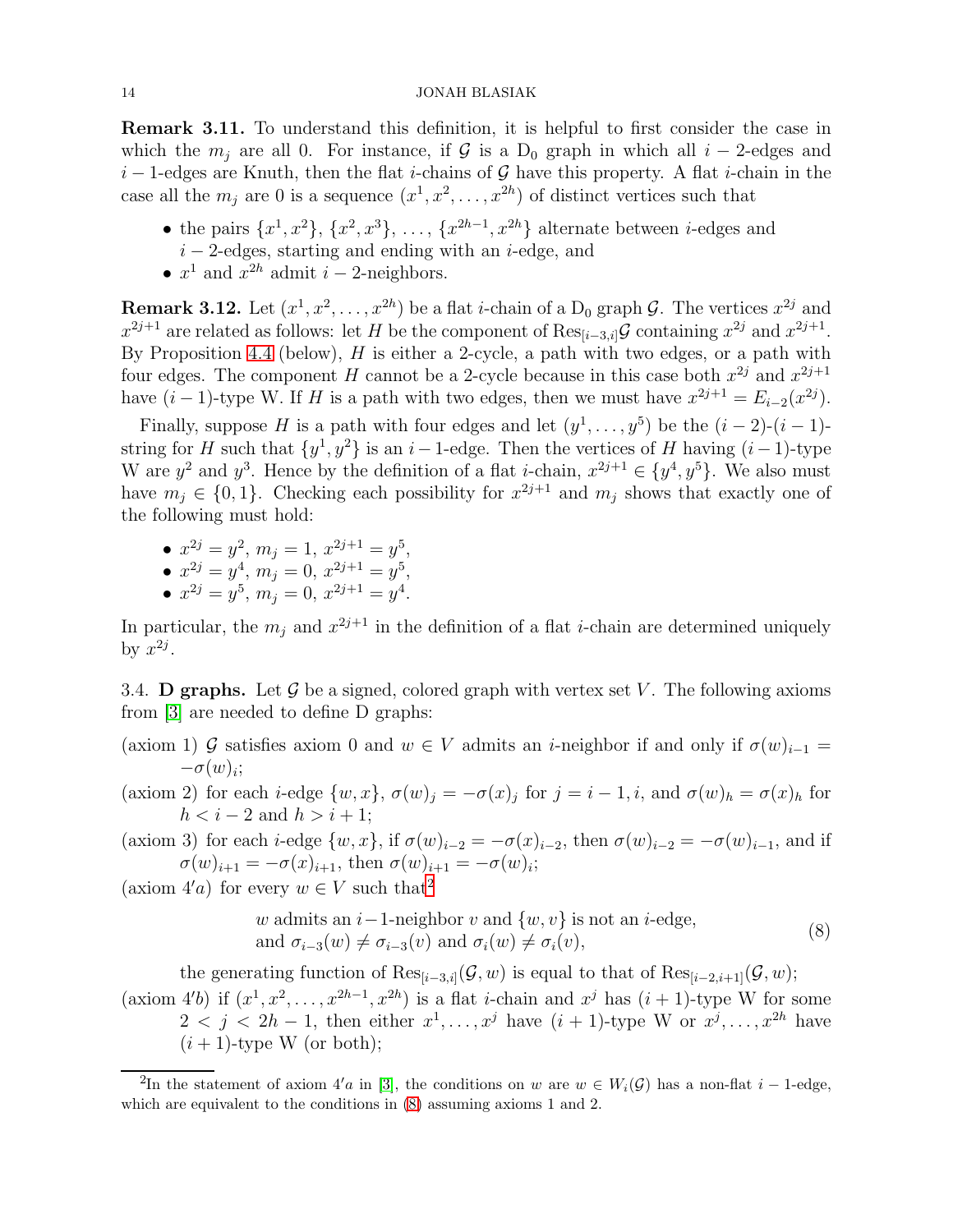(axiom 5) if  $\{w, x\}$  is an *i*-edge and  $\{x, y\}$  is a *j*-edge for  $|i - j| \geq 3$ , then  $\{w, v\}$  is a j-edge and  $\{v, y\}$  is an *i*-edge for some  $v \in V$ .

**Remark 3.13.** Note that we must assume  $\mathcal{G}$  satisfies axiom 0 in the definition of axiom  $4'b$  since this is assumed in the definition of a flat *i*-chain. The version of axiom  $4'b$  stated here is from an earlier version of [\[3\]](#page-45-1) posted on 04-2014. We use the 04-2014 version because it implies the version in [\[3\]](#page-45-1) (posted 08-2014) and is more straightforward to check. For reference, the 08-2014 version is:

if  $x \in C_i(G)$  has  $(i+1)$ -type W, then there exists a maximal length flat *i*-chain  $(x^1, x^2, \ldots, x^{2h-1}, x^{2h})$  with  $x = x^j$  such that either  $x^1, \ldots, x^j$  have  $(i+1)$ -type W or  $x^j, \ldots, x^{2h}$  have  $(i + 1)$ -type W (or both).

Here,

$$
C_i(\mathcal{G}) := \{ x \in \text{Vert}(\mathcal{G}) \mid x = x_j \text{ on a flat } i\text{-chain of length } 2h \text{ with } 2 < j < 2h - 1 \}.
$$

For comparison, here is the version of axiom  $4'b$  from [\[1\]](#page-45-15) (posted 10-2013):

if  $x \in C_i^{\text{simple}}$ <sup>simple</sup>( $\mathcal{G}$ ) has  $(i + 1)$ -type W and  $E_{i-2}(x)$  does not, then  $(E_{i-2}E_i)^m(x)$ has  $(i+1)$ -type W for all  $m \geq 1$  for which  $(E_{i-2}E_i)^{m-1}(x)$  admits an *i*-neighbor.

Here,

$$
C_i^{\text{simple}}(\mathcal{G}) := \left\{ x \in \text{Vert}(\mathcal{G}) \middle| \frac{E_{i-2}E_iE_{i-2}(x), E_iE_{i-2}(x), E_{i-2}(x), x, E_i(x), E_{i-2}E_i(x)}{\text{are well defined and distinct}} \right\},\
$$

where we have assumed G satisfies axioms 1 and 2 to translate from the notation of [\[1\]](#page-45-15).

The generating function of a signed, colored graph G with signature function  $\sigma$  is defined to be  $\sum_{v \in \text{Vert}(\mathcal{G})} Q_{\text{Des}(v)}(\mathbf{x})$ , where  $\text{Des}(v)$  is defined to be the descent set encoded by  $\sigma(v)$ , i.e.  $i \in \text{Des}(v)$  if and only if  $\sigma(v)_i = -$ . When G is also a D<sub>0</sub> graph, this generating function is the same as the generating function of  $\mathcal G$  previously defined (Definition [1.2\)](#page-1-2).

**Definition 3.14** ([\[3,](#page-45-1) Definition 4.5]). A signed, colored graph  $G$  is locally Schur positive for degree d  $(LSP<sub>d</sub>)$  if the generating function of every component of every K-restriction of  $\mathcal G$  is Schur positive, for all intervals K of size d.

Note that G being  $LSP_d$  depends only on the signature function of G and not on the edges of  $\mathcal{G}$ .

**Definition 3.15.** A  $D_5$  graph is a  $D_0$  graph that satisfies axiom 5.

Recall Definition 5.37 from [\[3\]](#page-45-1): a signed, colored graph is a  $D$  graph if it satisfies axioms 1, 2, 3, 4'a, 4'b, 5, and  $LSP<sub>4</sub>$  and  $LSP<sub>5</sub>$ .

<span id="page-14-0"></span>In the next section we will prove that a  $D_0$  graph satisfying axioms  $4'b$  and 5 is a D graph (Theorem [4.10\)](#page-21-1).

# 4. BASIC PROPERTIES OF  $D_0$  GRAPHS

Here we show that  $D_0$  graphs satisfy  $LSP_4$  and  $LSP_5$  using noncommutative Schur functions. We also show that they satisfy axioms 1, 2, 3, and  $4'a$  as well as some other basic properties.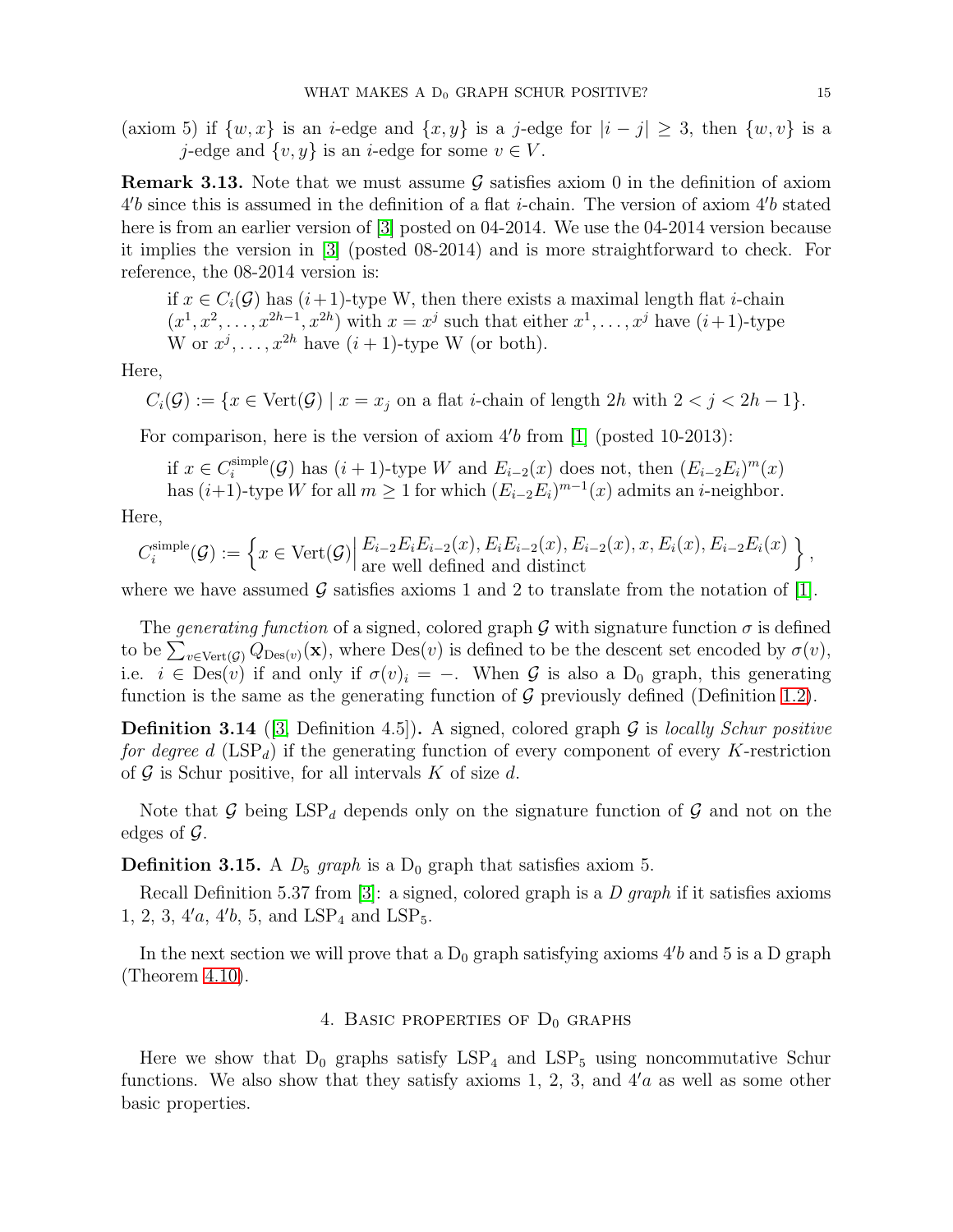#### 16 JONAH BLASIAK

4.1. Components, unions, and complements.  $D_0$  graphs are well behaved under some basic set operations.

# <span id="page-15-2"></span>Proposition 4.1.

- (a) The connected components of a  $D_0$  graph are  $D_0$  graphs.
- (b) The union of two  $D_0$  graphs is a  $D_0$  graph if their vertex sets are disjoint subsets of  $\mathcal{W}_n$ .
- (c) If G is a  $D_0$  graph on a vertex set  $W \subseteq W_n$ , then there is a  $D_0$  graph on the vertex set  $\mathcal{W}_n \setminus W$ .

*Proof.* It is easy to see that any connected component of a  $D_0$  graph satisfies (i)–(v) in Definition [3.1,](#page-9-2) hence (a). Statement (b) also follows easily from the definition of D<sub>0</sub> graphs. For (c), note that  $W_n$  and W are KR sets; hence  $\sum_{w \in W_n \setminus W} w \in (I_{KR}^{st})^{\perp}$ by Proposition-Definition [3.2.](#page-10-1) Therefore, there is a  $D_0$  graph on the vertex set  $\mathcal{W}_n \setminus W$ , again by Proposition-Definition [3.2.](#page-10-1)

4.2. Local structure of  $D_0$  graphs. For a word  $w \in \mathcal{W}$ , the *standardization* of w, denoted  $w^{st}$ , is the permutation obtained from w by relabeling its smallest letter by 1, its next smallest letter by 2, etc.

<span id="page-15-1"></span>**Proposition 4.2.** If G is a connected  $D_0$  graph of degree n on a vertex set W, then there is a unique  $D_0$  graph  $\mathcal{G}^{\text{st}}$  on the set  $W^{\text{st}} := \{w^{\text{st}} \mid w \in W\} \subseteq \mathcal{S}_n$  such that the standardization map induces a graph isomorphism  $\mathcal{G} \to \mathcal{G}^{st}$  which preserves edge color and type and vertex signatures.

Proof. This is straightforward from the fact that Knuth and rotation transformations only depend on the relative order of three distinct letters, not on their exact values. The assumption that  $\mathcal G$  is connected is necessary to ensure that the standardization map restricted to the vertices of  $\mathcal G$  is injective.

**Remark 4.3.** For most of this paper we work with  $\mathcal{W}_n$  instead of  $\mathcal{S}_n$  because the former has the convenient property that any subword of some  $w \in W$  also belongs to W. However, by the previous proposition, we could phrase all our results in terms of subsets of  $S_n$  and lose no generality.

<span id="page-15-0"></span>**Proposition 4.4.** If G is a  $D_0$  graph and K is an interval of size 4, then the connected components of (the underlying colored graph of)  $\text{Res}_{K}\mathcal{G}$  are of the form:



*Proof.* Let H be a connected component of  $\text{Res}_K \mathcal{G}$ . By Remark [3.7](#page-12-0) and Proposition [4.2,](#page-15-1) we can assume that H is a  $D_0$  graph on a subset of  $S_4$ . Since every vertex of H has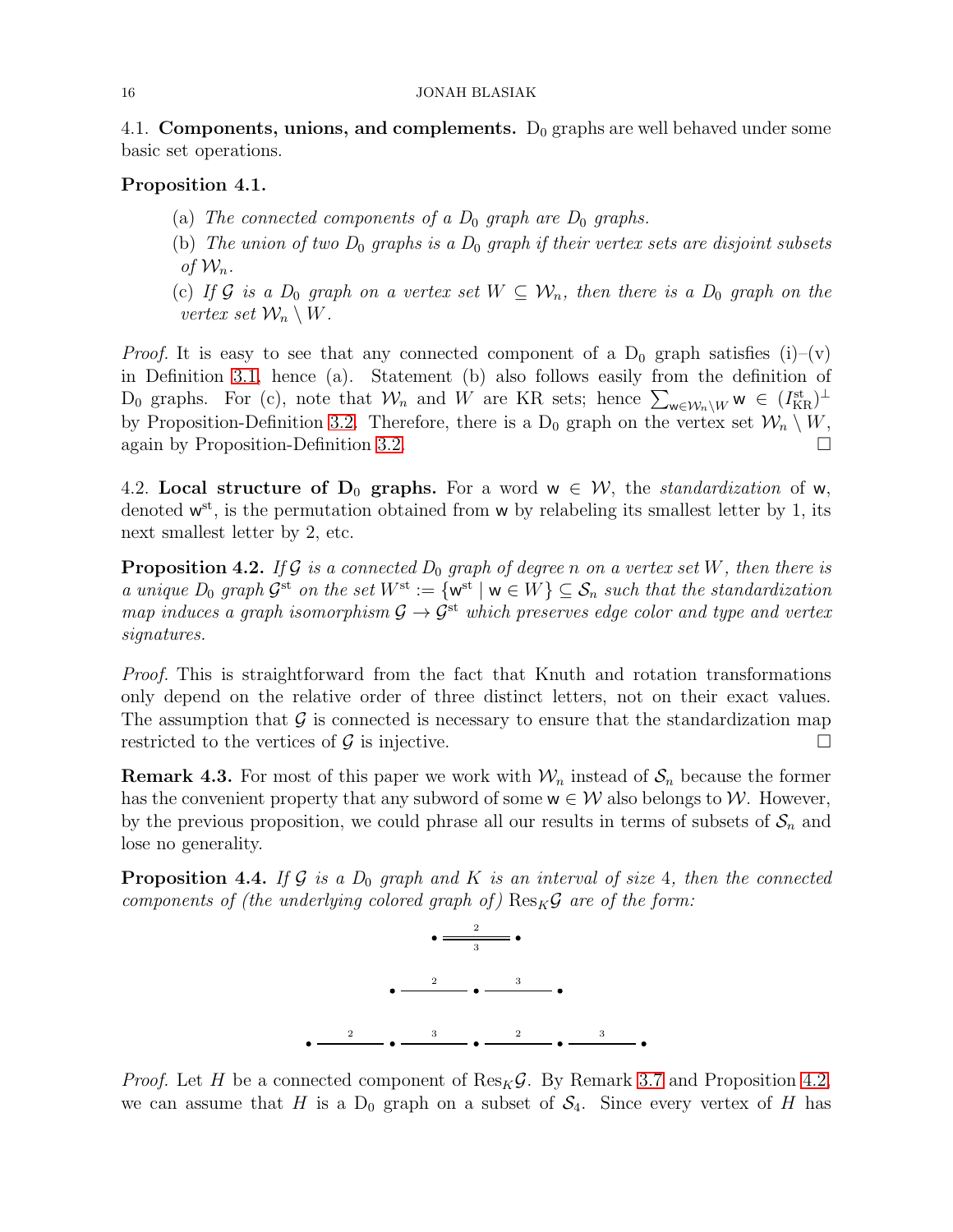*i*-degree at most 1, H is a path or an even cycle. Moreover, H cannot be a path with an even number of vertices since this would imply that the generating function of  $H$  is either

$$
Q_{\{1\}}(\mathbf{x}) + Q_{\{2,3\}}(\mathbf{x}) + (h-1)(Q_{\{1,3\}}(\mathbf{x}) + Q_{\{2\}}(\mathbf{x})) = Q_{\{1\}}(\mathbf{x}) + Q_{\{2,3\}}(\mathbf{x}) + (h-1)s_{(2,2)}(\mathbf{x}),
$$
 or  

$$
Q_{\{1,2\}}(\mathbf{x}) + Q_{\{3\}}(\mathbf{x}) + (h-1)(Q_{\{1,3\}}(\mathbf{x}) + Q_{\{2\}}(\mathbf{x})) = Q_{\{1,2\}}(\mathbf{x}) + Q_{\{3\}}(\mathbf{x}) + (h-1)s_{(2,2)}(\mathbf{x}),
$$

where  $2h = |\text{Vert}(H)|$ . But this is impossible since these functions are not symmetric while the generating function of  $H$  is Schur positive (by Corollary [4.9,](#page-20-0) below).

Now let  $(x^1, \ldots, x^t)$  be a 2-3-string for H. Suppose for a contradiction that H is not one of the three graphs above. Then either  $t \geq 7$  or H is a cycle of length  $> 2$ . Set  $w = x^{(t+1)/2}$ . The desired contradiction follows from the claim

> <span id="page-16-2"></span><span id="page-16-1"></span><span id="page-16-0"></span>at least one of  $w, E_2(w), E_3(w), E_3E_2(w), E_2E_3(w)$  does at reast one or  $w, E_2(w), E_3(w), E_3E_2(w), E_2E_3(w)$  does<br>not admit both a 2-neighbor and a 3-neighbor. (9)

Before proving  $(9)$ , we show the following for any vertex v of H:

Suppose  $v_4 \in \{1, 4\}$ . If v admits both a 2-neighbor and a 3-neighbor, (10) then  $E_2(v)$  does not.

Suppose  $v_1 \in \{1, 4\}$ . If v admits both a 2-neighbor and a 3-neighbor, (11) then  $E_3(v)$  does not.

To prove [\(10\)](#page-16-1), suppose  $v_4 = 4$ , the case  $v_4 = 1$  being similar. If v admits a 2-neighbor, then exactly one of  $\sigma_2(\mathsf{v}), \sigma_2(E_2(\mathsf{v}))$  is +. Since  $\mathsf{v}_4 = 4$ , there holds  $\sigma_3(\mathsf{v}) = \sigma_3(E_2(\mathsf{v})) = +$ , so exactly one of  $v, E_2(v)$  admits a 3-neighbor. Statement [\(10\)](#page-16-1) follows. The proof of [\(11\)](#page-16-2) is similar.

We now prove [\(9\)](#page-16-0) by showing that at least one of  $w, E_2(w), E_3(w)$  satisfies the first hypothesis of [\(10\)](#page-16-1) or [\(11\)](#page-16-2). If  $\{w_2, w_3\} \neq \{1, 4\}$ , then w satisfies the first hypothesis of [\(10\)](#page-16-1) or [\(11\)](#page-16-2). If  $\{w_2, w_3\} = \{1, 4\}$ , then  $E_2(w)$  (resp.  $E_3(w)$ ) satisfies the first hypothesis of  $(10)$  or  $(11)$  if the 2-edge (resp. 3-edge) at w is a rotation edge. The only remaining possibility is that the 2-edge and 3-edge at  $w$  are Knuth, but this implies that  $H$  is a cycle of length 2, contrary to our supposition. This completes the proof of  $(9)$ .

We can now show that axiom  $4'a$  in the definition of a D graph always holds for  $D_0$  graphs. This was also proved as part of [\[2,](#page-45-0) Theorem 6.1] by a computer check. A similar result is proved in [\[3,](#page-45-1) Theorem 5.38] using similar methods.

<span id="page-16-3"></span>Proposition 4.5.  $D_0$  graphs satisfy axiom  $4'a$ .

*Proof.* Let G be a D<sub>0</sub> graph. Since axiom  $4'a$  for G depends only on  $\text{Res}_K\mathcal{G}$  for  $|K|=5$ , by Proposition [4.2](#page-15-1) we may assume that the vertices of  $\mathcal G$  lie in  $\mathcal S_5$  and the i in the definition of axiom  $4'a$  is 4. Let  $\{w, v\}$  be an  $i-1$ -edge of G as in [\(8\)](#page-13-2). Since G satisfies axioms 1 and 2 (see Theorem [4.10,](#page-21-1) below), the conditions [\(8\)](#page-13-2) on w imply that  $\text{Res}_{[1,4]}(\mathcal{G}, w)$  and  $Res_{[2,5]}(\mathcal{G}, w)$  each contain at least 3 edges. Then by Proposition [4.4,](#page-15-0)  $Res_{[1,4]}(\mathcal{G}, w)$  is a path with 4 edges and  $\text{Res}_{[2,5]}(\mathcal{G}, w)$  is a path with 4 edges.

Since a Knuth transformation only changes two adjacent letters, the conditions  $\sigma_{i-3}(\mathsf{w}) \neq$  $\sigma_{i-3}(v)$  and  $\sigma_i(w) \neq \sigma_i(v)$  imply that the 3-edge {w, v} must be a rotation edge. In fact, one can check that these conditions imply that  $\{w, v\}$  is equal to  $\{21534, 23154\}$  or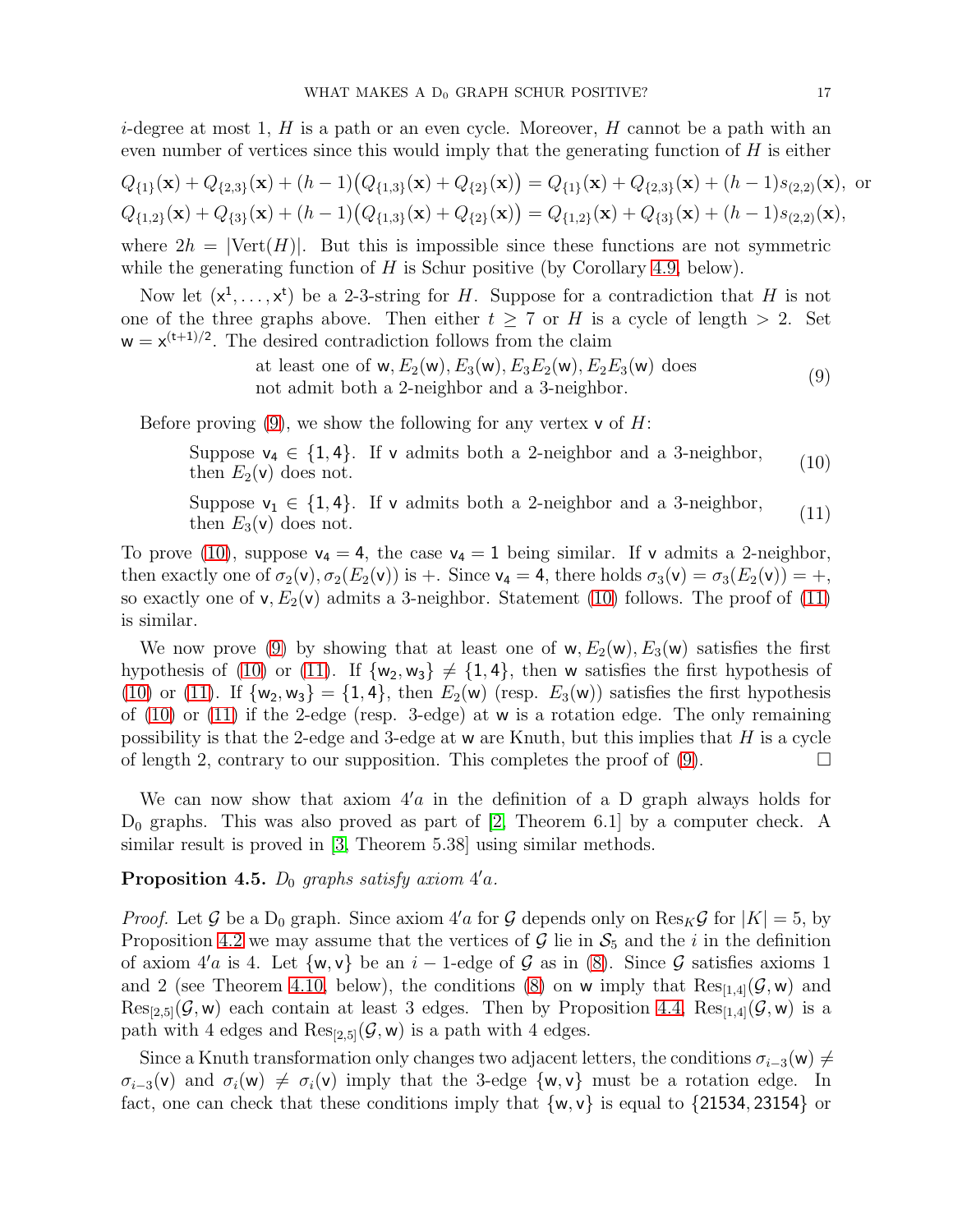<span id="page-17-0"></span>

FIGURE 3

{43512, 45132}. Both cases are similar, so assume the former. It is easy to see that no matter the type of the 4-edge at 21534, the vertex  $E_4(21534)$  does not admit a 3-neighbor. Hence the 3-4-string containing w is  $(E_4(21534), 21534, 23154, E_4(23154), E_3E_4(23154));$ see Figure [3](#page-17-0) (the vertices of  $\mathcal G$  and types of the edges need not be as in the figure, but the numbers on the edges and the signatures of the words must be as in the figure). It follows that the signatures of the vertices of  $\text{Res}_{[2,5]}(\mathcal{G}, w)$  are  $(+ +-, +-, +-, ++, -+, -+)$ and therefore its generating function is  $s_{(2,2)}(\mathbf{x}) + s_{(3,1)}(\mathbf{x})$ . A similar argument shows that this is also the generating function of  $\text{Res}_{[1,4]}(\mathcal{G}, w)$ .

4.3. Noncommutative flagged Schur functions. For the inductive computation of the noncommutative Schur functions  $\mathfrak{J}_{\lambda}(\mathbf{u})$  in the next subsection, we need their flagged generalization.

For any positive integer d and  $m \in \{0, 1, \ldots, N\}$ , recall that

$$
e_d([m]) = \sum_{m \geq i_1 > i_2 > \dots > i_d \geq 1} u_{i_1} u_{i_2} \dots u_{i_d} \in \mathcal{U},
$$

where  $[0] := \{\}$ . Also recall  $e_0([m]) = 1$  and  $e_d([m]) = 0$  for  $d < 0$ . Note that

<span id="page-17-1"></span>
$$
e_d([0]) = \begin{cases} 1 & \text{if } d = 0, \\ 0 & \text{otherwise.} \end{cases}
$$

We will use the following fact several times in the proof of Theorem [4.6](#page-18-0) below:

$$
e_d([m]) = \mathsf{m}e_{d-1}([m-1]) + e_d([m-1]) \qquad \text{if } m > 0 \text{ and } d \text{ is any integer.} \tag{12}
$$

Given a weak composition  $\alpha = (\alpha_1, \ldots, \alpha_l)$  and  $\mathbf{n} = (n_1, n_2, \ldots, n_l) \in \{0, 1, \ldots, N\}^l$ , define the noncommutative column flagged Schur function  $J_{\alpha}(\mathbf{n}) = J_{\alpha}(\mathbf{n})(\mathbf{u})$  by

$$
J_{\alpha}(\mathbf{n}) = \sum_{\pi \in S_l} \operatorname{sgn}(\pi) e_{\alpha_1 + \pi(1) - 1}([n_1]) e_{\alpha_2 + \pi(2) - 2}([n_2]) \cdots e_{\alpha_l + \pi(l) - l}([n_l]).
$$

Note that if  $\lambda$  is a partition then  $\mathfrak{J}_{\lambda}(\mathbf{u}) = J_{\lambda'}(N, N, \ldots, N)$ , so the noncommutative column flagged Schur functions generalize the noncommutative Schur functions defined earlier.

It follows from Lemma [2.2](#page-6-0) that

$$
J_{\alpha}(\mathbf{n}) \equiv -J_{\alpha_1,\dots,\alpha_{j-1},\alpha_{j+1}-1,\alpha_j+1,\dots,\alpha_l}(\mathbf{n}) \pmod{I_{\text{KR}}^{\text{st}}}
$$
 whenever  $n_j = n_{j+1}.$  (13)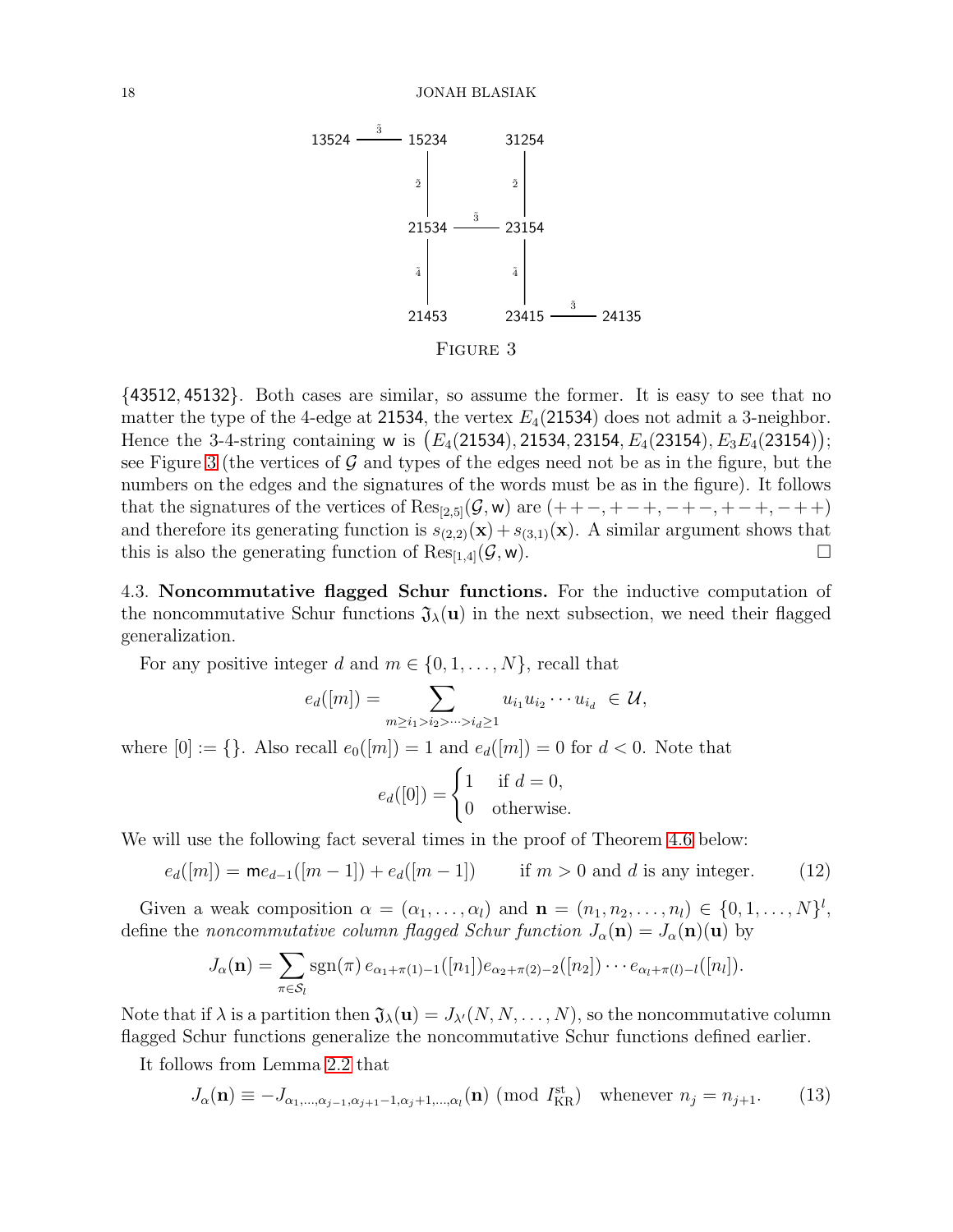In particular,

<span id="page-18-2"></span>
$$
J_{\alpha}(\mathbf{n}) \equiv 0 \pmod{I_{\text{KR}}^{\text{st}}}
$$
 whenever  $\alpha_j = \alpha_{j+1} - 1$  and  $n_j = n_{j+1}$ . (14)

<span id="page-18-3"></span>4.4. Local Schur positivity of  $D_0$  graphs. We now prove that  $D_0$  graphs satisfy  $LSP_4$ and  $LSP<sub>5</sub>$  by showing that certain noncommutative Schur functions are positive sums of monomials in  $\mathcal{U}/I_{\text{KR}}^{\text{st}}$ .

We first review some terminology and fix conventions related to diagrams and tableaux. Partition diagrams are drawn with the English (matrix-style) convention so that row (resp. column) labels start with 1 and increase from north to south (resp. west to east). Let  $\lambda$  be a partition. A semistandard Young tableau T of shape  $\lambda$  is the diagram of  $\lambda$  together with a letter occupying each of its cells such that entries strictly increase from north to south in each column and weakly increase from west to east in each row. Write  $T_{r,c}$  for the entry of T in the r-th row and c-th column. The row reading word of T, denoted rowword(T), is the word obtained by concatenating the rows of  $T$  (reading each row left to right), starting with the bottom row. The *column reading word* of T, denoted colword $(T)$ , is the word obtained by concatenating the columns of  $T$  (reading each column bottom to top), starting with the leftmost column.

For example, rowword 
$$
\left(\frac{\frac{1}{3} \cdot \frac{2}{4}}{\frac{5}{5}}\right)
$$
 = 53412 and coloured  $\left(\frac{\frac{1}{3} \cdot \frac{3}{4}}{\frac{5}{5}}\right)$  = 52143.

For a partition  $\lambda$  and a tuple  $\mathbf{n} = (n_1, \ldots, n_l)$  of nonnegative integers, let  $SYT(\lambda)^{\mathbf{n}}$ denote the set of semistandard Young tableaux of shape  $\lambda$  having no repeated letter such that the entries in column c lie in  $[n_c]$ .

We now state and prove the full version of Theorem [1.3](#page-3-2) from the introduction. It is similar to Theorems 17 and 19 of [\[14\]](#page-45-6).

<span id="page-18-0"></span>**Theorem 4.6.** Let  $\mathbf{n} = (n_1, n_2, \ldots, n_l)$  with  $0 \leq n_1 \leq n_2 \leq \cdots \leq n_l$ .

(i) Let  $\lambda$  be the hook shape  $(a, 1^b)$   $(a \ge 1, b = l - 1 \ge 0)$ . Then in  $\mathcal{U}/I_{\text{KR}}^{\text{st}}$ ,

<span id="page-18-1"></span>
$$
J_{\lambda}(\mathbf{n}) = \sum_{T \in \text{SYT}(\lambda')^{\mathbf{n}}} \text{colword}(T). \tag{15}
$$

(ii) If  $a \geq 2$ ,  $\lambda = (a, 2)$ , and  $l = 2$ , then in  $\mathcal{U}/I_{\text{KR}}^{\text{st}}$ ,

$$
J_{\lambda}(\mathbf{n}) = \sum_{T \in \text{SYT}(\lambda')^{\mathbf{n}}, T_{1,2} > T_{2,1}} \text{colword}(T) + \sum_{T \in \text{SYT}(\lambda')^{\mathbf{n}}, T_{1,2} < T_{2,1}} \text{rowword}(T). \tag{16}
$$

In particular,  $\mathfrak{J}_{\lambda}(\mathbf{u})$  is a positive sum of monomials in  $\mathcal{U}/I_{\text{KR}}^{\text{st}}$  if  $\lambda$  is a hook shape or of the form  $(a, 2)$ '.

*Proof.* Throughout the proof, we write  $x \equiv y$  to mean that x and y are congruent mod  $I_{\text{KR}}^{\text{st}}$ . We first prove (i). The proof is by induction on a, b, and the  $n_i$ . If  $n_1 = 0$ , then the first row of the matrix  $[e_{\lambda_r+c-r}([n_r])]_{r,c\in[l]}$  is zero, hence its determinant  $J_\lambda(\mathbf{n})$  is 0. The right side of [\(15\)](#page-18-1) is certainly also 0 in this case because  $SYT(\lambda')^n$  is empty.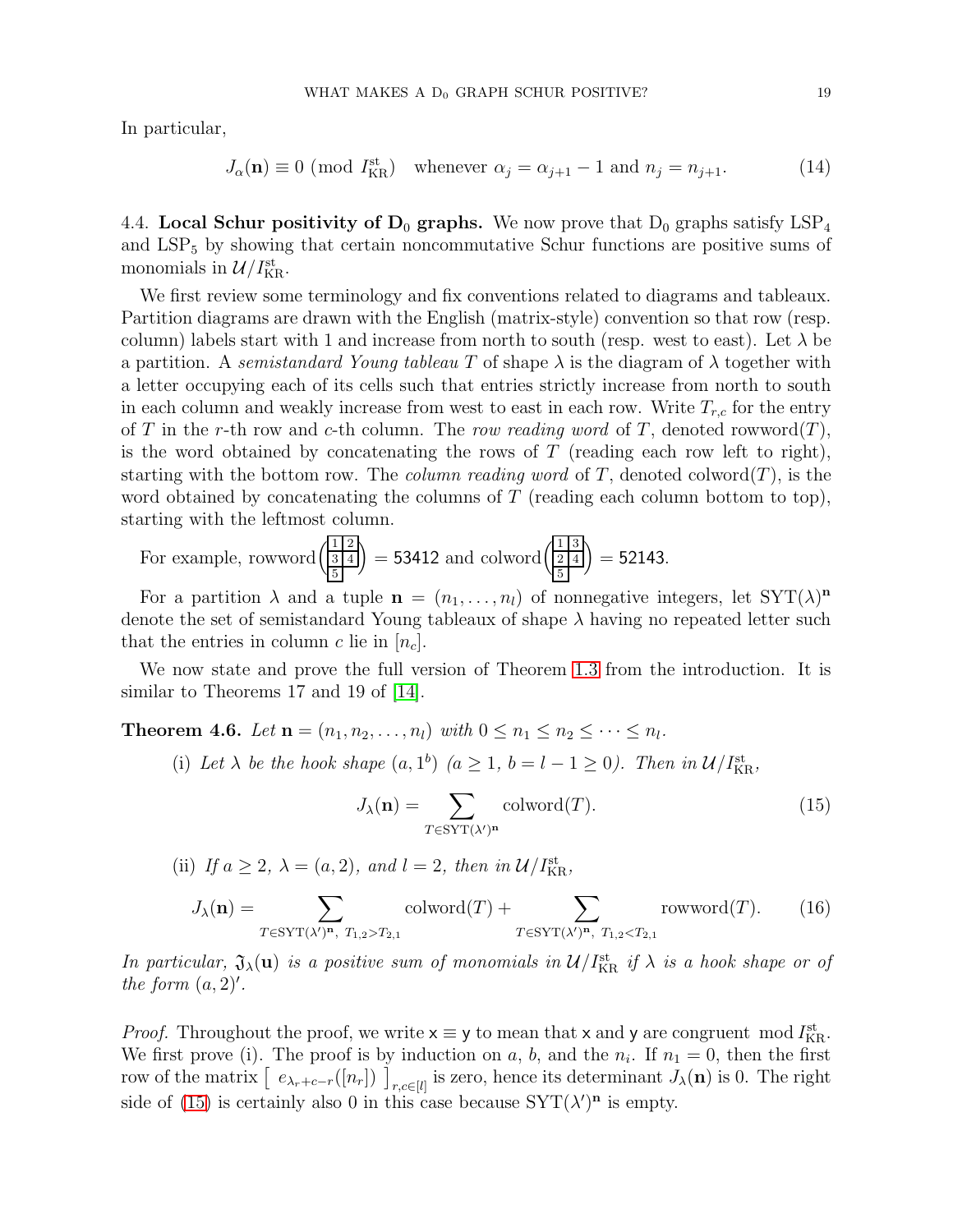We now may assume  $n_1 > 0$ . Set  $\mathbf{n}^- = (n_1 - 1, n_2, \dots, n_l)$ . First suppose  $a \geq 2$ . Then [\(12\)](#page-17-1) yields

$$
J_{(a,1^b)}(\mathbf{n}) = \mathsf{n}_1 J_{(a-1,1^b)}(\mathbf{n}^-) + J_{(a,1^b)}(\mathbf{n}^-)
$$
  
\n
$$
\equiv \sum_{T \in \text{SYT}(\lambda')^{\mathbf{n}}, T_{a,1} = n_1} \text{colword}(T) + \sum_{T \in \text{SYT}(\lambda')^{\mathbf{n}^-}} \text{colword}(T)
$$
  
\n
$$
= \sum_{T \in \text{SYT}(\lambda')^{\mathbf{n}}} \text{colword}(T).
$$

The congruence is by induction on  $n_1$ . The last equality is by the fact that  $\{T \in \text{SYT}(\lambda')^n \mid$  $T_{a,1} = n_1$   $\perp$  SYT $(\lambda')^{\mathbf{n}^-}$  is a set partition of SYT $(\lambda')^{\mathbf{n}^-}$ .

Now suppose  $a = 1$ . Applying [\(12\)](#page-17-1), we obtain

$$
J_{(1,1^{b})}(\mathbf{n}) = \mathsf{n}_{1} J_{(0,1^{b})}(\mathbf{n}^{-}) + J_{(1,1^{b})}(\mathbf{n}^{-})
$$
  
\n
$$
= \mathsf{n}_{1} (J_{(1^{b})}(n_{2}, n_{3}, \dots) - J_{(1^{b})}(n_{1} - 1, n_{3}, \dots)) + J_{(1,1^{b})}(\mathbf{n}^{-})
$$
  
\n
$$
\equiv \sum_{T \in \text{SYT}(\lambda')^{\mathbf{n}}, T_{1,1} = n_{1}} \text{colword}(T) + \sum_{T \in \text{SYT}(\lambda')^{\mathbf{n}^{-}}} \text{colword}(T)
$$
  
\n
$$
= \sum_{T \in \text{SYT}(\lambda')^{\mathbf{n}}} \text{colword}(T).
$$

Note that for  $\alpha = (0, 1^b)$ ,  $J_\alpha(\mathbf{n}^-)$  is a (noncommutative version of) the determinant of the matrix  $\left[ e_{\alpha_r+c-r}([n_r^{-}]) \right]_{r,c\in[l]}$ , which has first column  $\left[ 1 \quad 1 \quad 0 \quad \cdots \quad 0 \right]^{T}$ . The second equality then follows from computing this determinant by expanding along this column. The congruence is by induction on b, and the last equality is by the fact that  $\{T \in$  $\text{SYT}(\lambda')^n | T_{1,1} = n_1 \} \sqcup \text{SYT}(\lambda')^{n^-}$  is a set partition of  $\text{SYT}(\lambda')^n$ .

We now prove (ii). The statement for  $a > 2$  reduces to the  $a = 2$  case by a similar argument to the  $a \geq 2$  case in the proof of (i). So we may assume  $\lambda = (2, 2)$ .

For each subset S of  $\{u_1, \ldots, u_N\}$ , let  $(\mathcal{U}/I_{\text{KR}}^{\text{st}})$  denote the subspace of  $\mathcal{U}/I_{\text{KR}}^{\text{st}}$  spanned by the permutations of S. By Proposition [2.7](#page-8-2) (i) and the fact that  $\mathcal{U}/I_{\text{KR}}^{\text{st}}$  is the direct sum of the subspaces  $(\mathcal{U}/I_{\text{KR}}^{\text{st}})_S$ , the result for general **n** reduces to the case  $n_l \leq |\lambda| = 4$ . It therefore suffices to show

<span id="page-19-1"></span><span id="page-19-0"></span>
$$
J_{\lambda}(1,4) \equiv 0,\tag{17}
$$

$$
J_{\lambda}(2,4) \equiv 2143,\tag{18}
$$

<span id="page-19-3"></span><span id="page-19-2"></span>
$$
J_{\lambda}(3,4) \equiv 2143 + 3412, \tag{19}
$$

$$
J_{\lambda}(4,4) \equiv 2143 + 3412, \tag{20}
$$

since these right hand sides are equal to

$$
\sum_{T \in \text{SYT}(\lambda')^{n_1 4}, T_{1,2} > T_{2,1}} \text{colword}(T) + \sum_{T \in \text{SYT}(\lambda')^{n_1 4}, T_{1,2} < T_{2,1}} \text{rowword}(T),
$$

for  $n_1 = 1, 2, 3, 4$ , respectively.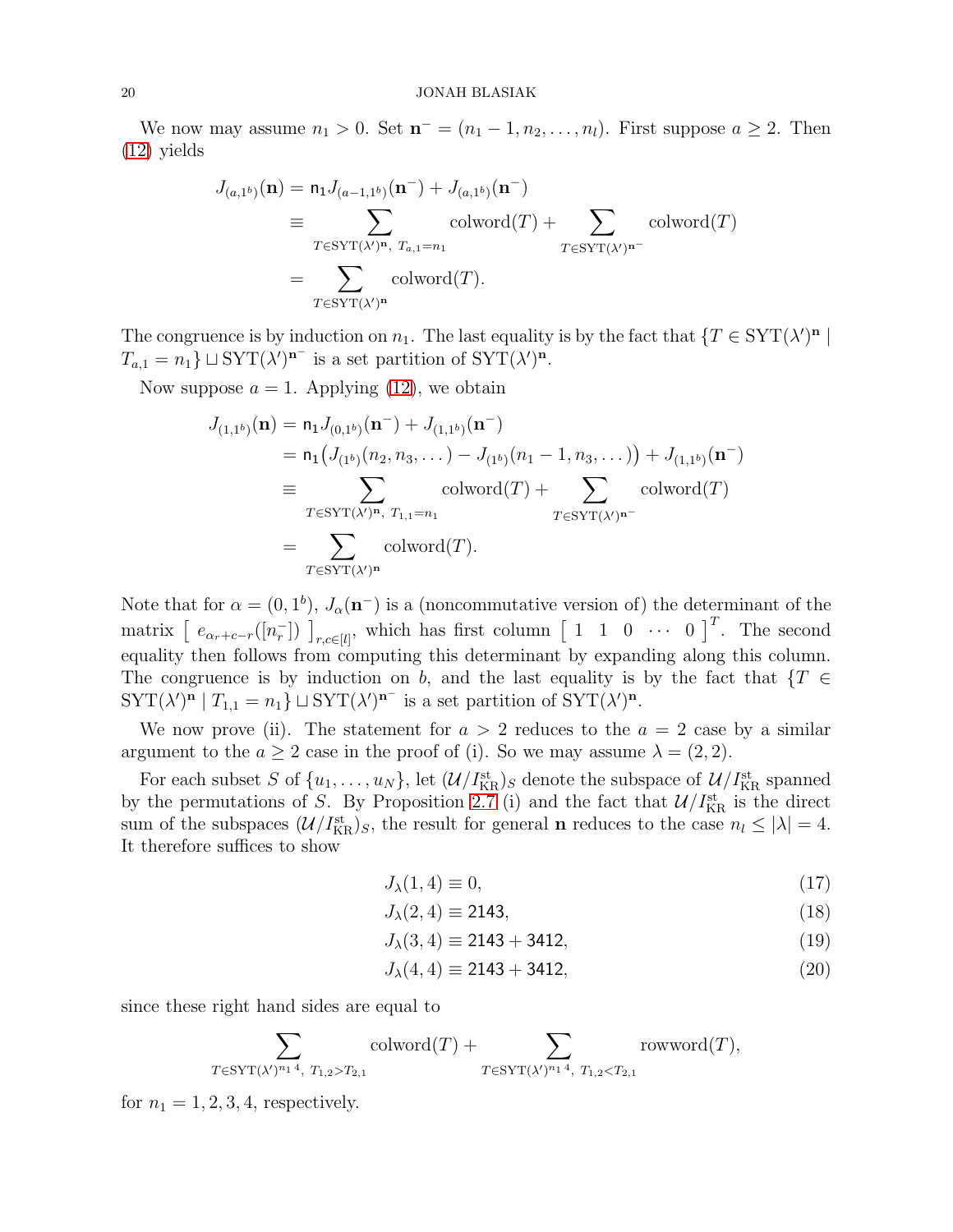The verification of [\(17\)](#page-19-0) and [\(18\)](#page-19-1) is immediate from the definition of  $J_{\lambda}(\mathbf{n})$ . For [\(19\)](#page-19-2), we compute directly

$$
J_{22}(3,4) \equiv 2143 + 3142 + 3241 - 3214
$$
  
= 2143 + 3412 + 3(14 - 41)2 + 32(41 - 14)  

$$
\equiv 2143 + 3412 + 32(14 - 41) + 32(41 - 14)
$$
  
= 2143 + 3412.

Finally, [\(20\)](#page-19-3) follows from [\(19\)](#page-19-2) and

$$
J_{22}(4,4) = 4J_{12}(3,4) + J_{22}(3,4) \equiv 4J_{12}(3,3) + J_{22}(3,4) \equiv J_{22}(3,4).
$$

Here, the first equality is by [\(12\)](#page-17-1), the first congruence is because words with repeated letters are 0 in  $\mathcal{U}/I_{\text{KR}}^{\text{st}}$ , and the second congruence is by [\(14\)](#page-18-2).

The final ingredient to prove that  $D_0$  graphs satisfy  $LSP_4$  and  $LSP_5$  is a result about how the noncommutative Schur functions behave under the anti-automorphism rev :  $\mathcal{U}/I_{\rm KR}^{\rm st} \to$  $\mathcal{U}/I_{\text{KR}}^{\text{st}}$  of Proposition [2.7](#page-8-2) (iii).

The noncommutative homogeneous symmetric functions are given by

$$
h_d(\mathbf{u}) = \sum_{1 \le i_1 \le i_2 \le \dots \le i_d \le N} u_{i_1} u_{i_2} \dots u_{i_d} \in \mathcal{U}.
$$

Let  $\Lambda(\mathbf{u})$  be the subalgebra of  $\mathcal{U}/I_{\text{KR}}^{\text{st}}$  generated by  $e_1(\mathbf{u}), e_2(\mathbf{u}), \ldots$ , and let  $\Lambda(\mathbf{x})$  denote the ring of symmetric functions in the commuting variables  $x_1, x_2, \ldots$  By Lemma [2.2,](#page-6-0) there is an algebra homomorphism

$$
\Psi: \Lambda(\mathbf{x}) \to \Lambda(\mathbf{u}), \quad e_d(\mathbf{x}) \mapsto e_d(\mathbf{u}).
$$

<span id="page-20-2"></span>**Lemma 4.7.** There holds  $\Psi(h_d(\mathbf{x})) = h_d(\mathbf{u})$ . Hence the  $h_d(\mathbf{u})$  belong to  $\Lambda(\mathbf{u})$  and pairwise commute in  $\mathcal{U}/I_{\mathrm{KR}}^{\mathrm{st}}$ .

*Proof.* By Theorem [4.6](#page-18-0) (i),  $\mathfrak{J}_{1^d}(\mathbf{u}) = h_d(\mathbf{u})$  in  $\mathcal{U}/I_{\text{KR}}^{\text{st}}$ . The first statement then follows from

$$
\mathfrak{J}_{1^d}(\mathbf{u}) = \det(e_{1+j-i}(\mathbf{u})) = \Psi(\det(e_{1+j-i}(\mathbf{x}))) = \Psi(h_d(\mathbf{x})),
$$

where the last equality is by the Jacobi-Trudi formula in the commuting variables  $x_1, x_2, \ldots$ The concluding statement follows from the fact that the algebra  $\Lambda(\mathbf{u})$  is commutative.  $\Box$ 

<span id="page-20-3"></span>**Proposition 4.8.** In  $\mathcal{U}/I_{\text{KR}}^{\text{st}}$ , there holds  $\text{rev}(\mathfrak{J}_{\lambda}(\mathbf{u})) = \mathfrak{J}_{\lambda'}(\mathbf{u})$ .

*Proof.* By the version of the Jacobi-Trudi formula expressing  $s_{\lambda}(\mathbf{x})$  in terms of the  $h_d(\mathbf{x})$ and the version expressing  $s_{\lambda}(\mathbf{x})$  in terms of the  $e_d(\mathbf{x})$ ,

<span id="page-20-1"></span>
$$
\det(h_{\lambda_i+j-i}(\mathbf{x})) = s_{\lambda}(\mathbf{x}) = \det(e_{\lambda'_i+j-i}(\mathbf{x})).
$$
\n(21)

The identity  $rev(e_d(\mathbf{u})) = h_d(\mathbf{u})$  holds in  $\mathcal{U}/I_{KR}^{st}$  because of relation [\(3\)](#page-2-0). Hence in  $\mathcal{U}/I_{KR}^{st}$ ,

$$
\mathfrak{J}_{\lambda'}(\mathbf{u}) = \det(e_{\lambda_i+j-i}(\mathbf{u})) = \text{rev}(\det(h_{\lambda_i+j-i}(\mathbf{u}))) = \text{rev}(\mathfrak{J}_{\lambda}(\mathbf{u})).
$$

The last equality is obtained by applying  $\Psi$  to [\(21\)](#page-20-1) and using Lemma [4.7.](#page-20-2)

<span id="page-20-0"></span>Corollary 4.9.  $D_0$  graphs satisfy  $LSP_4$  and  $LSP_5$ .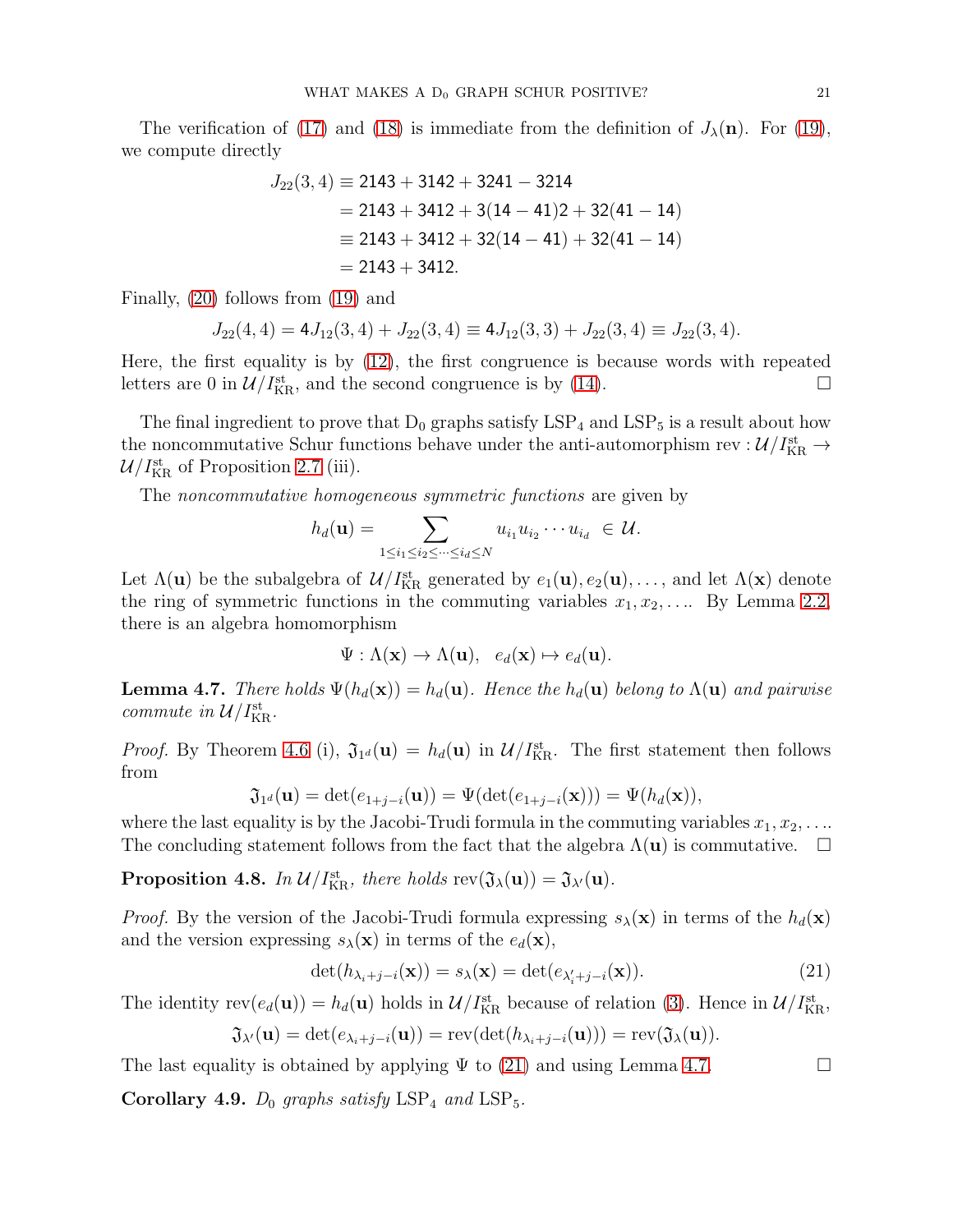*Proof.* Let H be the K-restriction of a  $D_0$  graph for K of size 4 or 5. Theorem [4.6](#page-18-0) and Proposition [4.8](#page-20-3) imply that  $\mathfrak{J}_{\lambda}(\mathbf{u})$  is a positive sum of monomials in  $\mathcal{U}/I_{\text{KR}}^{\text{st}}$  for all  $\lambda$  of size  $\leq$  5. Then by Corollary [3.3](#page-11-3) and Remark [3.7,](#page-12-0) the generating function of each connected component of H is Schur positive.  $\Box$ 

The following theorem summarizes the results of this section. The similar result [\[2,](#page-45-0) Theorem 6.1] is proved by a computer check.

<span id="page-21-1"></span>**Theorem 4.10.**  $D_0$  graphs satisfy axioms 1, 2, 3, 4'a and  $LSP_4$  and  $LSP_5$ . Hence a  $D_0$  graph is a  $D$  graph if and only if it satisfies axioms  $4'b$  and 5.

*Proof.* Axiom 1 is built into the definition of a  $D_0$  graph because if w is a vertex of a  $D_0$  graph, then

w admits an *i*-neighbor  $\iff$  w belongs to a KR<sub>i</sub> square  $\iff$   $\sigma_{i-1}(\mathsf{w}) \neq \sigma_i(\mathsf{w})$ .

Axiom 2 is also clear because Knuth and rotation transformations only involve three consecutive letters.

Axiom  $4'$ a was proved in Proposition [4.5](#page-16-3) and  $LSP_4$  and  $LSP_5$  were just proved in Corollary [4.9.](#page-20-0) Assuming axiom 1, axiom 3 is equivalent to the condition that any component of any K-restriction with  $|K| = 4$  has more than 1 edge. This is implied by  $LSP<sub>4</sub>$  (for more about this, see [\[3,](#page-45-1) Remark 5.2]).

# 5. LLT polynomials

<span id="page-21-0"></span>LLT polynomials are certain q-analogs of products of skew Schur functions, first defined by Lascoux, Leclerc, and Thibon in [\[15\]](#page-45-7). There are two versions of LLT polynomials (which we distinguish following the notation of  $[10]$ : the combinatorial LLT polynomials of  $[15]$ defined using spin, and the new variant combinatorial LLT polynomials of [\[13\]](#page-45-16) defined using inversion numbers. Although the theory of noncommutative Schur functions is well suited to studying the former (see [\[14\]](#page-45-6)), we prefer to work with the latter to follow [\[3,](#page-45-1) [4\]](#page-45-3) and because inversion numbers are easier to calculate than spin.

In this section, we first recall an expression for LLT polynomials in terms of quasisym-metric functions from [\[3\]](#page-45-1). We then introduce a simplified version  $\mathcal{U}_q / J_k^{\text{Lam, st}}$  of Lam's algebra of ribbon Schur operators from [\[14\]](#page-45-6) and show how LLT polynomials and their Schur expansions can be interpreted in terms of this algebra. We then connect  $\mathcal{U}_q / J_k^{\text{Lam, st}}$ to the algebra  $\mathcal{U}/I_{\text{KR}}^{\text{st}}$  and the graphs  $\mathcal{G}_{c,D}^{(k)}$  defined by Assaf [\[3\]](#page-45-1).

5.1. LLT polynomials in terms of quasisymmetric functions. Recall our conven-tions for partition diagrams from §[4.4.](#page-18-3) A skew shape  $\lambda/\mu$ , where  $\mu \subseteq \lambda$  are partitions, is the diagram obtained by removing the cells of  $\mu$  from the diagram of  $\lambda$ . The *content* of a cell  $(i, j)$  of a skew shape is  $j - i$ . A skew shape with contents is an equivalence class of skew shapes, where two skew shapes are equivalent if there is a content and order preserving bijection between their diagrams. A k-tuple of skew shapes with contents is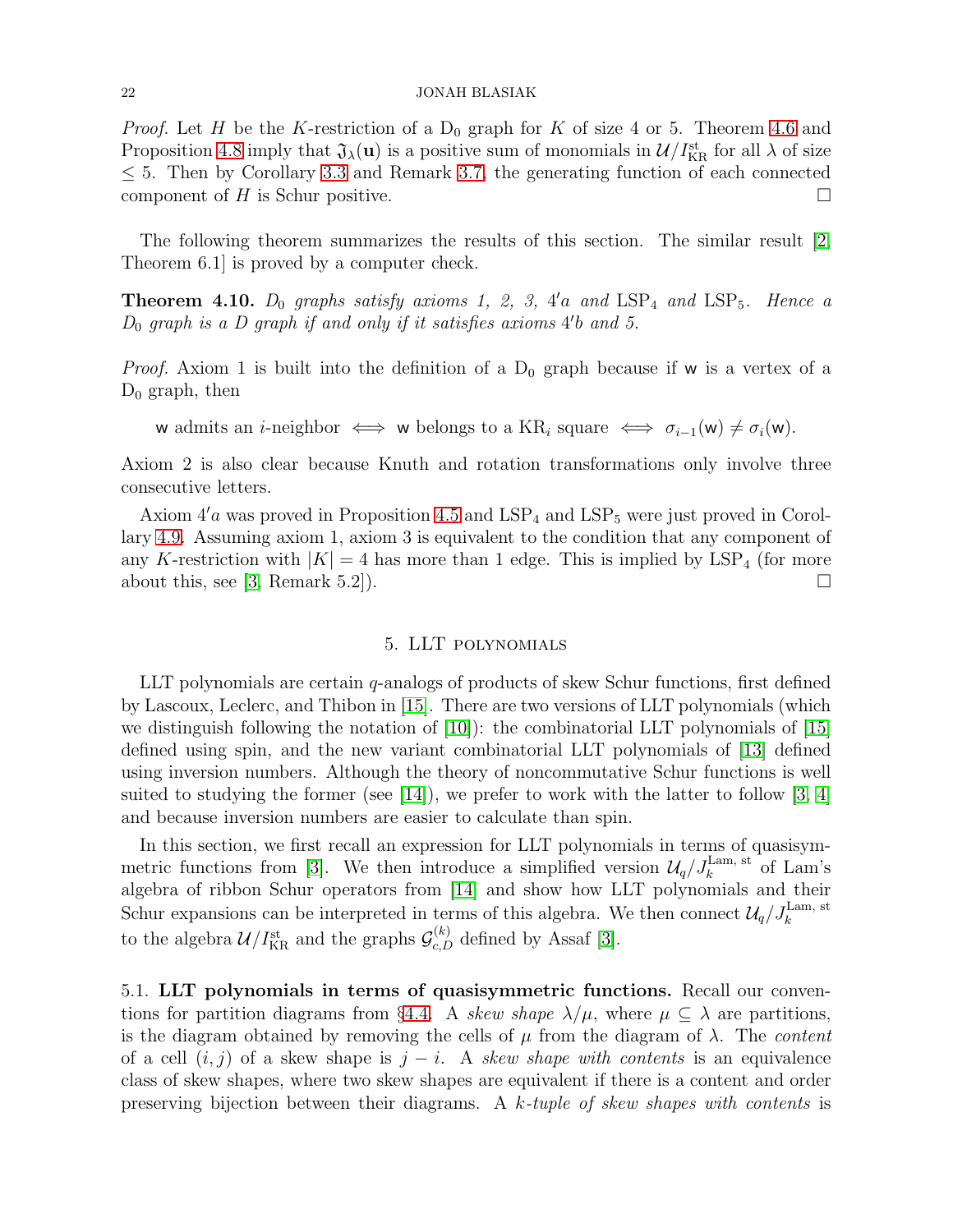a k-tuple  $\boldsymbol{\beta} = (\beta^{(0)}, \ldots, \beta^{(k-1)})$  such that each  $\beta^{(i)}$  is a skew shape with contents. The shifted content of a cell z of  $\beta$  is

<span id="page-22-0"></span>
$$
\tilde{c}(z) = k \cdot c(z) + i,
$$

when  $z \in \beta^{(i)}$  and where  $c(z)$  is the usual content of z regarded as a cell of  $\beta^{(i)}$ .

For a k-tuple  $\boldsymbol{\beta} = (\beta^{(0)}, \dots, \beta^{(k-1)})$  of skew shapes with contents such that

each 
$$
\beta^{(i)}
$$
 contains no 2 × 2 square and its shifted contents lie in [N], (22)

define  $W'_{k}(\boldsymbol{\beta}) \subseteq \mathcal{W}$  to be the set of words v such that

- v is a rearrangement of the shifted contents of  $\beta$ ,
- for each i and each pair  $z, z'$  of cells of  $\beta^{(i)}$  such that  $z'$  lies immediately east or south of z, the letter  $\tilde{c}(z)$  occurs before  $\tilde{c}(z')$  in v.

Also define the following statistic on words  $v \in W$ :

$$
\text{inv}'_k(\mathsf{v}) = \left| \left\{ \left( i,j \right) \mid i < j \text{ and } 0 < \mathsf{v}_i - \mathsf{v}_j < k \right\} \right|.
$$

<span id="page-22-2"></span>Example 5.1. Let  $\beta$  be the 3-tuple ( $\Box$ ,  $\Box$ ) =  $(2, 32, 33)/(1, 11, 21)$  of skew shapes with contents. Its shifted contents are

$$
\left(\begin{array}{cc} \boxed{3}, & \boxed{4,7}, & \boxed{8} \\ 1, & \boxed{2,5}\end{array}\right).
$$

Some elements of  $W'_{3}(\boldsymbol{\beta})$ , together with their 3-inversion numbers, are

$$
\begin{array}{c|cccccc}\n\mathsf{v} & 2413857 & 3417285 & 4871235 & 8341275 & 2853417 \\
\text{inv}'_3(\mathsf{v}) & 3 & 4 & 4 & 5 & 5\n\end{array}
$$

The next proposition is an adaptation of [\[3,](#page-45-1) Corollary 4.3], which expresses the new variant combinatorial LLT polynomials in terms of quasisymmetric functions. We take this as the definition of these polynomials; they were originally defined in [\[13\]](#page-45-16) as a sum over k-tuples of semistandard tableaux with an inversion statistic. Be aware that the words used here are inverses of those used in [\[3\]](#page-45-1); see [\[4,](#page-45-3)  $\S 2.5-2.6$ ] for details.

<span id="page-22-1"></span>**Proposition 5.2** ([\[4,](#page-45-3) Proposition 2.8]). Let  $\beta$  be a k-tuple of skew shapes with contents satisfying [\(22\)](#page-22-0). The new variant combinatorial LLT polynomial indexed by  $\beta$  is

$$
\mathcal{G}_{\beta}(\mathbf{x};q) = \sum_{\mathbf{v} \in W'_{k}(\beta)} q^{\mathrm{inv}'_{k}(\mathbf{v})} Q_{\mathrm{Des}(\mathbf{v})}(\mathbf{x}).
$$

Remark 5.3. There is a statement similar to Proposition [5.2](#page-22-1) without the restriction [\(22\)](#page-22-0) on  $\beta$ , however in order to be compatible with the convention in this paper of only focusing on words with no repeated letter, we chose to simplify the discussion in this section to this special case. For the same reason, we work with a quotient of Lam's algebra by the relation [\(3\)](#page-2-0) instead of the original algebra defined by Lam. See [\[5\]](#page-45-4) for the full treatment without this simplification.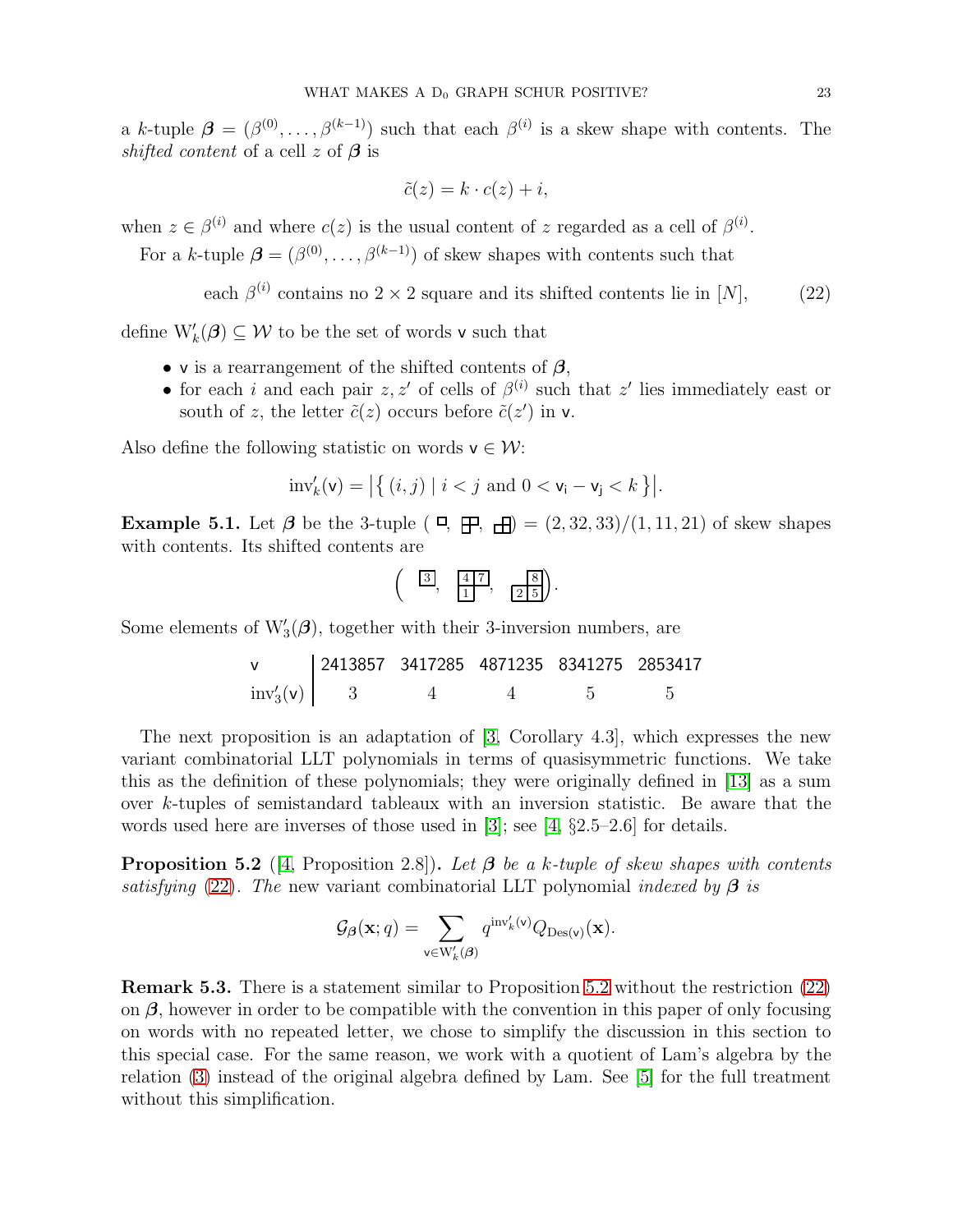## <span id="page-23-4"></span>24 JONAH BLASIAK

5.2. Lam's algebra of ribbon Schur operators. Lam [\[14\]](#page-45-6) defines an algebra of ribbon Schur operators, which gives an elegant algebraic framework for LLT polynomials. It sets the stage for applying the theory of noncommutative Schur functions from [\[8\]](#page-45-5) to the problem of computing Schur expansions of LLT polynomials. We now introduce a simplified version of this algebra and review how the Schur expansions of certain LLT polynomials can be interpreted using this algebra and Theorem [2.1.](#page-6-1)

Let  $\mathbb{Q}(q)$  be the field of rational functions in the indeterminate q with coefficients in  $\mathbb{Q}$ and let  $\mathcal{U}_q = \mathbb{Q}(q) \otimes_{\mathbb{Z}} \mathcal{U}$ . Let  $\mathcal{U}_q / J_k^{\text{Lam, st}}$  be the quotient of  $\mathcal{U}_q$  by the following relations (let  $J_k^{\text{Lam, st}}$  denote the corresponding two-sided ideal of  $\mathcal{U}_q$ ):

$$
ac = ca \qquad \text{for } c - a > k,
$$
\n<sup>(23)</sup>

$$
\mathsf{ab} = q^{-1} \mathsf{ba} \qquad \text{for } 0 < b - a < k,\tag{24}
$$

$$
\mathsf{w} = 0 \quad \text{for words } \mathsf{w} \text{ with a repeated letter.} \tag{25}
$$

The new variant q-Littlewood-Richardson coefficients, denoted  $\mathfrak{c}_{\beta}^{\lambda}(q)$ , are the coefficients of the Schur expansion of the new variant combinatorial LLT polynomials, i.e.

<span id="page-23-2"></span><span id="page-23-1"></span><span id="page-23-0"></span>
$$
\mathcal{G}_{\beta}(\mathbf{x};q) = \sum_{\lambda} \mathfrak{c}_{\beta}^{\lambda}(q) s_{\lambda}(\mathbf{x}).
$$

The new variant  $q$ -Littlewood-Richardson coefficients are known to be polynomials in  $q$ with nonnegative integer coefficients [\[17,](#page-45-8) [10\]](#page-45-2). We now express these coefficients (or rather, the subset of them that fit with our simplified setup) using the theory of noncommutative Schur functions as was done in [\[14\]](#page-45-6).

<span id="page-23-3"></span>**Proposition 5.4.** Let  $\beta$  be a k-tuple of skew shapes with contents satisfying [\(22\)](#page-22-0). Then

$$
f:=\sum_{\mathbf{v}\in \mathcal{W}'_k(\boldsymbol{\beta})}q^{\operatorname{inv}'_k(\mathbf{v})}\mathbf{v}\in (J_k^{\mathrm{Lam},\;\mathrm{st}})^\perp,
$$

and the new variant combinatorial LLT polynomial can be written as

$$
\mathcal{G}_{\beta}(\mathbf{x};q) = \Delta(f).
$$

Hence the new variant q-Littlewood-Richardson coefficient is given by

$$
\mathfrak{c}_{\boldsymbol{\beta}}^{\lambda}(q) = \langle \mathfrak{J}_{\lambda}(\mathbf{u}), f \rangle.
$$

*Proof.* For the first statement, we must show that  $\langle v(ca - ac)w, f \rangle = 0$ , for any  $c-a > k$  (as in [\(23\)](#page-23-0)) and words v, w. This is clear since  $\text{inv}'_k(\text{vcaw}) = \text{inv}'_k(\text{vacw})$ , and  $\text{vcaw} \in W'_k(\mathcal{A})$ if and only if vacw  $\in W'_{k}(\mathcal{B})$ . We must also show that  $\langle v(qab - ba)w, f \rangle = 0$ , for any  $0 < b - a < k$  (as in [\(24\)](#page-23-1)) and words v, w. This holds because

vabw  $\in W'_{k}(\boldsymbol{\beta})$  if and only if vbaw  $\in W'_{k}(\boldsymbol{\beta})$ , and

 $q^{-\mathrm{inv}'_k(\textsf{vbow})}\langle \textsf{v}(q\,\textsf{ab} - \textsf{ba})\textsf{w}, f \rangle = \langle q^{-\mathrm{inv}'_k(\textsf{vbow})}\textsf{vabw} - q^{-\mathrm{inv}'_k(\textsf{vbow})}\textsf{vbow}, f \rangle = 0,$ 

where the first equality is by  $\text{inv}'_k(\text{vabw}) = \text{inv}'_k(\text{vbaw}) - 1$ .

The second statement is immediate from the definition of  $\mathcal{G}_{\beta}(\mathbf{x}; q)$  (Proposition [5.2\)](#page-22-1) and ∆.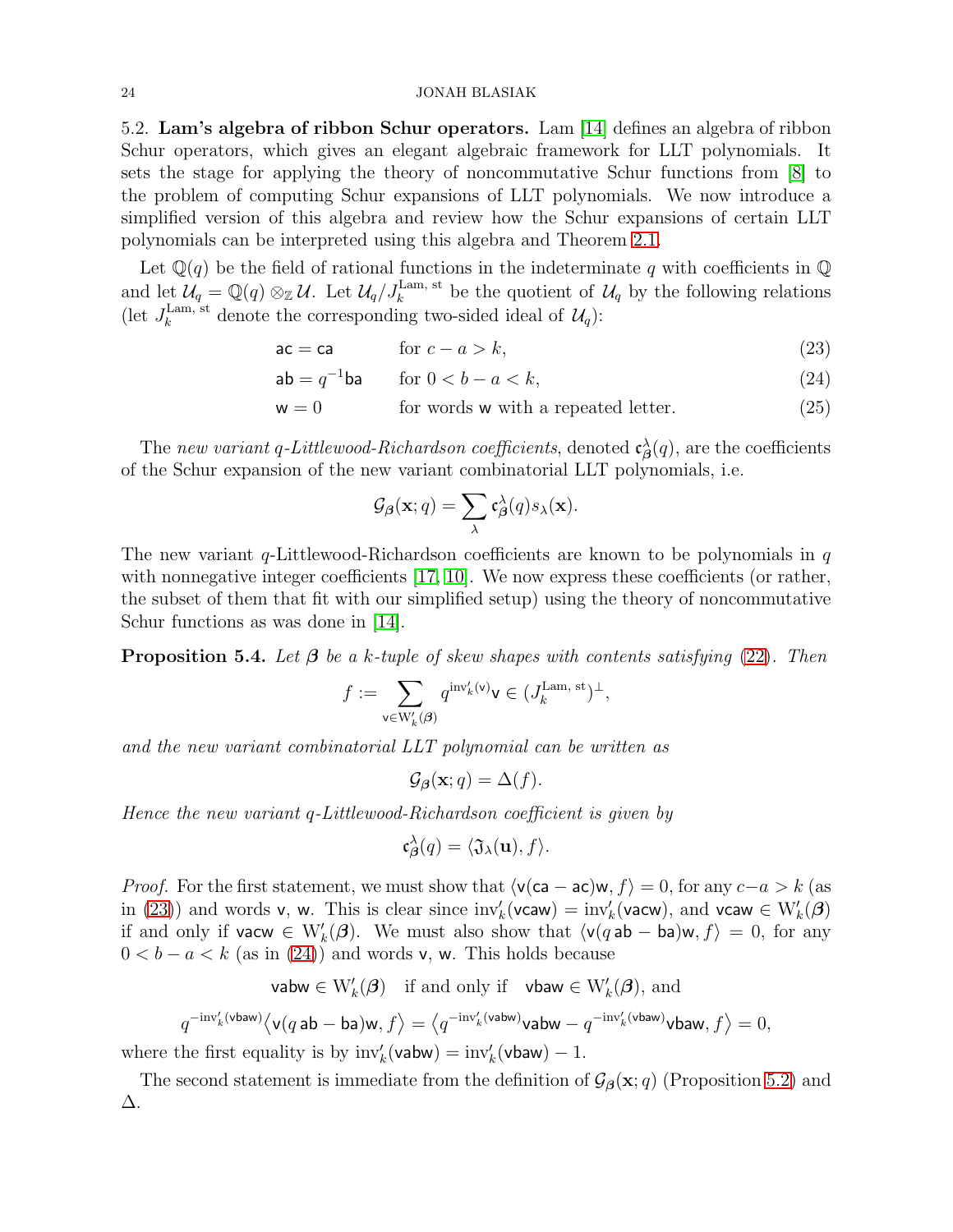For the last statement, it is not hard to show that the relations  $(23)$ – $(25)$  imply the relations [\(2\)](#page-2-3)–[\(3\)](#page-2-0), hence  $\mathcal{U}_q/J_k^{\text{Lam, st}}$  is a quotient of  $\mathbb{Q}(q) \otimes_{\mathbb{Z}} (\mathcal{U}/I_{\text{KR}}^{\text{st}})$  (see the proof of Proposition [5.7\)](#page-25-0). Hence the last statement follows from Lemma [2.2](#page-6-0) and an easy modifi-cation of Theorem [2.1](#page-6-1) to the coefficient field  $\mathbb{Q}(q)$ .

Though working with the algebra  $\mathcal{U}_q / J_k^{\text{Lam, st}}$  over  $\mathbb{Q}(q)$  is particularly convenient for expressing q-Littlewood Richardson coefficients as in Proposition [5.4,](#page-23-3) to relate to Assaf's work it is convenient to have a version of this algebra without the  $q$ . Accordingly, define  $I_k^{\rm Lam,~st}$ <sup>Lam, st</sup> :=  $\mathcal{U} \cap J_k^{\text{Lam, st}} \subseteq \mathcal{U}_q$ , where  $\mathcal{U} \subseteq \mathcal{U}_q$  is the Z-subalgebra of  $\mathcal{U}_q$  generated by 1 and the  $u_i$ .

<span id="page-24-5"></span>**Proposition 5.5.** The nonzero equivalence classes of  $\mathcal{U}/I_k^{\text{Lam, st}}$  are

 $\{{\bf v}\in{\rm W}'_k(\pmb\beta)\mid\operatorname{inv}'_k({\bf v})=t\}$ 

for  $\beta$  as in [\(22\)](#page-22-0) and  $t \in \mathbb{N}$  such that this set is nonempty.

Proof. Since applying a relation [\(23\)](#page-23-0) or [\(24\)](#page-23-1) to a word does not change the relative position of two letters that differ by k, it follows that if  $v \equiv w \mod I_k^{\text{Lam, st}}$ <sup>Lam, st</sup>, then  $\text{inv}'_k(\mathsf{v}) = \text{inv}'_k(\mathsf{w}),$ and v and w belong to the same  $W'_{k}(\boldsymbol{\beta})$  for some  $\boldsymbol{\beta}$ . Hence each set  $\{v \in W'_{k}(\boldsymbol{\beta}) \mid$  $inv'_k(v) = t$  is a union of nonzero equivalence classes. To see that this is actually a nonzero equivalence class, observe that any word in  $W'_{k}(\beta)$  can be transformed into a power of q times the word  $w(\beta)$  by a sequence of applications of [\(23\)](#page-23-0) and [\(24\)](#page-23-1). Here,

$$
w(\boldsymbol{\beta}) := w^0 w^1 \cdots w^{k-1},
$$

where w<sup>i</sup> is the word obtained by reading the shifted contents of  $\beta^{(i)}$  along antidiagonals, starting from the northwesternmost and reading each antidiagonal from southwest to northeast. For the  $\beta$  in Example [5.1,](#page-22-2)  $w^0 = 3$ ,  $w^1 = 417$ ,  $w^2 = 285$ , and  $w(\beta) = 3417285$ . Therefore if  $x, y \in \{v \in W'_{k}(\mathcal{G}) \mid inv'_{k}(v) = t\}$ , then

$$
\mathsf{x} \equiv q^{\mathrm{inv}'_k(\mathsf{x}) - \mathrm{inv}'_k(\mathsf{w}(\mathbf{\beta}))} \mathsf{w}(\mathbf{\beta}) = q^{\mathrm{inv}'_k(\mathsf{y}) - \mathrm{inv}'_k(\mathsf{w}(\mathbf{\beta}))} \mathsf{w}(\mathbf{\beta}) \equiv \mathsf{y} \mod J_k^{\mathrm{Lam}, \mathrm{st}}.
$$
  

$$
\mathsf{y} \mod I_k^{\mathrm{Lam}, \mathrm{st}}.
$$

<span id="page-24-0"></span>Hence  $x \equiv y \mod I_k^{\text{Lam, st}}$ k

5.3. Assaf 's LLT bijectivizations. We now relate Lam's [\[14\]](#page-45-6) algebraic approach to studying LLT polynomials to Assaf's [\[3\]](#page-45-1) approach using D graphs. To do this, we first define the following bijectivizations of  $\mathcal{U}/I_{\text{KR}}^{\text{st}}$  and related  $D_0$  graphs. Let  $\mathcal{U}/I_{k}^{\text{Assaf, st}}$ denote the quotient of U by the following relations (let  $I_k^{\text{Assaf, st}}$  $k_k^{\text{Assar, st}}$  denote the corresponding two-sided ideal of  $\mathcal{U}$ :

 $\mathsf{bac} = \mathsf{bca}$  for  $c - a > k$  and  $a < b < c$ , (26)

<span id="page-24-4"></span><span id="page-24-3"></span><span id="page-24-2"></span><span id="page-24-1"></span>
$$
acb = cab \qquad \text{for } c - a > k \text{ and } a < b < c,\tag{27}
$$

 $\mathsf{bac} = \mathsf{acb}$  for  $c - a \leq k$  and  $a < b < c$ , (28)

$$
\text{bca} = \text{cab} \qquad \text{for } c - a \le k \text{ and } a < b < c,\tag{29}
$$

$$
\mathsf{w} = 0 \qquad \qquad \text{for words } \mathsf{w} \text{ with a repeated letter.} \tag{30}
$$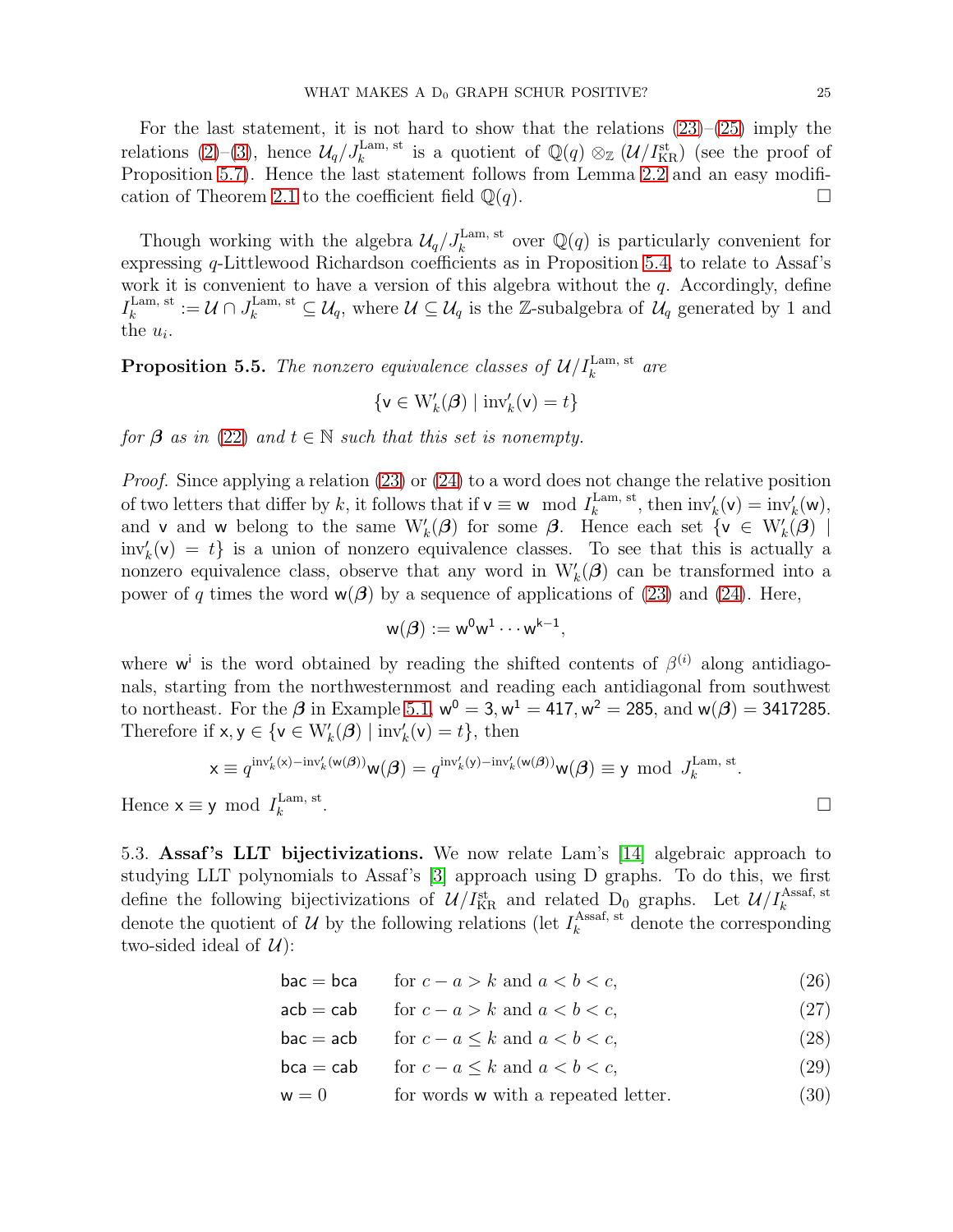It is easy to see that these relations imply the relations  $(2)-(3)$  $(2)-(3)$ , hence  $\mathcal{U}/I_k^{\text{Assaf, st}}$  is a bijectivization of  $\mathcal{U}/I_{\text{KR}}^{\text{st}}$ . These algebras generalize the plactic algebra since  $\mathcal{U}/I_1^{\text{Assaf, st}}$  =  $\mathcal{U}/I_{\text{plac}}^{\text{st}}$  (see Example [2.4\)](#page-7-0).

<span id="page-25-2"></span>**Definition 5.6.** Define  $\mathcal{G}_k^{\text{st}}$  to be the D<sub>0</sub> graph on the vertex set W such that

the type of the KR square 
$$
\mathbf{v}[\text{abc}] \mathbf{w}
$$
 of  $\mathcal{G}_k^{\text{st}}$  is  $\begin{cases} \text{Knuth} & \text{if } c - a > k, \\ \text{rotation} & \text{if } c - a \leq k. \end{cases}$ 

We define an Assaf LLT<sub>k</sub> D graph to be a union of connected components of  $\mathcal{G}_k^{\text{st}}$ .

By construction, the nonzero equivalence classes of  $\mathcal{U}/I_k^{\text{Assaf, st}}$  (see §[2.4\)](#page-7-1) are the components of  $\mathcal{G}_k^{\text{st}}$ .

<span id="page-25-0"></span>**Proposition 5.7.** The algebra  $\mathcal{U}/I_k^{\text{Lam, st}}$  is a quotient of  $\mathcal{U}/I_k^{\text{Assaf, st}}$ .

Proof. Clearly, the relations [\(26\)](#page-24-1) and [\(27\)](#page-24-2) are implied by [\(23\)](#page-23-0). Next, we compute using [\(24\)](#page-23-1) twice,

$$
\mathsf{bac} \equiv q \mathsf{abc} \equiv \mathsf{acb} \mod J_k^{\text{Lam, st}} \qquad \text{for } c - a \le k \text{ and } a < b < c.
$$
\nIt follows that (28) holds in  $\mathcal{U}/I_k^{\text{Lam, st}}$ . The relation (29) is similar.

By the previous proposition, each nonzero equivalence class  $\{v \in W'_{k}(\mathcal{B}) \mid inv'_{k}(v) = t\}$ of  $\mathcal{U}/I_k^{\text{Lam, st}}$  is a union of nonzero equivalence classes of  $\mathcal{U}/I_k^{\text{Assaf, st}}$ . This means that each set  $\{v \in W'_{k}(\boldsymbol{\beta}) \mid inv'_{k}(v) = t\}$  with  $\boldsymbol{\beta}$  and t as in Proposition [5.5](#page-24-5) is the vertex set of a union of connected components of  $\mathcal{G}_k^{\text{st}}$ ; define  $\mathcal{G}_k^{\text{st}}(\mathcal{B},t)$  to be this union of components.

We can now rephrase the connection between the graphs  $\mathcal{G}_k^{\text{st}}$  and LLT polynomials from [\[3,](#page-45-1) §4.2] in our language:

<span id="page-25-1"></span>**Corollary 5.8.** Let  $\boldsymbol{\beta}$  be as in [\(22\)](#page-22-0). There holds  $\sum_{v \in W'_k(\boldsymbol{\beta}), inv'_k(v)=t} v \in (I_k^{\text{Assaf, st}})$  $\binom{k}{k}^{\text{Assaf, st}}$ . The expression for LLT polynomials from Proposition [5.4](#page-23-3) can be rewritten as

$$
\mathcal{G}_{\beta}(\mathbf{x};q) = \sum_{t} q^{t} \Delta \Big( \sum_{\mathbf{v} \in \mathcal{W}'_{k}(\beta), \text{inv}'_{k}(\mathbf{v}) = t} \mathbf{v} \Big) = \sum_{t} q^{t} (gen. \ function \ of \ \mathcal{G}^{\text{st}}_{k}(\beta, t)).
$$

For each k-tuple  $\beta$  of skew shapes with contents satisfying [\(22\)](#page-22-0), the graph  $\prod_t \mathcal{G}_k^{\text{st}}(\beta, t)$ is isomorphic to the graph  $\mathcal{G}_{c,D}^{(k)}$  defined in [\[3,](#page-45-1) §4.2] as a signed, colored graph, where  $c, D$ are the content vector and k-descent set corresponding to  $\beta$  as in [\[3,](#page-45-1) Equation 4.2] (see also [\[4,](#page-45-3) Proposition 2.6]).

It is clear that the  $\mathcal{G}_k^{\text{st}}$  satisfy axiom 5, and it is shown in [\[3\]](#page-45-1) that the graphs  $\mathcal{G}_{c,D}^{(k)}$  and hence the  $\mathcal{G}_k^{\text{st}}$  satisfy axiom 4'b.

**Theorem 5.9** ([\[3,](#page-45-1) Theorem 5.38]). The  $D_0$  graphs  $\mathcal{G}_k^{\text{st}}$  are D graphs. Hence, as their name suggests, the Assaf  $LLT_k$  D graphs are D graphs.

Example 5.10. Figure [4](#page-26-1) depicts the graph  $\bigsqcup_t \mathcal{G}_3^{\text{st}}(\mathcal{B}, t)$  for  $\mathcal{B} = (\Box, \Box, \Box) = (2/1, 22/11, 2)$ . Hence by Corollary [5.8,](#page-25-1)

$$
\mathcal{G}_{\beta}(\mathbf{x};q) = q^2 s_{41} + q^3 (s_{32} + s_{311}) + q^4 (s_{311} + s_{221}) + q^5 s_{2111}.
$$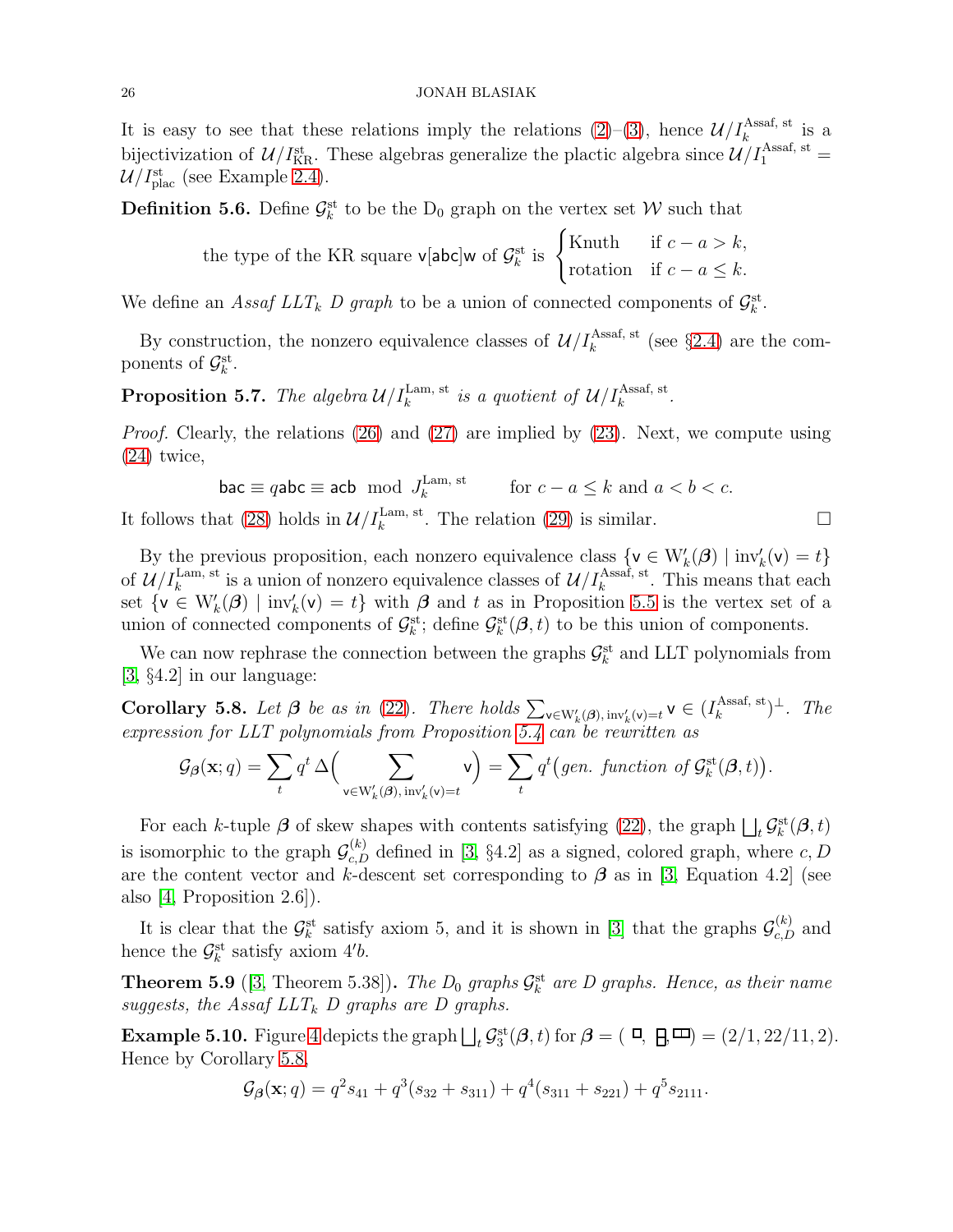$$
23451 \frac{4}{\cdot \cdot \cdot} 23415 \frac{3}{\cdot \cdot \cdot} 24135 \frac{2}{\cdot \cdot \cdot} 41235 \qquad \text{inv}'_3 = 2
$$

<span id="page-26-1"></span>





<span id="page-26-0"></span>FIGURE 4. The Assaf LLT<sub>3</sub> D graph  $\iint_t \mathcal{G}_3^{\text{st}}(\mathcal{B}, t)$  for  $\mathcal{B} = (2/1, 22/11, 2)$ . The components have generating functions (from top to bottom)  $s_{41}$ ,  $s_{32} + s_{311}$ ,  $s_{311} + s_{221}$ ,  $s_{2111}$ .

# 6. Linear programming and Schur positivity

Here we state and prove the full version of Theorem [1.4](#page-3-0) from the introduction, which relates the monomial positivity of  $\mathfrak{J}_{\lambda}(\mathbf{u})$  in a quotient of  $\mathcal{U}/I_{\text{KR}}^{\text{st}}$  to the Schur positivity of generating functions of certain  $D_0$  graphs. Its proof uses linear programming duality.

6.1. Background on linear programming. We review some terminology related to linear programs. A good reference for this background is [\[19,](#page-45-17) Chapter 7].

Let A be a  $t \times m$  real matrix and  $\mathbf{b} \in \mathbb{R}^t$ ,  $\mathbf{c} \in \mathbb{R}^m$  be column vectors. The linear program LP associated to this data is the optimization problem minimize  $c^T x$  over all  $\mathbf{x} \in \mathbb{R}^m$  satisfying the linear constraints

$$
Ax \geq b,
$$
  

$$
x \geq 0.
$$

The linear program dual to LP, denoted LP<sup> $\vee$ </sup>, is to maximize  $\mathbf{b}^T \mathbf{y}$  over all  $\mathbf{y} \in \mathbb{R}^t$  satisfying the linear constraints

$$
A^T \mathbf{y} \le \mathbf{c},
$$
  

$$
\mathbf{y} \ge \mathbf{0}.
$$

A solution of a linear program is a vector satisfying the stated constraints (e.g.  $\mathbf{x} \in \mathbb{R}^m$ is a solution of LP if and only if  $A\mathbf{x} \geq \mathbf{b}$ ,  $\mathbf{x} \geq \mathbf{0}$ . The *feasible region* is the set of all solutions. A linear program is feasible if the feasible region is nonempty and infeasible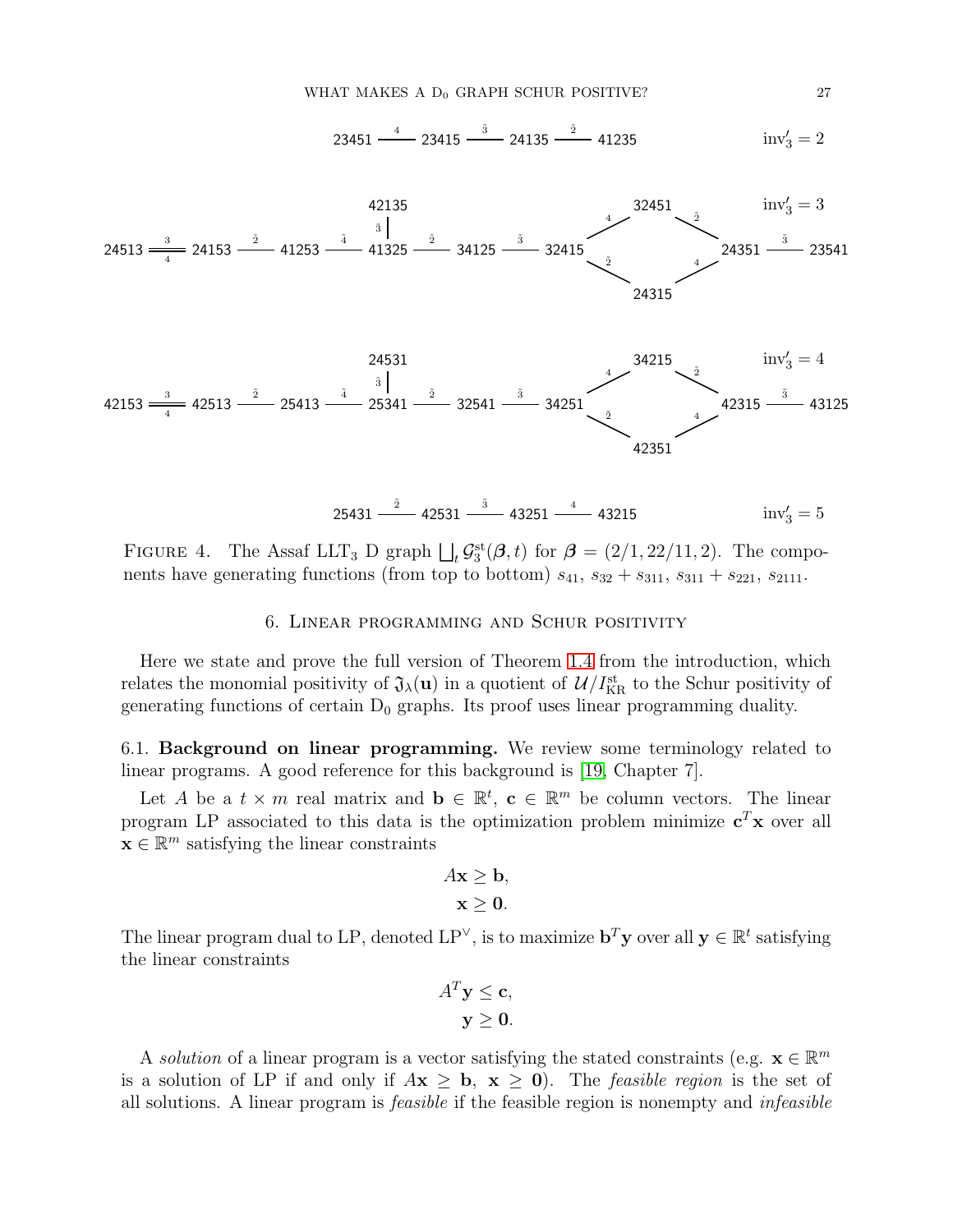otherwise. A linear program whose objective is to minimize  $c^T x$  is *bounded* if this quantity is bounded below as x ranges over the feasible region. Similarly, a linear program whose objective is to maximize  $\mathbf{b}^T \mathbf{y}$  is *bounded* if this quantity is bounded above as y ranges over the feasible region.

**Theorem 6.1** (Duality Theorem). Exactly one of the following is true for the linear program LP and its dual  $LP^{\vee}$ :

• LP and LP<sup>∨</sup> are feasible and bounded and

$$
\min\{\mathbf{c}^T\mathbf{x} \mid A\mathbf{x} \ge \mathbf{b}, \ \mathbf{x} \ge \mathbf{0}\} = \max\{\mathbf{b}^T\mathbf{y} \mid A^T\mathbf{y} \le \mathbf{c}, \ \mathbf{y} \ge \mathbf{0}\}.
$$

- LP is unbounded and  $LP^{\vee}$  is infeasible.
- $LP^{\vee}$  is unbounded and LP is infeasible.
- LP and  $LP^{\vee}$  are infeasible.

If the first bullet point holds above, then  $\min\{c^T x \mid Ax \geq b, x \geq 0\}$  is the *optimal value* of LP; any solution  $\mathbf{x}^*$  of LP such that  $\mathbf{c}^T \mathbf{x}^*$  equals the optimal value is an *optimal* solution. Similarly, an optimal integer solution of LP is an integer vector  $x^*$  such that  ${\bf c}^T {\bf x}^*$  is the minimum of  ${\bf c}^T {\bf x}$  over all integer vectors  ${\bf x}$  in the feasible region; this minimum value is the optimal integer value of LP. We use similar terminology for the dual.

6.2. Linear programs for monomial positivity of  $\mathfrak{J}_{\lambda}(\mathbf{u})$ . Below we define three linear programs  $LP_{\cap}$ ,  $LP_{\cap,\equiv}$ , and  $LP_{\cap}^{\vee}$ , and then in Theorem [6.2](#page-28-0) we relate them to the problem of expressing  $\mathfrak{J}_{\lambda}(\mathbf{u})$  as a positive sum of monomials in a quotient of  $\mathcal{U}/I_{\text{KR}}^{\text{st}}$ . We must first fix some notation.

Throughout this subsection, fix a positive integer d and a partition  $\lambda$  of d. Let  $\mathcal{U}_d$ denote the degree d homogeneous component of  $U$ , and for any homogeneous ideal J of U, let  $J_d$  denote the degree d homogeneous component of J. Let  $w^1, \ldots, w^m$  be the words of U of length d. We work in the vector space  $\mathbb{R} \mathcal{U}_d := \mathbb{R} \otimes_{\mathbb{Z}} \mathcal{U}_d \cong \mathbb{R}^m$  and identify any vector  $\mathbf{x} \in \mathbb{R}^m$  with the element  $\sum_i x_i \mathbf{w}^i \in \mathbb{R} \mathcal{U}_d$ . In particular, the element  $\mathfrak{J}_\lambda(\mathbf{u}) \in \mathcal{U}_d$ is identified with a vector in  $\mathbb{R}^m$ .

Let  $J^{(1)}, \ldots, J^{(l)}$  be ideals of U such that for each  $j \in [l]$ 

- the quotient  $\mathcal{U}/J^{(j)}$  is a bijectivization of  $\mathcal{U}/I_{\text{KR}}^{\text{st}}$ ,
- the union of the nonzero equivalence classes of  $\mathcal{U}/J^{(j)}$  of degree d is  $\mathcal{W}_d$ .

For each  $j \in [l]$ , let  $h_1^{(j)}$  $h_1^{(j)}, \ldots, h_{t_j}^{(j)}$  be the Z-basis of  $(J_d^{(j)})$  $\binom{d}{d}$ <sup> $\perp$ </sup> described in §[2.4;](#page-7-1) each  $h_i^{(j)}$  $i^{(J)}$  is a zero-one vector (in the basis  $w^1, \ldots, w^m$ ) whose support is a nonzero equivalence class of  $\mathcal{U}/J^{(j)}$ .

We next define matrices and vectors for the linear programs. Let A be the  $(\sum t_j) \times m$ matrix given by  $\blacksquare$ 

$$
A = \begin{bmatrix} A_1 \\ A_2 \\ \vdots \\ A_l \end{bmatrix}, \quad \text{where } A_j = \begin{bmatrix} - & h_1^{(j)} - \\ \vdots \\ - & h_{t_j}^{(j)} - \end{bmatrix}.
$$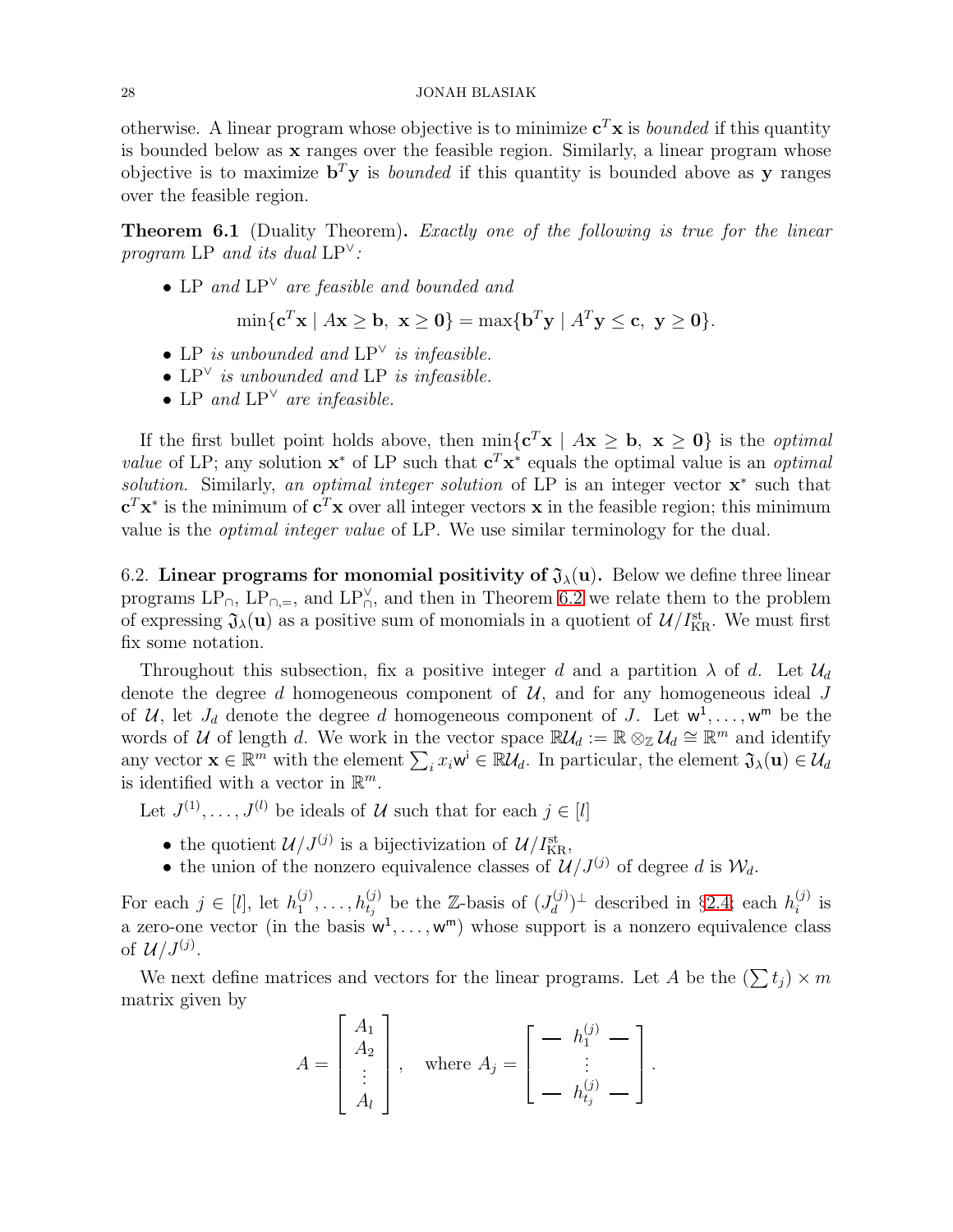Define the column vector  $\mathbf{b} \in \mathbb{R}^{\sum t_j}$  by

$$
\mathbf{b} = \begin{bmatrix} \mathbf{b}^{1} \\ \mathbf{b}^{2} \\ \vdots \\ \mathbf{b}^{l} \end{bmatrix}, \quad \text{where } \mathbf{b}^{j} = A_{j} \mathfrak{J}_{\lambda}(\mathbf{u}) = \begin{bmatrix} \langle \mathfrak{J}_{\lambda}(\mathbf{u}), h_{1}^{(j)} \rangle \\ \vdots \\ \langle \mathfrak{J}_{\lambda}(\mathbf{u}), h_{t_{j}}^{(j)} \rangle \end{bmatrix} \in \mathbb{R}^{t_{j}}.
$$
 (31)

Let  $\mathbf{c} \in \mathbb{R}^m$  be the zero-one vector whose support is  $\mathcal{W}_d$ , i.e.

$$
c_i = \begin{cases} 1 & \text{ if } \mathsf{w}^\mathsf{i} \in \mathcal{W}_d, \\ 0 & \text{ if } \mathsf{w}^\mathsf{i} \notin \mathcal{W}_d. \end{cases}
$$

The linear program  $LP_{\cap}$  is to minimize  $\mathbf{c}^T \mathbf{x}$  over all  $\mathbf{x} \in \mathbb{R}^m$  satisfying

<span id="page-28-1"></span>
$$
Ax \geq b,
$$
  

$$
x \geq 0.
$$

Define the linear program  $LP_{\cap,\equiv}$  to be the same as  $LP_{\cap}$  except with the constraint  $A\mathbf{x} \geq \mathbf{b}$  replaced by  $A\mathbf{x} = \mathbf{b}$ .

The linear program dual to  $LP_{\cap}$ , denoted  $LP_{\cap}^{\vee}$ , is to maximize  $\mathbf{b}^T \mathbf{y}$  over all  $\mathbf{y} \in \mathbb{R}^{\sum t_j}$ satisfying

$$
A^T \mathbf{y} \le \mathbf{c},
$$
  

$$
\mathbf{y} \ge \mathbf{0}.
$$

<span id="page-28-0"></span>**Theorem 6.2.** Maintain the notation above. In particular, we are assuming that d and  $\lambda$ have been fixed and for each  $j \in [l], U/J^{(j)}$  is a bijectivization of  $U/I_{\text{KR}}^{\text{st}}$ . Let  $J = \bigcap_j J^{(j)}$ . Recall that  $w^1, \ldots, w^m$  are the words of  $\mathcal{U}_d$ . Let  $\mathbb{R}^m_{\geq 0}$  denote the polyhedron  $\{\sum_i x_i w^i \mid x_i \geq 0\}$  $[0] \subseteq \mathbb{R} \mathcal{U}_d$ . Set  $M = \mathbf{c}^T \mathfrak{J}_\lambda(\mathbf{u})$ . The following are equivalent:

- (i)  $\mathfrak{J}_{\lambda}(\mathbf{u})$  lies in the image of  $\mathbb{R}_{\geq 0}^m$  in  $\mathbb{R}\mathcal{U}_d/\mathbb{R}J_d$ .
- (ii) The linear program  $LP_{\cap}$  is feasible.
- (iii) The linear program  $LP_{\cap}$  has optimal value M.
- (iv) The linear program  $LP_{\cap}^{\vee}$  has optimal value M.
- (v) For every  $\mathbf{g} \in \sum_j \left( \mathbb{R} J_d^{(j)} \right)$  $\mathcal{L}_d^{(j)})^{\perp} \cap \mathbb{R}_{\geq 0}^m$  such that  $\mathbf{g} \leq \mathbf{c}, \ \langle \mathfrak{J}_{\lambda}(\mathbf{u}), \mathbf{c} - \mathbf{g} \rangle \geq 0.$

Statement (i) is another way of saying that  $\mathfrak{J}_{\lambda}(\mathbf{u})$  is a positive real sum of monomials in  $\mathbb{R} \otimes_{\mathbb{Z}} \mathcal{U}/J$ . Note that  $(\mathbb{R} J_d)^{\perp} = \sum_j (\mathbb{R} J_d^{(j)})$  $(d_d^{(j)})^{\perp}$  and  $\mathbf{c} \in J_d^{\perp}$ , hence (v) says that  $\langle \mathfrak{J}_{\lambda}(\mathbf{u}), f \rangle \geq 0$ for certain f that are a positive real sum of monomials and lie in  $(\mathbb{R}J_d)^{\perp}$ . Thus (i) certainly implies (v), but the converse is not obvious. This theorem therefore provides us with a deeper understanding of the key ingredient required for the Fomin-Greene approach (see the discussion at the end of  $\S 2.3$ ).

*Proof.* First note that  $J_d^{(j)} = \ker(A_j)$  i.e.  $J_d^{(j)} = {\mathbf{x} \in \mathcal{U}_d | A_j \mathbf{x} = \mathbf{0}}$ . Hence  $J_d = \ker(A)$ . There also holds  $A\mathfrak{J}_{\lambda}(\mathbf{u}) = \mathbf{b}$  by [\(31\)](#page-28-1).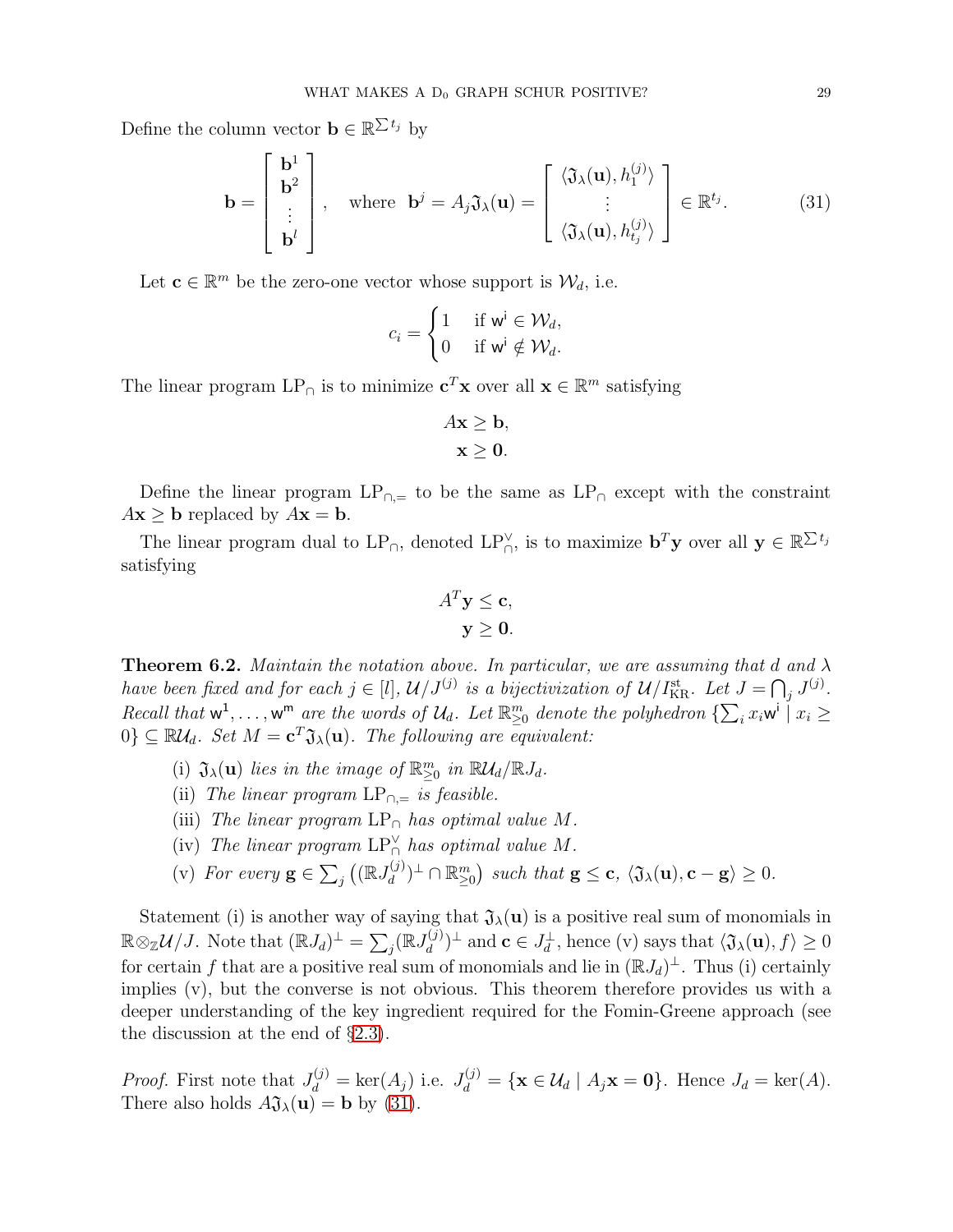We therefore have, for  $\mathbf{x} \in \mathbb{R}^m$ ,

$$
\mathbf{x} \text{ is a solution of } LP_{\cap,=}
$$
\n
$$
\iff A(\mathfrak{J}_{\lambda}(\mathbf{u}) - \mathbf{x}) = \mathbf{0} \text{ and } \mathbf{x} \ge \mathbf{0}
$$
\n
$$
\iff \mathfrak{J}_{\lambda}(\mathbf{u}) - \mathbf{x} \in \mathbb{R} J_d \text{ and } \mathbf{x} \ge \mathbf{0}.
$$

This proves the equivalence of (i) and (ii).

To prove that (ii) and (iii) are equivalent, we first establish some basic facts. The rows of  $A_j$  are the nonzero equivalence classes of  $\mathcal{U}/J^{(j)}$  of degree d and a Z-basis of  $(J_d^{(j)})$  $\frac{d^{(j)})^{\perp}}{d}$ . Hence

<span id="page-29-1"></span>
$$
\mathbf{1}^T A_j = \mathbf{c}^T,\tag{32}
$$

<span id="page-29-0"></span>
$$
\mathbf{1}^T \mathbf{b}^j = \mathbf{1}^T A_j \mathfrak{J}_\lambda(\mathbf{u}) = \mathbf{c}^T \mathfrak{J}_\lambda(\mathbf{u}) = M,\tag{33}
$$

<span id="page-29-2"></span>
$$
\mathbf{c} \in (J_d^{(j)})^\perp \subseteq J_d^\perp,\tag{34}
$$

where  $\mathbf{1} \in \mathbb{R}^{t_j}$  denotes the all-ones vector.

We now prove (iii) implies (ii). Suppose  $LP_{\cap}$  has an optimal solution  $\mathbf{x}^*$  with optimal value  $M = \mathbf{c}^T \mathbf{x}^*$ . We must show that  $A_j \mathbf{x}^* = \mathbf{b}^j$ . By [\(33\)](#page-29-0), the inequality  $\mathbf{b}^j \leq A_j \mathbf{x}^*$ , and [\(32\)](#page-29-1) we obtain

$$
M = \mathbf{1}^T \mathbf{b}^j \le \mathbf{1}^T A_j \mathbf{x}^* = \mathbf{c}^T \mathbf{x}^* = M,
$$

so the inequality is an equality. It follows that  $A_j \mathbf{x}^* = \mathbf{b}^j$ , as desired.

To prove (ii) implies (iii), suppose x is a solution of  $LP_{\cap,=}$ . By the proof of the equivalence of (i) and (ii),  $\mathfrak{J}_{\lambda}(\mathbf{u}) - \mathbf{x} \in \mathbb{R} J_d$ . Hence by [\(34\)](#page-29-2),  $\mathbf{c}^T (\mathfrak{J}_{\lambda}(\mathbf{u}) - \mathbf{x}) = 0$ , which gives  ${\bf c}^T{\bf x}={\bf c}^T\mathfrak{J}_\lambda({\bf u})=M.$  Hence  $LP_\cap$  has optimal value  $\leq M.$  To see that  $LP_\cap$  has optimal value  $\geq M$ , we compute using [\(33\)](#page-29-0) and [\(32\)](#page-29-1) that for any solution **x** of LP<sub>∩</sub>,

$$
M = \mathbf{1}^T \mathbf{b}^j \le \mathbf{1}^T A_j \mathbf{x} = \mathbf{c}^T \mathbf{x}.
$$

Statements (iii) and (iv) are equivalent by the Duality Theorem since  $LP_{\cap}$  and  $LP_{\cap}^{\vee}$  are always feasible: LP<sub>∩</sub> is always feasible because  $A\mathbf{x} \geq \mathbf{b}$  whenever the  $x_i$  are sufficiently large, and  $LP_{\cap}^{\vee}$  is always feasible because  $y = 0$  is always a solution.

To prove the equivalence of (iv) and (v), we first claim that as  $y$  ranges over the feasible region of LP $_{\cap}^{\vee}$ , the vector  $\mathbf{g} = A^T \mathbf{y} \in \mathbb{R}^m$  ranges over

$$
\bigg(\sum_j \big((\mathbb{R} J_d^{(j)})^\perp\cap\mathbb{R}^m_{\geq 0}\big)\bigg)\ \bigcap\ \big\{\mathbf{z}\in\mathbb{R}^m\mid\mathbf{z}\leq\mathbf{c}\big\}.
$$

This follows from the fact that the rows of  $A_j$  are the nonzero equivalence classes of  $\mathcal{U}/J^{(j)}$ of degree d and hence are a monoid basis of  $(\mathbb{R} J_d^{(j)})$  $\mathbb{R}^{(J)}_d$ <sup> $\perp$ </sup>  $\cap$   $\mathbb{R}^m_{\geq 0}$ .

Let  $\mathbf{g} = A^T \mathbf{y}$ . We compute using  $A \mathfrak{J}_\lambda(\mathbf{u}) = \mathbf{b}$ ,

<span id="page-29-3"></span>
$$
\langle \mathfrak{J}_{\lambda}(\mathbf{u}), \mathbf{g} \rangle = \mathbf{g}^T \mathfrak{J}_{\lambda}(\mathbf{u}) = \mathbf{y}^T A \mathfrak{J}_{\lambda}(\mathbf{u}) = \mathbf{y}^T \mathbf{b}.
$$

We conclude that

$$
\langle \mathfrak{J}_{\lambda}(\mathbf{u}), \mathbf{c} - \mathbf{g} \rangle = M - \mathbf{b}^{T} \mathbf{y} \ge 0 \iff \mathbf{b}^{T} \mathbf{y} \le M. \tag{35}
$$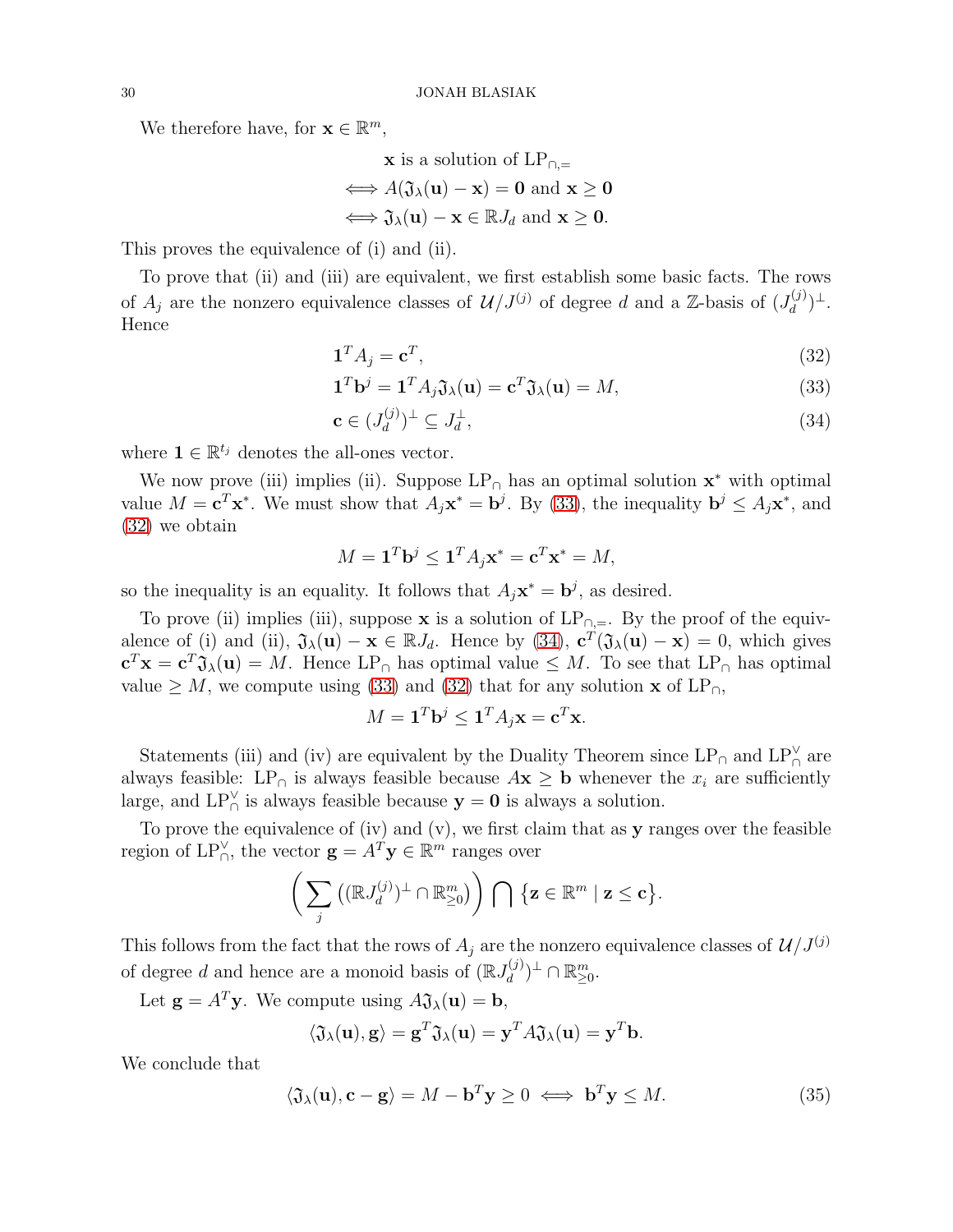Hence by [\(35\)](#page-29-3) and the claim above, every solution **y** of  $LP_{\bigcap}^{\vee}$  has  $\mathbf{b}^T \mathbf{y} \leq M$  if and only if (v) holds. Moreover, if we let y be the vector with a 1 in its first  $t_1$  coordinates and 0's elsewhere, then  $\mathbf{g} = A^T \mathbf{y} = \mathbf{c}$  and  $\mathbf{b}^T \mathbf{y} = M$ , so  $\text{LP}_{\cap}^{\vee}$  has optimal value  $\geq M$ . Hence (iv) is equivalent to the statement that  $LP_{\cap}^{\vee}$  has optimal value  $\leq M$ , and we just showed this to be equivalent to (v).

## <span id="page-30-1"></span>7. A D graph whose generating function is not Schur positive

For this section, we set  $N = 8$  so that  $\mathcal{U} = \mathbb{Z}\langle u_1, \ldots, u_8 \rangle$ . Let LLTLP<sub>8</sub> be the linear program LP $_{\cap}^{\vee}$  from Theorem [6.2](#page-28-0) with  $d = 8$ ,  $\lambda = (2, 2, 2, 2)$ , and the following bijectivizations of  $\mathcal{U}/I_{\rm KR}^{\rm st}$  :

$$
\mathcal{U}/J^{(k)} = \mathcal{U}/I_k^{\text{Lam, st}} \text{ for } k = 1, 2, \dots 8, \text{ and } \mathcal{U}/J^{(9)} = \mathcal{U}/I_{\text{plac}}^{\text{st}}.
$$

The bijectivizations  $\mathcal{U}/I_k^{\text{Lam, st}}$  and  $\mathcal{U}/I_{\text{plac}}^{\text{st}}$  are defined in §[5.2](#page-23-4) and Example [2.4,](#page-7-0) respectively.

We will see that an optimal integer solution of  $LLTLP_8$  yields a  $D_0$  graph whose generating function is not Schur positive. We go on to construct a D graph on the same vertex set as this  $D_0$  graph.

<span id="page-30-0"></span>7.1. The linear program  $LLTLP_8$ . Here is some specific data about the linear program LLTLP<sub>8</sub>. Since we are optimizing  $\mathbf{b}^T \mathbf{y}$ , we may delete all entries of **b** that are 0 and delete the corresponding rows of A. Also, since all of the columns of A and entries of c corresponding to  $w \notin W_d$  are zero, we may as well delete these columns and entries. Let  $A'$ ,  $A'_{i}$ ,  $\mathbf{b}'$ ,  $\mathbf{c}'$ , etc. denote the matrices and vectors associated to this smaller linear program obtained by removing zeros, and let this linear program be  $LLTLP'_{8}$ . Note that c' is the all-ones vector. Also note that A' has columns indexed by  $\mathcal{W}_d = \mathcal{S}_8$ ; assume we have fixed some ordering  $v^1, \ldots, v^{8!}$  of  $S_8$  which labels these columns.

To give an idea of the size of this linear program, here are the  $\mathbf{b}^i$ :

| $(\mathbf{b}'^6)^T = [ 1 \ 1 \ 2 \ 1 \ 1 \ 1 \ 1 \ 1 \ 1 \ 1 \ 1 \ 1 \ 1 \ 1 ]$ |  |  |  |  |  |  |  |
|---------------------------------------------------------------------------------|--|--|--|--|--|--|--|
| $(\mathbf{b}'^7)^T = [ 1 \ 1 \ 1 \ 1 \ 1 \ 1 \ 1 \ 1 \ 2 \ 1 \ 1 \ 1 \ 1 ]$     |  |  |  |  |  |  |  |
| $(\mathbf{b}'^8)^T = [ 1 \ 1 \ 1 \ 2 \ 1 \ 2 \ 1 \ 1 \ 2 \ 1 \ 1 ]$             |  |  |  |  |  |  |  |
|                                                                                 |  |  |  |  |  |  |  |

The rows of  $A'_{9}$  correspond to the Knuth equivalence classes of shape  $(2, 2, 2, 2)$  contained in  $S_8$ . More precisely, the rows of  $A'_9$  are in bijection with  $SYT(2, 2, 2, 2)$  so that the row labeled by  $T \in \text{SYT}(2, 2, 2, 2)$  is the zero-one vector of length 8! whose support is  $\{i \in \{1, 2, \ldots, 8!\} \mid P(v^i) = T\}.$  Here, SYT $(2, 2, 2, 2)$  denotes the set of standard Young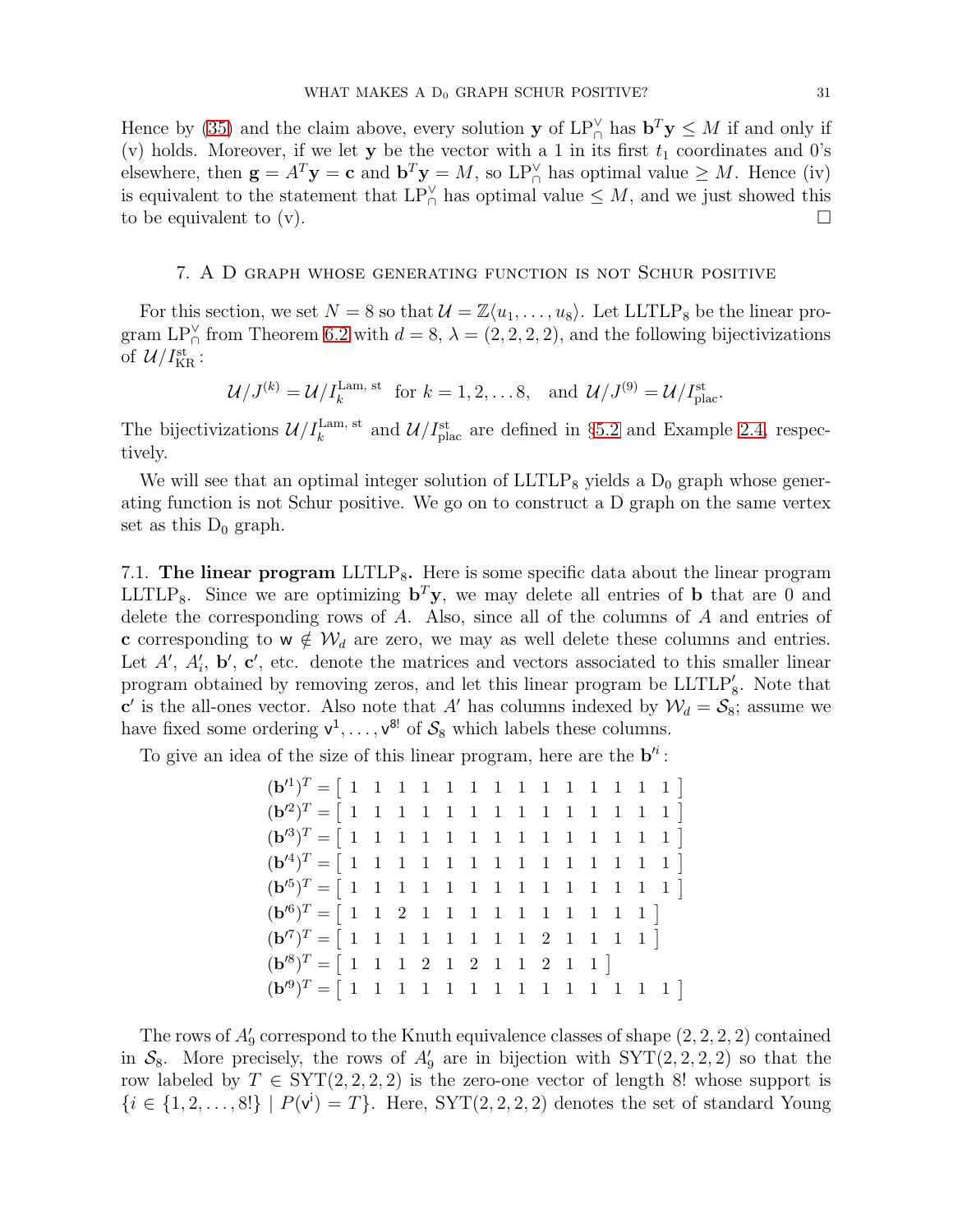## 32 JONAH BLASIAK

tableaux of shape  $(2, 2, 2, 2)$ . For  $k \leq 8$ , the rows of  $A'_{k}$  correspond to certain equivalence classes from Proposition [5.5.](#page-24-5)

7.2. Solving LLTLP<sub>8</sub>. A *weighted packing linear program* is a linear program of the form: maximize  $\mathbf{b}^T \mathbf{y}$  over the vectors  $\mathbf{y} \in \mathbb{R}^t$  satisfying

$$
A^T \mathbf{y} \le \mathbf{1},
$$
  

$$
\mathbf{y} \ge \mathbf{0},
$$

where A has entries in  $\{0,1\}$  and has nonzero rows, and **b** has entries in N. Let  $S_i$  denote the support of the *i*-th row of A. The integer solutions of this linear program correspond to packings of the  $S_i$ , i.e., collections of  $S_i$  such that no two intersect. The optimization problem is to find a packing of maximum weight, where the weight of a packing  $\{S_i\}_{i\in I}$  $(I \subseteq [t])$  is  $\sum_{i \in I} b_i$ .

Any weighted packing linear program  $LP_{pack}$  can be converted into a maximum independent set problem as follows: let  $A$ ,  $\mathbf{b}$ ,  $S_i$  be the data associated to  $LP_{pack}$  as above. Define  $G(A, \mathbf{b})$  to be the graph with

- vertex set  $V := \bigsqcup_{i=1}^t V_i$ , where  $V_i$  is a set of size  $b_i$ ,
- edges between all vertices in  $V_i$  and all vertices in  $V_j$  if  $S_i \cap S_j \neq \emptyset$  and  $i \neq j$ ,
- no edge between any vertex in  $V_i$  and any vertex in  $V_j$  if  $S_i \cap S_j = \emptyset$ ,
- no edge between any two vertices of  $V_i$ .

Define a map  $\Theta$  by

$$
\Theta: \{0,1\}^t \to \text{ subsets of } V, \quad \mathbf{y} \mapsto \bigcup_{\{i \in [t] \mid y_i = 1\}} V_i.
$$

<span id="page-31-0"></span>**Proposition 7.1.** Maintain the notation above. The map  $\Theta$  yields a bijection between integer solutions of LP<sub>pack</sub> and independent sets of  $G(A, \mathbf{b})$  that intersect each  $V_i$  in all of  $V_i$  or not at all. Moreover,  $y^*$  is an optimal integer solution of  $LP_{pack}$  if and only if  $\Theta(y^*)$ is a maximum independent set of  $G(A, \mathbf{b})$ .

*Proof.* First note that any integer solution of  $LP_{pack}$  is a zero-one vector. The first statement then follows from the following chain of equivalences. For any  $y \in \{0,1\}^t$ ,

$$
A^T \mathbf{y} \le \mathbf{1}
$$
  
\n
$$
\iff S_i \cap S_j = \varnothing \text{ for each pair } i, j \text{ of distinct indices in the support of } \mathbf{y}
$$
  
\n
$$
\iff \text{there is no edge between } \Theta(\mathbf{y}) \cap V_i \text{ and } \Theta(\mathbf{y}) \cap V_j \text{ for all } i, j.
$$

The second statement then follows from  $\mathbf{b}^T \mathbf{y} = |\Theta(\mathbf{y})|$ .

For the linear program LLTLP'<sub>8</sub>,  $\mathbf{b}' \in \mathbb{N}^{121}$  and  $G(A', \mathbf{b}')$  has 126 vertices. The maximum size of an independent set is 15. This computation takes 1-2 seconds on a machine with a 32-core, 2.7 GHz processor and 25 GB of RAM using the branch and bound algorithm [\[7\]](#page-45-18) built into Magma [\[6\]](#page-45-19). Hence by Proposition [7.1,](#page-31-0) LLTLP′ <sup>8</sup> has optimal integer value 15 and its optimal integer solutions are in bijection with independent sets of  $G(A, \mathbf{b}')$  of size 15.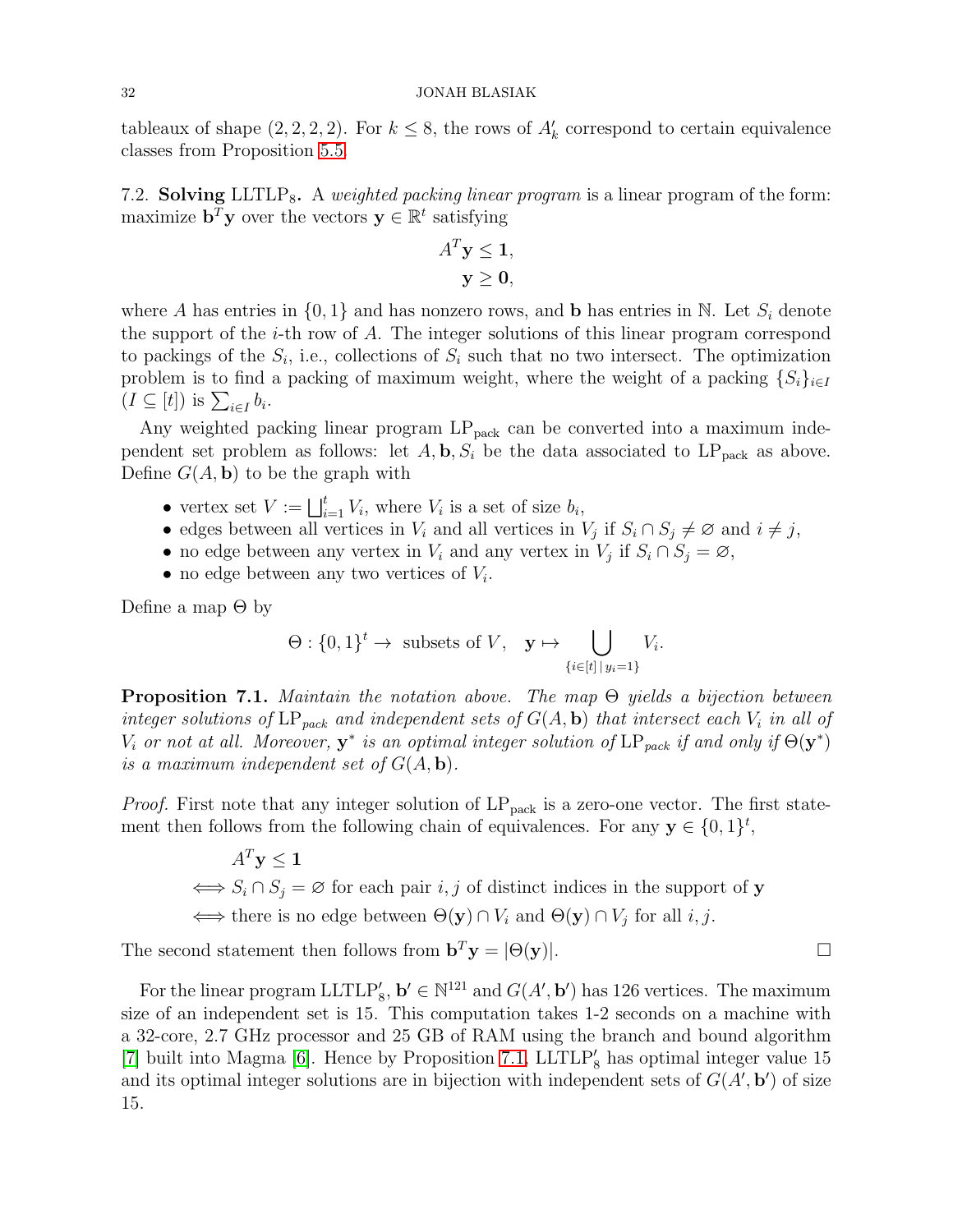<span id="page-32-0"></span>7.3. An optimal integral solution of  $LLTLP_8$ . There are many optimal integer solutions of LLTLP'<sub>8</sub>. We now describe one such solution  $y^*$  in detail and its consequences for Schur positivity of  $D_0$  graphs.

Recall that the rows of  $A'$  and rows of  $y^*$  are naturally labeled by certain nonzero equivalence classes of the  $\mathcal{U}/J^{(j)}$ . The solution  $y^*$  is a zero-one vector whose support corresponds to the following equivalence classes: 13 of the 14 Knuth equivalence classes of shape  $(2, 2, 2, 2)$ , an equivalence class of  $\mathcal{U}/I_3^{\text{Lam, st}}$ , and an equivalence class of  $\mathcal{U}/I_7^{\text{Lam, st}}$ , with precise descriptions given by [\(36\)](#page-32-1), [\(37\)](#page-32-2), and [\(38\)](#page-32-3), respectively.

$$
\left\{ \mathbf{w} \in \mathcal{S}_8 \mid P(\mathbf{w}) \text{ has shape } (2, 2, 2, 2), P(\mathbf{w}) \neq \frac{\frac{1}{3} \frac{1}{4}}{\frac{5}{7} \frac{6}{8}} \right\} \qquad \text{(size 13.14)}, \tag{36}
$$

<span id="page-32-2"></span><span id="page-32-1"></span>
$$
\{w \in \mathcal{S}_8 \mid w \in W'_3(\mathcal{B}_3), \text{ inv}'_3(w) = 9\}
$$
 (size 126), (37)

<span id="page-32-3"></span>
$$
\{w \in \mathcal{S}_8 \mid w \in W_7'(\mathcal{B}_7), \text{ inv}_7'(w) = 18\}
$$
 (size 316), (38)

where  $\beta_3$  (resp.  $\beta_7$ ) is the 3-tuple (resp. 7-tuple) of skew shapes with contents given by

$$
\mathcal{B}_3 = (33, 333, 333)/(22, 222, 222).
$$
\nIts shifted contents are 
$$
\left( \begin{array}{cc} \frac{6}{3}, & \frac{7}{4}, & \frac{8}{5} \\ \frac{1}{1}, & \frac{5}{2} \end{array} \right).
$$

\n
$$
\mathcal{B}_7 = (2, 2, 1, 1, 1, 1, 1)/(1, \emptyset, \emptyset, \emptyset, \emptyset, \emptyset).
$$

\nIts shifted contents are 
$$
\left( \begin{array}{cc} \frac{6}{3}, & \frac{7}{4}, & \frac{8}{5} \\ \frac{1}{18}, & \frac{1}{2} \end{array} \right).
$$

For example, the equivalence class [\(37\)](#page-32-2) contains 78634521 and the equivalence class [\(38\)](#page-32-3) contains 75183642.

Let  $W^* \subseteq S_8$  be the union of the equivalence classes [\(36\)](#page-32-1), [\(37\)](#page-32-2), and [\(38\)](#page-32-3). Set  $\bar{W}^* =$  $\mathcal{S}_8 \setminus W^*$ . Let  $\mathbf{g}^* = A'^T \mathbf{y}^*$ , the zero-one vector (in the basis  $v^1, \ldots, v^{8!}$ ) whose support is  $W^*$ , which may be identified with the element  $\sum_{w\in W^*} w \in \mathcal{U}_8$ . Let  $f^* = \mathbf{c}' - \mathbf{g}^* =$  $\sum_{w \in \bar{W}^*} w \in \mathcal{U}_8$ . Note that  $f^*, \mathbf{g}^* \in J^{\perp}$  and since the  $\mathcal{U}/J^{(j)}$  are bijectivizations of  $\mathcal{U}/I_{\text{KR}}^{\text{st}}$ ,  $\overline{J^{\perp}} \subseteq (I_{\text{KR}}^{\text{st}})^{\perp}$ . Hence  $W^*$  and  $\overline{W}^*$  are KR sets.

For the linear program LLTLP<sub>8</sub>, the M from Theorem [6.2](#page-28-0) is given by  $M = \mathbf{c}^T \mathfrak{J}_{\lambda}(\mathbf{u}) =$  $|SYT(2, 2, 2, 2)| = 14$ . Since LLTLP<sub>8</sub> has optimal value  $\geq 15$ , (iv) from Theorem [6.2](#page-28-0) is false, hence  $(i)$ – $(v)$  are all false. This has two important consequences, which we summarize in the corollaries below. A further consequence will be discussed in Section [8.](#page-42-0)

<span id="page-32-4"></span>**Corollary 7.2.** The generating function  $\Delta(f^*)$  of  $f^*$  is not Schur positive. Moreover, by Proposition-Definition [3.2,](#page-10-1) there is a  $D_0$  graph on the vertex set  $\bar{W}^*$  whose generating function is not Schur positive.

To see in more detail why  $\Delta(f^*)$  is not Schur positive, we compute as in the proof of Theorem [6.2:](#page-28-0)

$$
\langle \mathfrak{J}_{(2,2,2,2)}(\mathbf{u}), f^* \rangle = M - \langle \mathfrak{J}_{(2,2,2,2)}(\mathbf{u}), \mathbf{g}^* \rangle = M - \mathbf{y}^{*T} \mathbf{b}' = M - 15 = -1.
$$

Hence the coefficient of  $s_{(2,2,2,2)}(x)$  in  $\Delta(f^*)$  is -1. It may also be instructive to see the Schur expansions of  $\Delta(\mathbf{g}^*)$  and  $\Delta(f^*)$  in full:

$$
\Delta(\mathbf{g}^*) = s_{41111} + s_{3221} + 3s_{32111} + s_{311111} + 15s_{2222} + 2s_{22211} + 2s_{221111}.
$$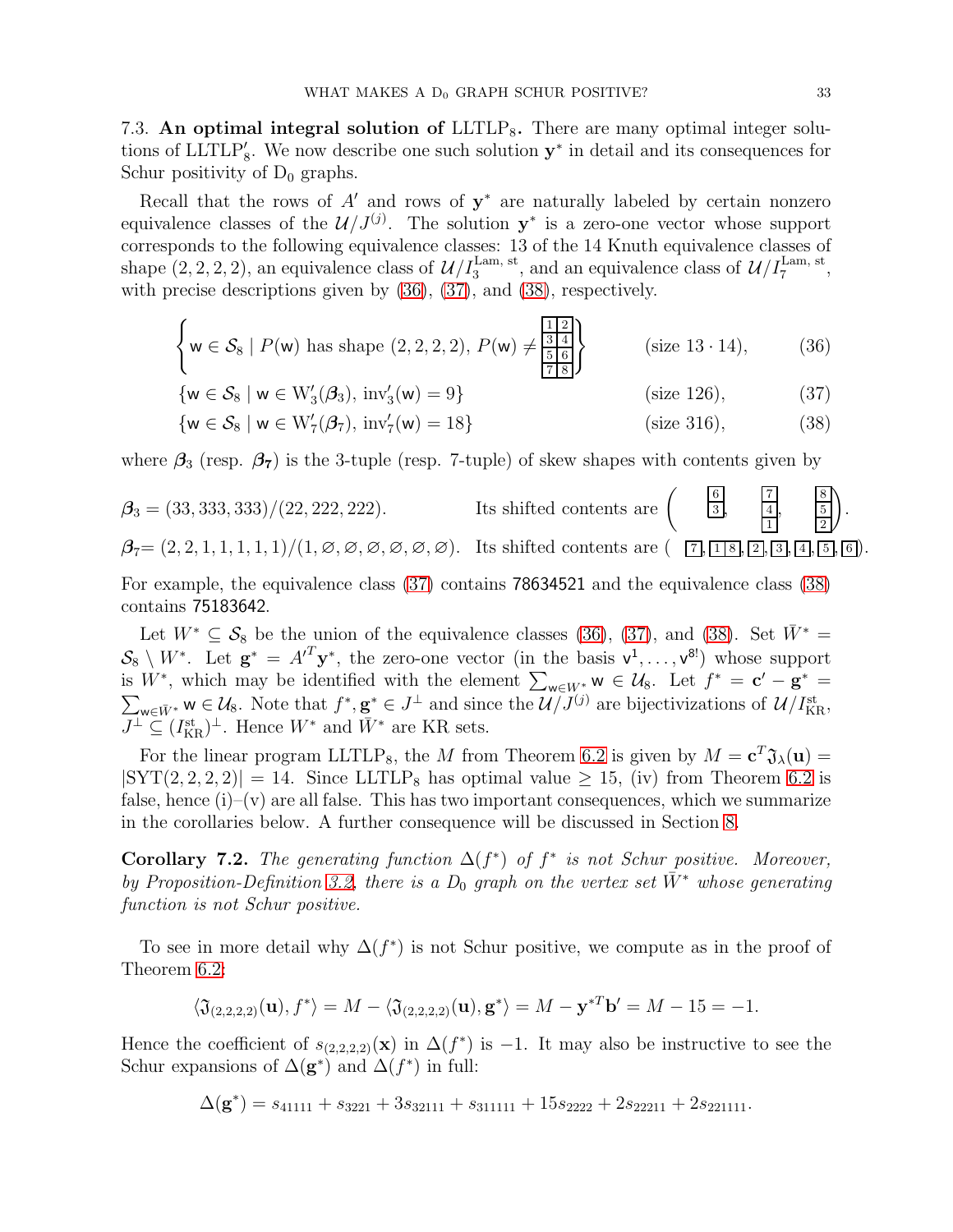$$
\Delta(f^*) = \Delta\bigg(\sum_{w \in \mathcal{S}_8} w - \mathbf{g}^*\bigg) = \sum_{|\mu|=8} |\mathrm{SYT}(\mu)| s_{\mu}(\mathbf{x}) - \Delta(\mathbf{g}^*) =
$$

 $s_8 + 7s_{71} + 20s_{62} + 21s_{611} + 28s_{53} + 64s_{521} + 35s_{5111} + 14s_{44} + 70s_{431} +$  $56s_{422} + 90s_{4211} + 34s_{41111} + 42s_{332} + 56s_{3311} + 69s_{3221} + 61s_{32111} +$  $20s_{311111} - s_{2222} + 26s_{22211} + 18s_{221111} + 7s_{2111111} + s_{11111111}.$ 

Corollary 7.3. There is no way to write  $\mathfrak{J}_{(2,2,2,2)}(u)$  as a positive sum of monomials (even over  $\mathbb{R}$ ) that holds simultaneously in  $\mathcal{U}/I_k^{\text{Lam, st}}$ ,  $k \in [8]$ , and  $\mathcal{U}/I_{\text{plac}}^{st}$ . Hence (by Proposition [5.7\)](#page-25-0) there is also no way write  $\mathfrak{J}_{(2,2,2,2)}(u)$  as a positive sum of monomials over  $\mathbb R$  that holds simultaneously in all the  $\mathcal U/I_k^{\text{Assaf, st}}$  for  $k \in [8]$ .

<span id="page-33-0"></span>7.4. Forcing axiom 5. In this subsection we construct a  $D_5$  graph (a  $D_0$  graph satisfying axiom 5) whose generating function is not Schur positive. The basic idea is to start with a partial  $\hat{D}_0$  graph on the vertex set  $\bar{W}^*$  from §[7.3](#page-32-0) and repeatedly add edges that are forced by axiom 5. To fully understand this construction, we first need the following functions which add edges to force axiom 5.

Recall from §[3.1](#page-9-0) that the type of a KR square of a partial  $D_0$  graph is  $\varnothing$ , 0, K, or R. Note that a partial  $D_0$  graph H is a  $D_0$  graph if and only if the type of any KR square of  $H$  is not 0.

Algorithm 7.4. The functions ForceAxiom5 and ForceAxiom5Step below take as input a partial  $D_0$  graph H and output a partial  $D_0$  graph containing H or FAILURE.

# function  $ForceAxiom5Step(H)$

For every  $|j - i| \geq 3$  and i-edge  $\{v, w\}$  of H such that v admits a j-neighbor, ensure that the type  $t_v^j$  of the KR<sub>j</sub> square containing **v** is the same as the type  $t_w^j$ of the  $KR_i$  square containing w. This means

- if  $t_v^j = t_w^j$ , do nothing
- if  $t_v^j \neq t_w^j$  and both types  $t_v^j, t_w^j$  are not 0, then return FAILURE
- if  $t_v^j \neq 0$  and  $t_w^j = 0$ , set  $t_w^j := t_v^j$  and add the two corresponding edges to H
- if  $t_w^j \neq 0$  and  $t_v^j = 0$ , set  $t_v^j := t_w^j$  and add the two corresponding edges to H.

Return the resulting graph.

# end function

```
function ForceAxiom5(H)repeat
      H' := HH := \text{ForceAxiom5Step}(H)until H' = H or H = FAILUREreturn H
end function
```
Note that ForceAxiom5Step uses description (iii) of axiom 5 from Proposition [7.10](#page-36-0) below. Since ForceAxiom5Step checks that there are no violations to axiom 5 and only adds edges that are forced by axiom 5, the following proposition is immediate.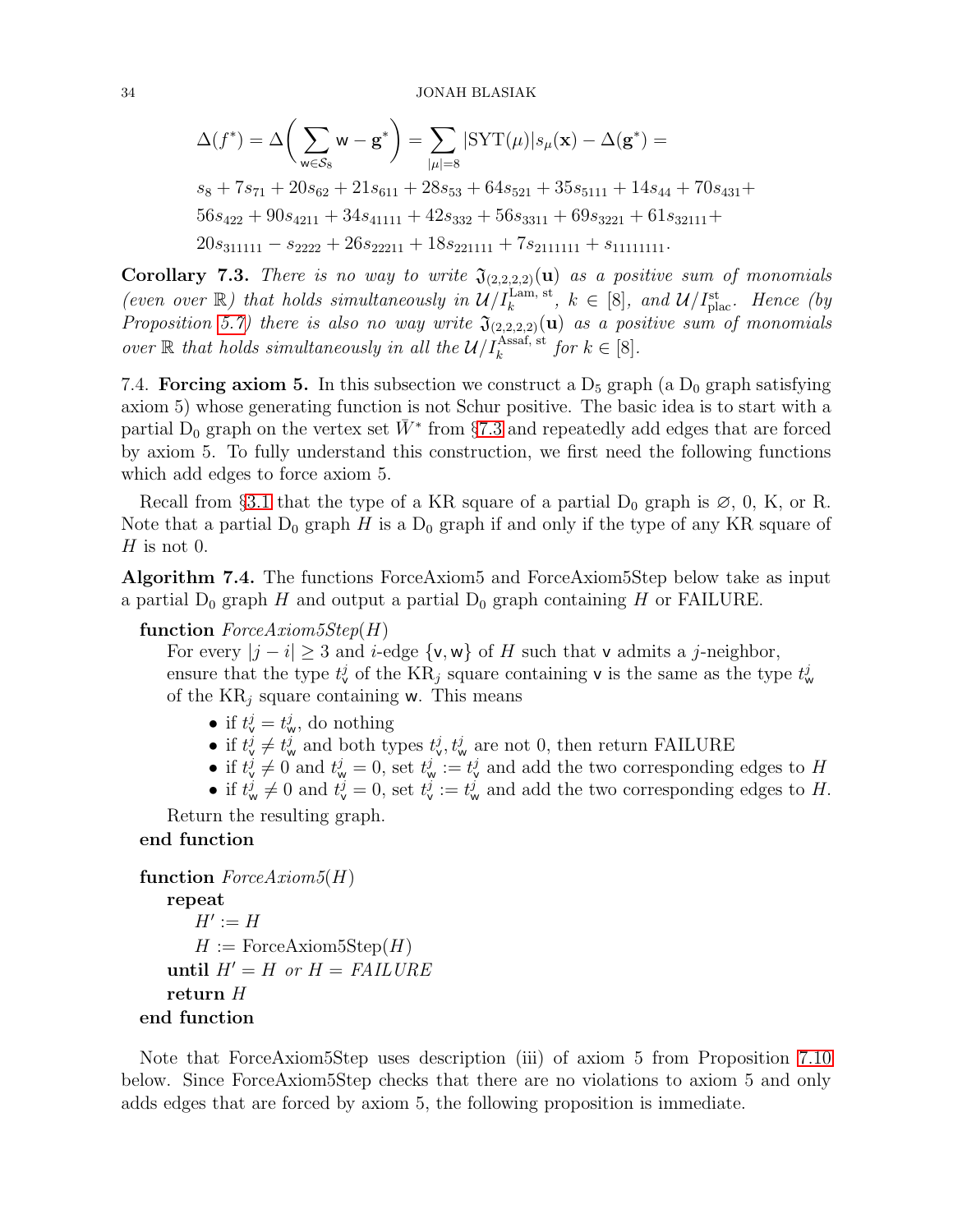**Proposition 7.5.** If ForceAxiom5 outputs a  $D_0$  graph, then this graph satisfies axiom 5. If ForceAxiom5(H) outputs FAILURE, then there is no  $D_5$  graph containing H.

<span id="page-34-0"></span>**Algorithm 7.6.** The following recursive function takes as input a partial  $D_0$  graph H and outputs either a  $D_5$  graph containing H or FAILURE.

```
function Group5Graph(H)if there are no undetermined KR squares of H then
      return H
   end if
   Choose an undetermined KR square X of H. Declare the type of X to be Knuth,
   add the two corresponding edges to H, and let H' denote the resulting graph.
   H'' := \text{ForceAxiom5}(H')if H'' = \textit{FAILURE} then
      return FAILURE
   end if
   return GrowD5Graph(H'')end function
```
**Definition 7.7.** Given a KR set W, the minimal partial  $D_0$  graph on W is the partial  $D_0$  graph H on the vertex set W having as many undetermined KR squares as possible. Equivalently, H is the graph on the vertex set W such that  $\{v, w\}$  is an *i*-edge if and only if  $\{v, w\} = X \cap W$  for some KR<sub>i</sub> square X.

Although Algorithm [7.6](#page-34-0) comes nowhere close to searching the entire space of  $D_0$  graphs on a vertex set for one that satisfies axiom  $5$ , it is good enough to find a  $D_5$  graph on the vertex set  $\bar{W}^*$  from §[7.3.](#page-32-0) Specifically, let  $H^*$  denote the minimal partial  $D_0$  graph on  $\bar{W}^*$ . Order the KR squares of  $S_8$  as follows:

associate to each  $KR_i$  square v[abc]w the string *ivbacw* and then order these strings lexicographically.

If the smallest undetermined KR square of  $H$  is always chosen in GrowD5Graph, then GrowD5Graph( $H^*$ ) returns a D<sub>5</sub> graph on  $\bar{W}^*$ . By Corollary [7.2,](#page-32-4) its generating function is not Schur positive. The largest component of this graph, which has 5322 vertices, is also a  $D_5$  graph whose generating function is not Schur positive.

7.5. Reformulations of axiom 5. Here we reformulate axiom 5 in terms of KR squares and give a slightly smarter version of the function ForceAxiom5.

**Definition 7.8.** For a partial D<sub>0</sub> graph H of degree n, and indices  $|j - i| \geq 3$ , a  $KR_{i,j}$ hypercube  $Z$  of  $H$  consists of a matrix of KR squares of  $H$  of the form

<span id="page-34-1"></span>
$$
x[abc]yedfz x[abc]yefdz xbacy[def]z xbcay[def]z x[abc]ydfez x[abc]yfdez x[abc]yfdez x[abc]yfdez x[abc]z
$$
\n(39)

together with their types, called the *pattern* of  $Z$ , notated as

<span id="page-34-2"></span>
$$
t = \frac{t_1^i}{t_3^i} \frac{t_2^i}{t_4^i} \begin{bmatrix} t_1^j & t_2^j \\ t_3^j & t_4^j \end{bmatrix},\tag{40}
$$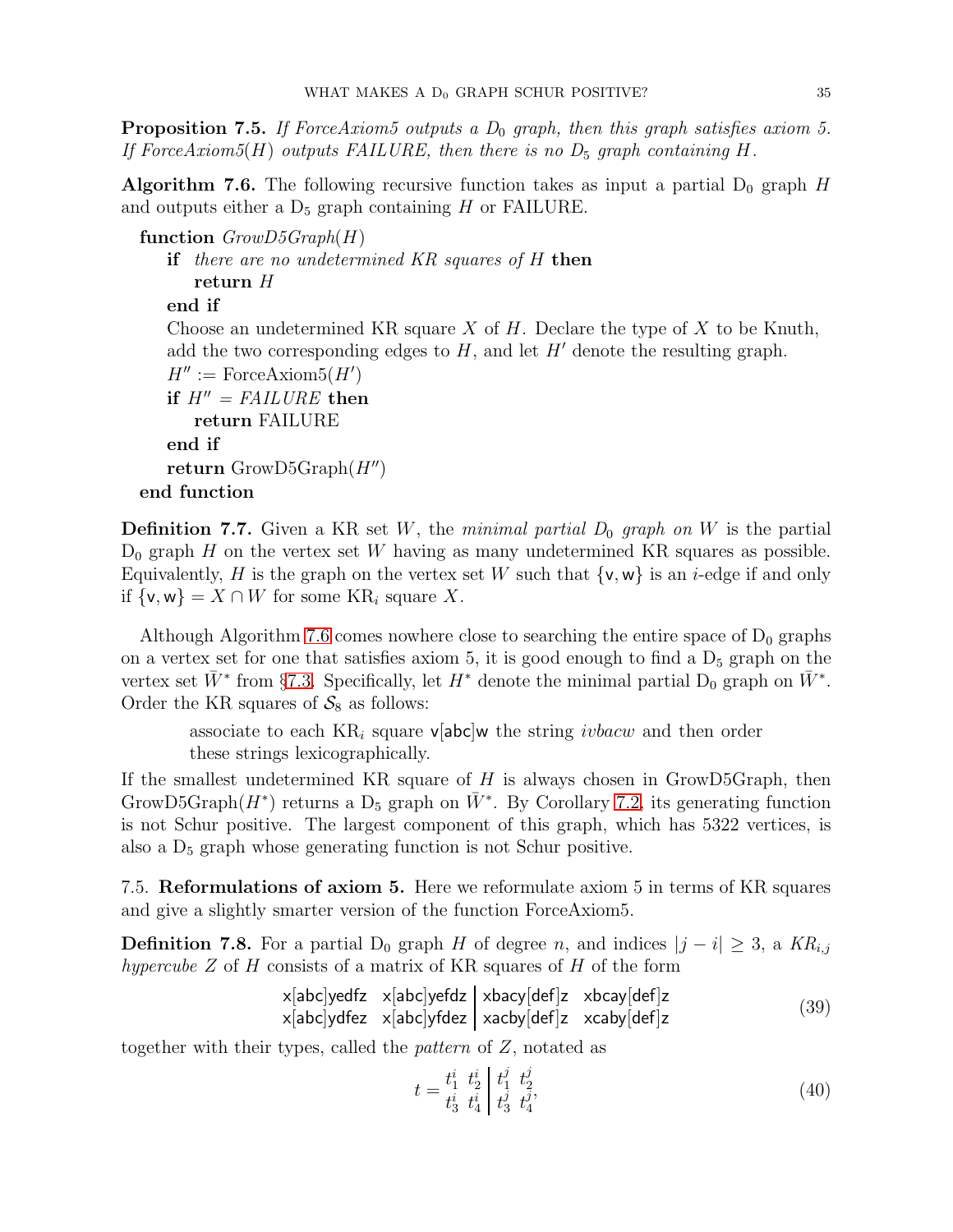<span id="page-35-0"></span>

FIGURE 5. The vertices and some of the edges potentially involved in a  $KR_{2,6}$  hypercube.

where  $a < b < c$  and  $d < e < f$  are letters and x, y, z are words. Also,  $i = |x| + 2$ ,  $j = |x| + |y| + 5$  so that the four KR squares on the left (resp. right) of [\(39\)](#page-34-1) are KR<sub>i</sub> (resp.  $KR_j$  squares.

Note that the pattern of any  $KR_{i,j}$  hypercube of a  $D_0$  graph only contains the types  $\varnothing$ , K, and R.

**Example 7.9.** If H is a partial  $D_0$  graph containing all the vertices in Figure [5](#page-35-0) and only the bold edges, then

the pattern of [167]<sup>84253</sup> [167]<sup>84523</sup> <sup>6178</sup>[245]3 6718[245]<sup>3</sup> [167]82543 [167]85243 1768[245]3 7168[245]3 is  $R R | K 0$  $K \left[0\right] \left[0\right]$   $0$ .

For a partial  $D_0$  graph containing only the eight vertices on the left of the figure, and the four bold edges between these vertices together with the four rotation 6-edges between these vertices, the pattern is  $\frac{R}{K} \propto \frac{R}{R} R$  $K \varnothing$  R R.

A partial pattern is a  $2 \times 4$ -matrix as in [\(40\)](#page-34-2) whose entries are either unoccupied or one of the types  $\emptyset$ , 0, K, or R. A pattern t contains a partial pattern that if t and t agree on the occupied entries of  $\hat{t}$ .

If T and T' are sets of  $2 \times 2$  matrices, then let  $T \times T'$  denote the set of  $2 \times 4$  matrices

$$
\{ \begin{bmatrix} t & | & t' \end{bmatrix} \mid t \in T, \ t' \in T' \}.
$$

For example, if

$$
T = \left\{ \begin{bmatrix} \mathbf{K} \\ \mathbf{R} \end{bmatrix}, \begin{bmatrix} \mathbf{K} \\ \mathbf{R} \end{bmatrix} \right\}, \quad T' = \left\{ \begin{bmatrix} \mathbf{R} \\ \mathbf{R} \end{bmatrix}, \begin{bmatrix} \mathbf{R} \\ \mathbf{R} \end{bmatrix} \right\}, \text{ then}
$$

$$
T \times T' = \left\{ \begin{bmatrix} \mathbf{K} & \mathbf{R} \\ \mathbf{R} & \mathbf{R} \end{bmatrix}, \begin{bmatrix} \mathbf{K} & \mathbf{R} \\ \mathbf{R} & \mathbf{R} \end{bmatrix}, \begin{bmatrix} \mathbf{K} & \mathbf{R} \\ \mathbf{R} & \mathbf{R} \end{bmatrix}, \begin{bmatrix} \mathbf{K} & \mathbf{R} \\ \mathbf{R} & \mathbf{R} \end{bmatrix} \right\}.
$$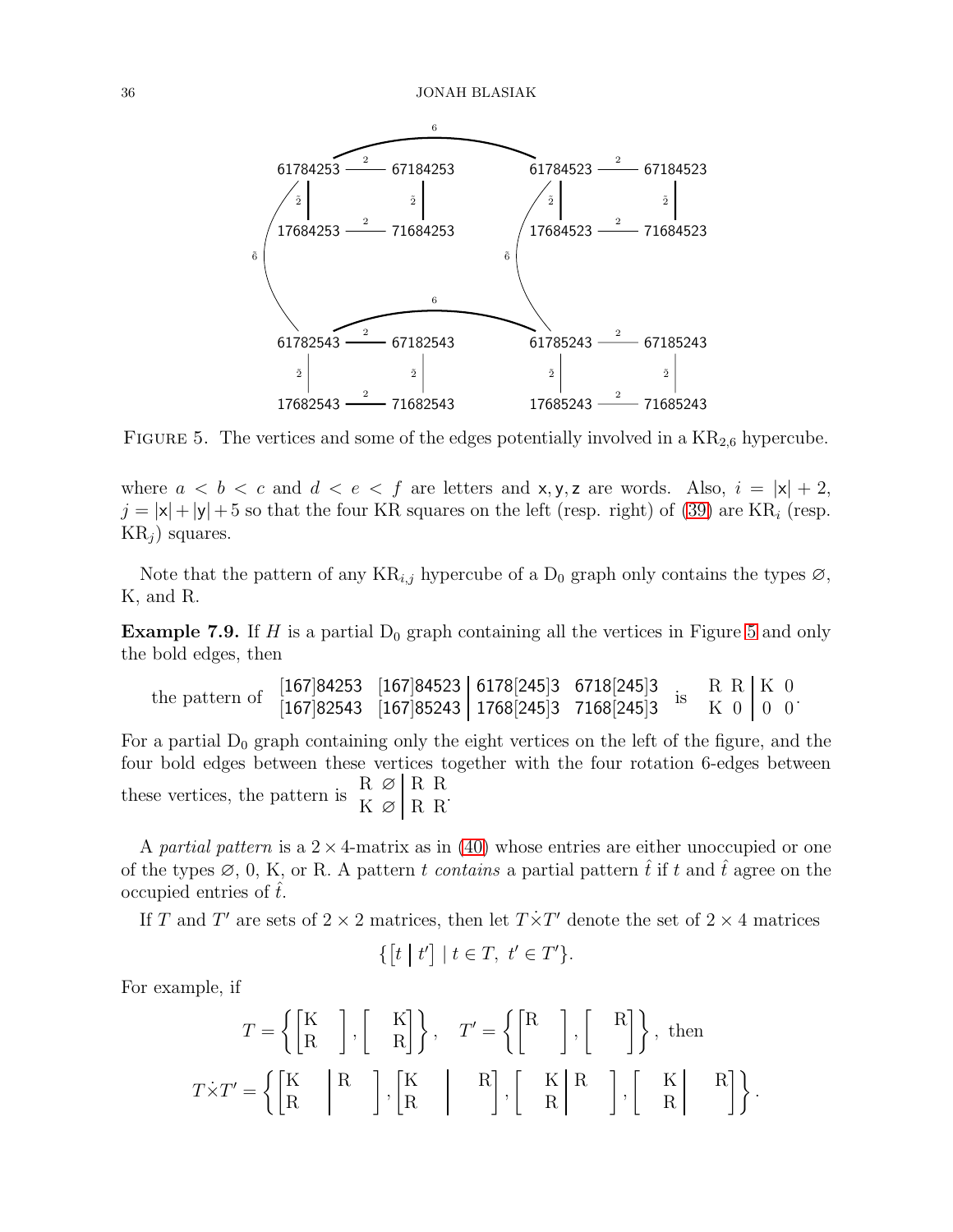It is convenient to reformulate axiom 5 in terms of KR square types, with no direct mention of edges.

<span id="page-36-0"></span>**Proposition 7.10.** The following properties of a  $D_0$  graph  $\mathcal G$  are equivalent:

- (i)  $G$  satisfies axiom 5.
- (ii) For every  $|j i| \geq 3$  and i-edge  $\{v, w\}$  such that v admits a j-neighbor, the type of the *j*-edge at  $v$  is the same as the type of the *j*-edge at  $w$ .
- (iii) For every  $|j i| \geq 3$  and i-edge  $\{v, w\}$  such that v admits a j-neighbor, the type of the  $KR_i$  square containing **v** is the same as the type of the  $KR_i$  square containing w.
- (iv) For every  $j i \geq 3$ , the pattern of any  $KR_{i,j}$  hypercube of G does not contain any of the partial patterns in the following set of size  $64$ :

$$
\left\{ \begin{bmatrix} \mathbf{K} & \\ & \end{bmatrix}, \begin{bmatrix} & \mathbf{K} \\ & \end{bmatrix}, \begin{bmatrix} & \\ & \mathbf{K} \end{bmatrix}, \begin{bmatrix} & \\ & \mathbf{K} \end{bmatrix} \right\} \times \left\{ \begin{bmatrix} \mathbf{K} & \mathbf{R} \\ & \end{bmatrix}, \begin{bmatrix} & \\ & \mathbf{K} & \mathbf{R} \end{bmatrix}, \begin{bmatrix} & \mathbf{R} & \\ & \mathbf{K} & \mathbf{K} \end{bmatrix}, \begin{bmatrix} & \\ & \mathbf{R} & \mathbf{K} \end{bmatrix} \right\} \tag{41}
$$

$$
\bigsqcup \left\{ \begin{bmatrix} R \\ & \end{bmatrix}, \begin{bmatrix} & R \\ & & \end{bmatrix}, \begin{bmatrix} & R \\ & R \end{bmatrix}, \begin{bmatrix} & \\ & R \end{bmatrix} \right\} \times \left\{ \begin{bmatrix} K \\ & R \end{bmatrix}, \begin{bmatrix} & K \\ & R \end{bmatrix}, \begin{bmatrix} R \\ & K \end{bmatrix}, \begin{bmatrix} & R \\ & K \end{bmatrix} \right\} \tag{42}
$$

$$
\bigsqcup \left\{ \begin{bmatrix} K & R \\ & \end{bmatrix}, \begin{bmatrix} K & R \end{bmatrix}, \begin{bmatrix} R & K \end{bmatrix}, \begin{bmatrix} R & K \end{bmatrix} \right\} \times \left\{ \begin{bmatrix} K & \end{bmatrix}, \begin{bmatrix} K \\ & \end{bmatrix}, \begin{bmatrix} K \\ & \end{bmatrix}, \begin{bmatrix} K \\ & K \end{bmatrix} \right\} \tag{43}
$$

$$
\bigsqcup \left\{ \begin{bmatrix} K \\ R \end{bmatrix}, \begin{bmatrix} K \\ R \end{bmatrix}, \begin{bmatrix} R \\ K \end{bmatrix}, \begin{bmatrix} R \\ K \end{bmatrix} \right\} \times \left\{ \begin{bmatrix} R \\ R \end{bmatrix}, \begin{bmatrix} R \\ R \end{bmatrix}, \begin{bmatrix} R \\ R \end{bmatrix}, \begin{bmatrix} R \\ R \end{bmatrix} \right\}.
$$
 (44)

(v) For every  $j - i \geq 3$ , the pattern of any KR<sub>i,j</sub> hypercube of G appears below or is obtained from one of these by replacing some of the types K or R by  $\varnothing$ .

<span id="page-36-3"></span><span id="page-36-2"></span><span id="page-36-1"></span>

|  |  |  | $\begin{array}{lllllll} \text{K} & \text{K} & \text{K} & \text{K} & \text{K} & \text{K} & \text{K} & \text{K} & \text{R} & \text{R} & \text{R} & \text{R} & \text{R} \\ \text{K} & \text{K} & \text{K} & \text{K} & \text{K} & \text{R} & \text{R} & \text{R} & \text{K} & \text{K} & \text{K} & \text{R} & \text{R} \\ \end{array} \label{eq:K}$                                                                                     |  |
|--|--|--|---------------------------------------------------------------------------------------------------------------------------------------------------------------------------------------------------------------------------------------------------------------------------------------------------------------------------------------------------------------------------------------------------------------------------------------|--|
|  |  |  |                                                                                                                                                                                                                                                                                                                                                                                                                                       |  |
|  |  |  |                                                                                                                                                                                                                                                                                                                                                                                                                                       |  |
|  |  |  |                                                                                                                                                                                                                                                                                                                                                                                                                                       |  |
|  |  |  | $\begin{array}{lllllll} \text{K} & \text{K} & \text{K} & \text{R} & \text{R} & \text{K} & \text{K} & \text{R} & \text{R} & \text{R} & \text{R} & \text{R} & \text{R} \\ \text{R} & \text{R} & \text{K} & \text{K} & \text{K} & \text{K} & \text{K} & \text{R} & \text{R} & \text{R} & \text{R} & \text{R} \\ \end{array} \begin{array}{lllllllll} \text{K} & \text{K} & \text{R} & \text{R} & \text{R} & \text{R} & \text{R} & \text$ |  |
|  |  |  |                                                                                                                                                                                                                                                                                                                                                                                                                                       |  |
|  |  |  |                                                                                                                                                                                                                                                                                                                                                                                                                                       |  |
|  |  |  |                                                                                                                                                                                                                                                                                                                                                                                                                                       |  |

*Proof.* The equivalence of (i), (ii), and (iii) follows from the fact that in a  $D_0$  graph, the type of an *i*-edge is equal to the type of the  $KR_i$  square containing it.

To prove (iv) implies (iii), suppose  $\{v, w\}$  is an *i*-edge such that v admits a *j*-neighbor. Assume  $j > i$ , the case  $j < i$  being similar. Let

$$
t = \frac{t_1^i}{t_3^i} \frac{t_2^i}{t_4^i} \begin{vmatrix} t_1^j & t_2^j \\ t_3^j & t_4^j \end{vmatrix}
$$

be the pattern of the  $KR_{i,j}$  hypercube of G that contains the  $KR_i$  square containing v and w. Note that the  $KR_i$  squares containing v and w cannot have type  $\varnothing$  or 0. Hence if  $\{v, w\}$  has type K (resp. R), then t not containing any of the partial patterns in [\(41\)](#page-36-1) (resp. [\(42\)](#page-36-2)) implies  $t_1^j = t_2^j$  $i_2^j$  and  $t_3^j = t_4^j$  $j_4^j$  (resp.  $t_1^j = t_3^j$  $i_3^j$  and  $t_2^j = t_4^j$  $_{4}^{j}$ ). It follows that the type of the  $KR_i$  square containing v is the same as the type of the  $KR_i$  square containing w.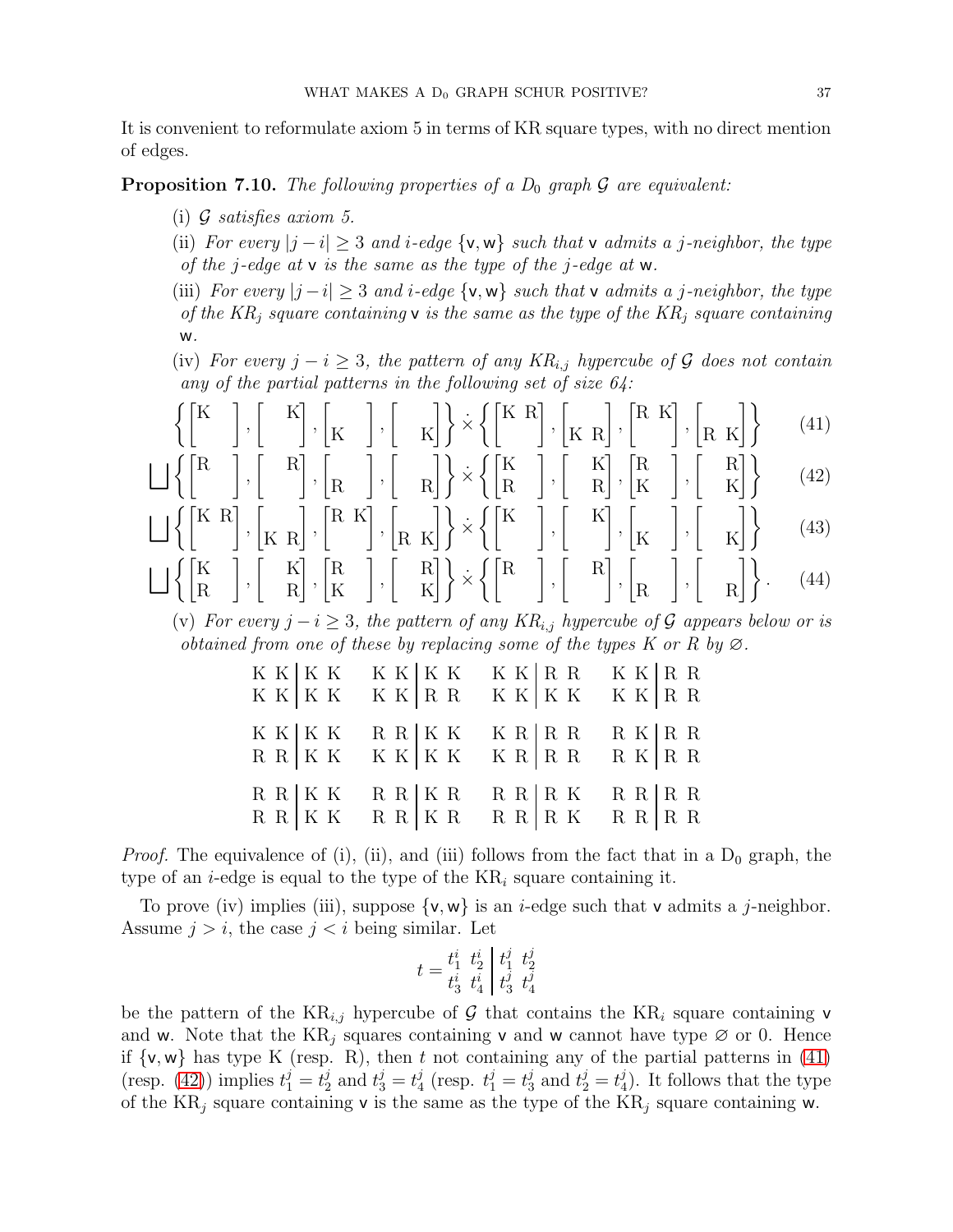## 38 JONAH BLASIAK

To help prove (iii) implies (iv), we first claim that (iii) implies

<span id="page-37-0"></span>the left  $2 \times 2$  submatrix and the right  $2 \times 2$  submatrix in the pattern of any  $KR_{i,j}$  hypercube of G does not contain  $\begin{bmatrix} R & K \\ K & K \end{bmatrix}$ K  $\Big]$  and  $\Big[$ <sub>D</sub><sup>K</sup> R R and their rotations.  $(45)$ 

To prove this claim, consider a  $KR_{i,j}$  hypercube of G as in [\(39\)](#page-34-1) with pattern t as in [\(40\)](#page-34-2). Since G is a  $D_0$  graph, if  $t_1^i \in \{K, R\}$ , then at least two of the vertices in  $x[abc]$ yedfz are vertices of G and admit j-neighbors. So (iii) implies that at least one of  $t_2^i, t_3^i$  is the same as  $t_1^i$ . This proves that the the left  $2 \times 2$  submatrix of t does not contain  $\begin{bmatrix} R & K \\ K & K \end{bmatrix}$ K T and K R R ׀ . The other conclusions of the claim are proved in a similar way.

Now assume (iii) holds. Suppose for a contradiction that (iv) does not hold, i.e. there is a pattern

$$
t = \frac{t_1^i}{t_3^i} \frac{t_2^i}{t_4^i} \begin{vmatrix} t_1^j & t_2^j \\ t_3^j & t_4^j \end{vmatrix}
$$

of a  $KR_{i,j}$  hypercube of G as in [\(39\)](#page-34-1) such that t contains one the partial patterns in (iv). All 64 possibilities are handled in a similar way, so assume  $t_1^i = R$ ,  $t_2^j = R$ ,  $t_4^j = K$ . By [\(45\)](#page-37-0), we must have  $t_1^j \in \{R, \varnothing\}$  and  $t_3^j \in \{K, \varnothing\}$ . Since  $t_1^i = R$ , at least one of the sets {xbacyedfz, xacbyedfz}, {xbcayedfz, xcabyedfz} is an *i*-edge of  $G$ . But by (iii), the former being an *i*-edge implies  $t_1^j = t_3^j \in \{K, R\}$  and the latter being an *i*-edge implies  $t_2^j = t_4^j \in \{K, R\}$ , contradiction.

To prove that (v) implies (iv), it suffices to check each of the 12 patterns appearing in (v) does not contain any of the partial patterns in (iv), which is straightforward.

We now prove (iv) implies (v). Let t be the pattern of any  $KR_{i,j}$  hypercube of G. Let  $t^i$ (resp.  $t^j$ ) be the left (resp. right)  $2 \times 2$  submatrix of t. Note that (iv) implies [\(45\)](#page-37-0) since (iv) implies (iii). It follows that

<span id="page-37-1"></span> $t^i$  (resp.  $t^j$ ) belongs to

$$
\begin{bmatrix} K & K \\ K & K \end{bmatrix} \begin{bmatrix} K & K \\ R & R \end{bmatrix} \begin{bmatrix} R & R \\ K & K \end{bmatrix} \begin{bmatrix} K & R \\ K & R \end{bmatrix} \begin{bmatrix} R & K \\ R & K \end{bmatrix} \begin{bmatrix} R & R \\ R & R \end{bmatrix},
$$
 (46)

or is obtained from one of these by replacing some of the types K or R by  $\varnothing$ .

If  $t^i$  contains  $\begin{bmatrix} K & R \\ R & R \end{bmatrix}$ , then by (iv), line [\(43\)](#page-36-3),  $t^j$  equals  $\begin{bmatrix} R & R \\ R & R \end{bmatrix}$  or is obtained from this by replacing some of the types by  $\varnothing$ . It follows from [\(46\)](#page-37-1) that  $t =$  $\begin{bmatrix} \textbf{K} \ \textbf{R} \ \textbf{K} \ \textbf{R} \ \textbf{R} \ \textbf{R} \ \textbf{R} \end{bmatrix}$  or is obtained from this by replacing some of the types by ∅. This pattern belongs to the list in (v), as desired. If  $t^i$  contains a rotation of  $\begin{bmatrix} K & R \end{bmatrix}$  or  $\begin{bmatrix} R & K \end{bmatrix}$ , then a similar argument applies. If  $t^i$  contains only K or  $\varnothing$ , then by [\(46\)](#page-37-1) and (iv) (line [\(41\)](#page-36-1)), t is equal to one of the patterns in the top row of the list in (v) or is obtained from one of these by replacing some of the types by  $\emptyset$ . The case that  $t^i$  contains only R or  $\emptyset$  is similar. This exhausts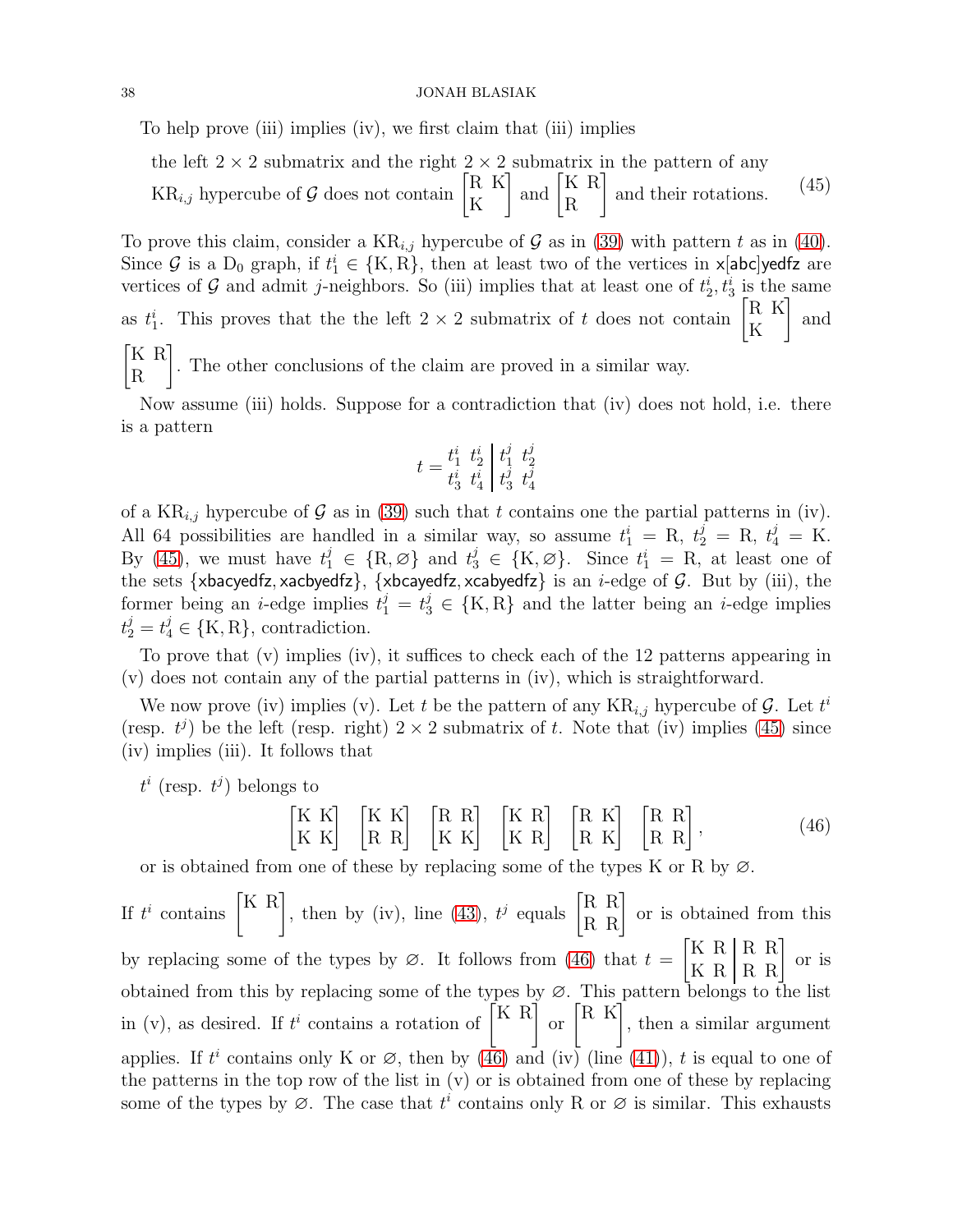all possibilities for  $t^i$  because by the definition of a  $D_0$  graph, if t does not consist entirely of  $\emptyset$ 's, then  $t^i$  contains two entries that are not  $\emptyset$  in the same row or column.

Say that a pattern  $t'$  of a  $KR_{i,j}$  hypercube Z covers another pattern t of Z if  $t'$  is obtained from t by replacing some of its 0's and  $\varnothing$ 's by K or R.

<span id="page-38-0"></span>**Algorithm 7.11.** The functions below take as input a partial  $D_0$  graph H and output a partial  $D_0$  graph containing H or FAILURE.

function AdvancedForceAxiom5Step $(H)$ 

For each  $j - i \geq 3$  and KR<sub>i,j</sub> hypercube of H with pattern

$$
t =\begin{array}{cc|cc} t_{11} & t_{12} & t_{13} & t_{14} \\ t_{21} & t_{22} & t_{23} & t_{24} \end{array},
$$

and for each  $t_{rc}$  equal to 0, set  $t_{rc} = K$  (resp.  $t_{rc} = R$ ) and add the two corresponding edges to H if each of the 12 patterns of Proposition [7.10](#page-36-0) (v) that covers t has r, c-entry equal to K (resp. R). Let  $H'$  denote the resulting graph. If none of the 12 patterns covers  $t$ , return FAILURE, otherwise return  $H'$ .

# end function

function AdvancedForceAxiom $5(H)$ 

```
repeat
      H' := HH := \text{AdvancedForceAxiom5Step}(H)until H' = H or H = \textit{FAILURE}return H
end function
```
To illustrate AdvancedForceAxiom5Step, the pattern  $t = \begin{bmatrix} R & 0 & 0 & 0 \\ K & 0 & 0 & 0 \end{bmatrix}$  can be completed

to  $R$  K K K since this is the only one of the 12 patterns covering t.<br>K K K K

The following proposition is immediate from Proposition [7.10.](#page-36-0)

**Proposition 7.12.** If AdvancedForceAxiom5 outputs a  $D_0$  graph, then this graph satisfies axiom 5. If AdvancedForceAxiom5(H) outputs FAILURE, then there is no  $D_5$  graph containing H.

Recall that in Example [2.5](#page-7-2) we defined triples bijectivizations of  $\mathcal{U}/I_{\text{KR}}^{\text{st}}$ . Also of interest are graphs associated to these bijectivizations. These will be discussed in the next example and Section [8.](#page-42-0)

<span id="page-38-1"></span>**Definition 7.13.** For each assignment of Knuth or rotation to the subsets of size 3 of  $[N]$ (as in Example [2.5\)](#page-7-2), define a  $D_0$  graph on the vertex set W by requiring:

| the type of the KR square $v[abc]w$ is $\begin{cases}$ Knuth if $\{a, b, c\}$ is a Knuth triple,<br>rotation if $\{a, b, c\}$ is a rotation triple. |  |
|-----------------------------------------------------------------------------------------------------------------------------------------------------|--|
|                                                                                                                                                     |  |

We say that a *triples*  $D_0$  *graph* is a union of connected components of such a graph.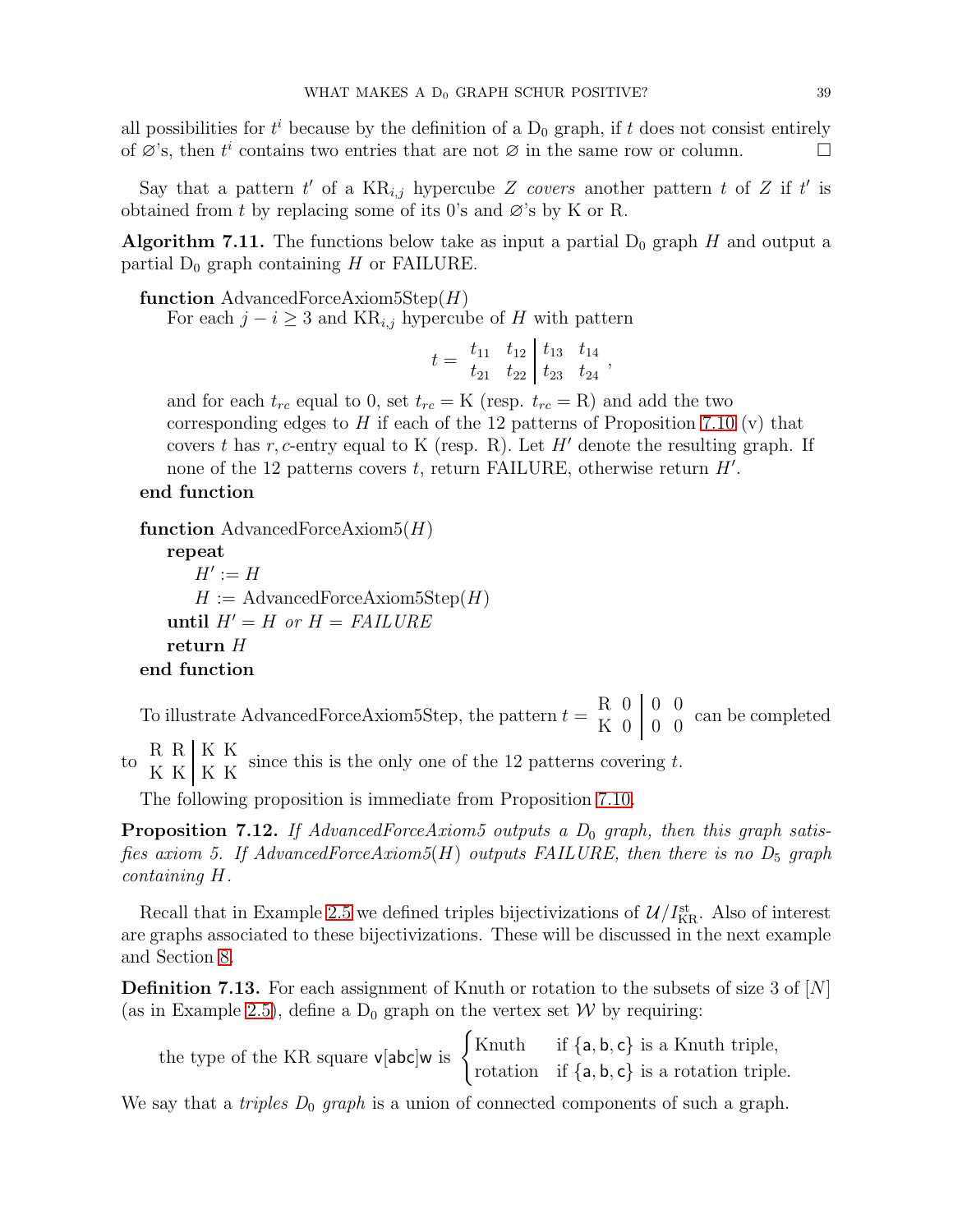**Example 7.14.** To better understand the subset of  $D_5$  graphs inside the set of all  $D_0$  graphs, the following enumerative results are instructive.

| aber of KR squares or $\mathfrak{O}_n$<br>umber of D <sub>0</sub> graphs on $\mathcal{S}_n$<br>Number of triples D <sub>0</sub> graphs on $\mathcal{S}_n$<br>$\begin{bmatrix} 3! \\ 2^{\frac{(n-2)n!}{3!}} \\ 2^{(n)} \\ 2^{24\cdot 20} \end{bmatrix}$ |                                       |
|--------------------------------------------------------------------------------------------------------------------------------------------------------------------------------------------------------------------------------------------------------|---------------------------------------|
|                                                                                                                                                                                                                                                        |                                       |
| Number of $D_0$ graphs on $S_6$                                                                                                                                                                                                                        |                                       |
| Number of $D_5$ graphs on $S_6$                                                                                                                                                                                                                        | $\Big _2^{216\cdot 20} \cdot 12^{20}$ |

The first line comes from the fact that  $KR_i$  squares of  $S_n$  are in bijection with words of length  $n-3$  having no repeated letter, in the alphabet  $1, 2, \ldots, n$ . A D<sub>0</sub> graph on  $S_n$  is determined by choosing the type of each KR square of  $S_n$  independently, hence the second line. The number of triples  $D_0$  graphs on  $S_n$  is clear.

The number of  $D_5$  graphs on  $S_n$  seems difficult to compute for  $n > 6$ , however the  $n = 6$  case is particularly simple because each KR square is contained in at most one  $KR_{i,j}$  hypercube. There are  $24 \cdot 20$  KR squares of  $S_6$ . Axiom 5 imposes no conditions on the  $KR_3$  and  $KR_4$  squares. The same goes for the  $KR_2$  squares of the form [abc]w, where w is an increasing or decreasing word and for the  $KR_5$  squares of the form  $v[abc]$ , where  $\nu$  is an increasing or decreasing word. This is a total of  $16 \cdot 20$  KR squares. There are  $\binom{6}{5}$  $S_3^{(6)} = 20 \text{ KR}_{2,5}$  hypercubes of  $\mathcal{S}_6$  corresponding to the subsets of  $\{1, 2, 3, 4, 5, 6\}$  of size 3, and these partition the remaining  $8 \cdot 20$  KR squares into 20 sets of size 8. By Proposition [7.10](#page-36-0) (v), there are 12 possibilities for the patterns of each of these hypercubes.

<span id="page-39-0"></span>7.6. Forcing axioms  $4'b$  and 5. We sketch the algorithm used to find a D graph whose generating function is not Schur positive.

Let H be a partial D<sub>0</sub> graph. For each  $4 \leq i \leq n-2$ , define  $B_i(H) \subseteq \text{Vert}(H)$  to be the set of  $w \in \text{Vert}(H)$  such that

- $E_{i-2}E_iE_{i-2}(\mathsf{w}), E_iE_{i-2}(\mathsf{w}), E_{i-2}(\mathsf{w}), \mathsf{w}, E_i(\mathsf{w}), E_{i-2}E_i(\mathsf{w})$  are well defined and distinct,
- w has  $(i + 1)$ -type W and  $E_{i-2}(w)$  does not have  $(i + 1)$ -type W.

Define the following statistic on partial D<sub>0</sub> graphs H taking values in  $\mathbb{N} \sqcup \{\infty\}$ :

$$
stat4'b(H) := \begin{cases} \sum_{i=4}^{n-2} |B_i(H)| & \text{if } H \text{ satisfies axiom 4'b,} \\ \infty & \text{otherwise.} \end{cases}
$$

Given a partial  $D_0$  graph H, let  $\mathcal{Q}(H)$  be the graph with

- vertex set the undetermined KR squares of  $H$ ,
- an edge for every pair of undetermined KR squares that appear together in a  $KR_{i,j}$ hypercube.

The space of all  $D_5$  graphs containing a given partial  $D_0$  graph H is much too big to explore completely for one that satisfies axiom 4′ b. To explore this space intelligently, we test the possibilities K or R for the undetermined KR squares of  $H$  while not violating axioms 4'b and 5. We work on one component of  $\mathcal{Q}(H)$  at a time, and for small components,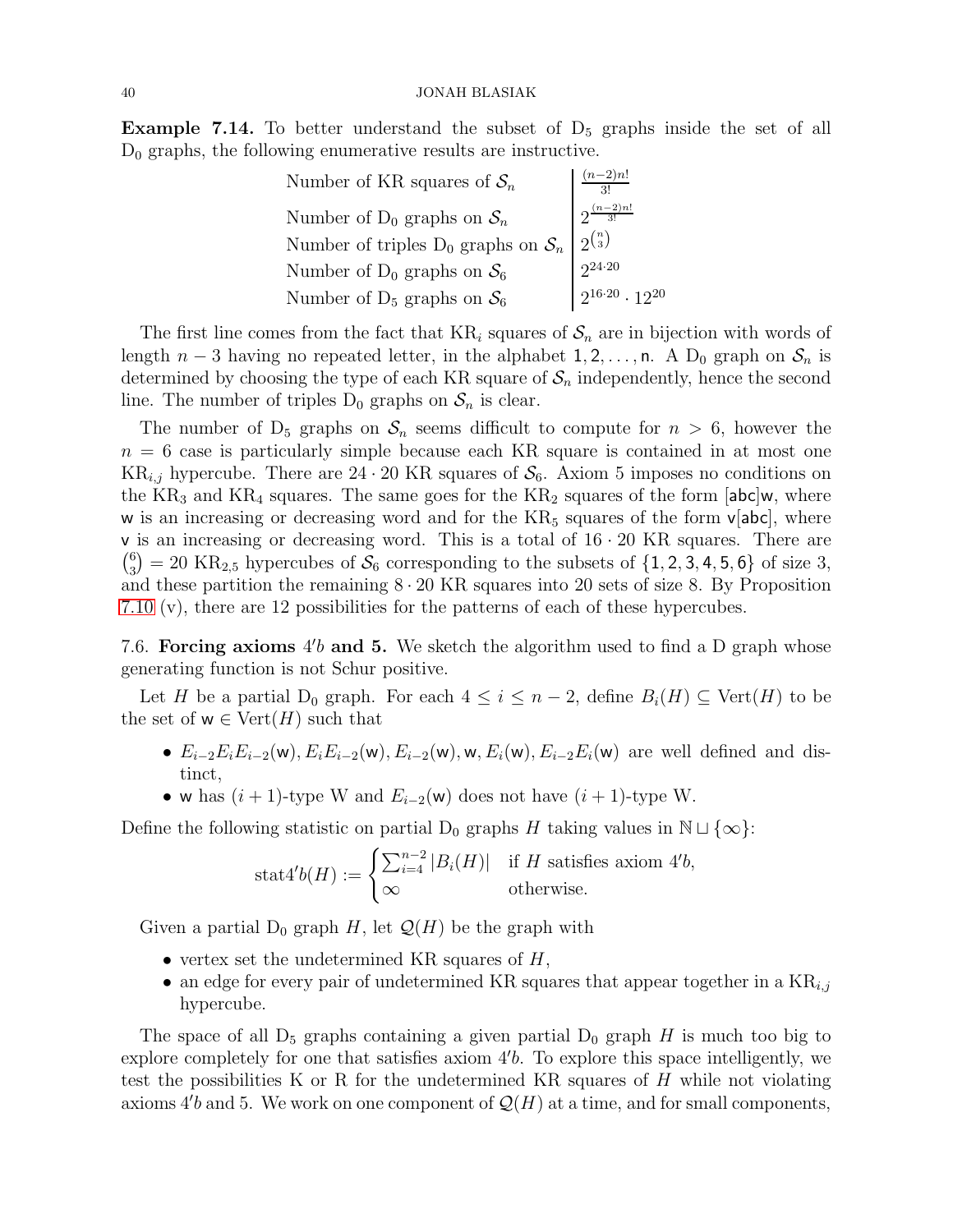we explore both possibilities K or R for the undetermined KR squares, using the statistic stat4'b to decide which ones to keep. For concreteness, let us say that a subgraph of  $\mathcal{Q}(H)$ is small if it has  $\leq 10$  vertices (see Remark [7.16\)](#page-41-1).

**Algorithm 7.15.** In the functions below, the input H is a partial  $D_0$  graph, C and Q are induced subgraphs of the graph  $\mathcal{Q}(H)$ , and C is assumed to be connected. Both functions return a partial D<sub>0</sub> graph containing H together with a statistic in  $\mathbb{N} \sqcup \{\infty\}$ . Moreover, if GrowDGraphOneQComponent (resp. GrowDgraph) returns  $\mathcal{G}, z$  with  $z < \infty$ , then  $\mathcal{G}$  is a partial  $D_0$  graph that satisfies axioms  $4'b$  and 5 and has no undetermined KR squares belonging to the vertex set of C (resp.  $\mathcal{Q}$ ). In particular, if GrowDgraph(H,  $\mathcal{Q}(H)$ ) returns  $\mathcal{G}, z$  with  $z < \infty$ , then  $\mathcal{G}$  is a D<sub>0</sub> graph and a D graph. The function GrowDGraphOneQ-Component calls AdvancedForceAxiom5 from Algorithm [7.11.](#page-38-0)

# function  $GrowDGraphOneQComponent(H, C)$

Choose a vertex  $X$  of  $C$ , which is an undetermined KR square of  $H$ . Let  $H^{K}$  (resp.  $H^{R}$ ) be the graph obtained from H by setting the type of X to be Knuth (resp. rotation) and adding the two corresponding edges to H.  $G^{K} := \text{AdvancedForceAxiom5}(H^{K})$ if  $G^K = \text{FAILURE}$  then return H,  $\infty$ end if Let  $\mathcal{Q}^K$  be the graph obtained from C by removing all the vertices which are no longer undetermined KR squares in  $G^{K}$  ( $\mathcal{Q}^{K}$  is an induced subgraph of  $\mathcal{Q}(G^{K})$ ).  $G^{K}$ , stat<sup>K</sup> := GrowDGraph( $G^{K}, \mathcal{Q}^{K}$ ) if  $C$  is small then  $G^{\rm R} :=$  AdvancedForceAxiom5( $H^{\rm R}$ ) if  $G^R = \text{FAILURE}$  then return H,  $\infty$ end if Let  $\mathcal{Q}^R$  be the graph obtained from C by removing all the vertices which are no longer undetermined KR squares in  $G^R$ .  $G^R$ , stat<sup>R</sup> := GrowDGraph( $G^R$ ,  $\mathcal{Q}^R$ ) if stat<sup>K</sup>  $\lt$  stat<sup>R</sup> then return  $G^{K}$ , stat<sup>K</sup> else return $G^{\rm R}$  stat $^{\rm R}$ end if else if stat<sup>K</sup> <  $\infty$  then return  $G^{K}$ , stat<sup>K</sup> else return GrowDGraph $(G^R, \mathcal{Q}^R)$ end if end if end function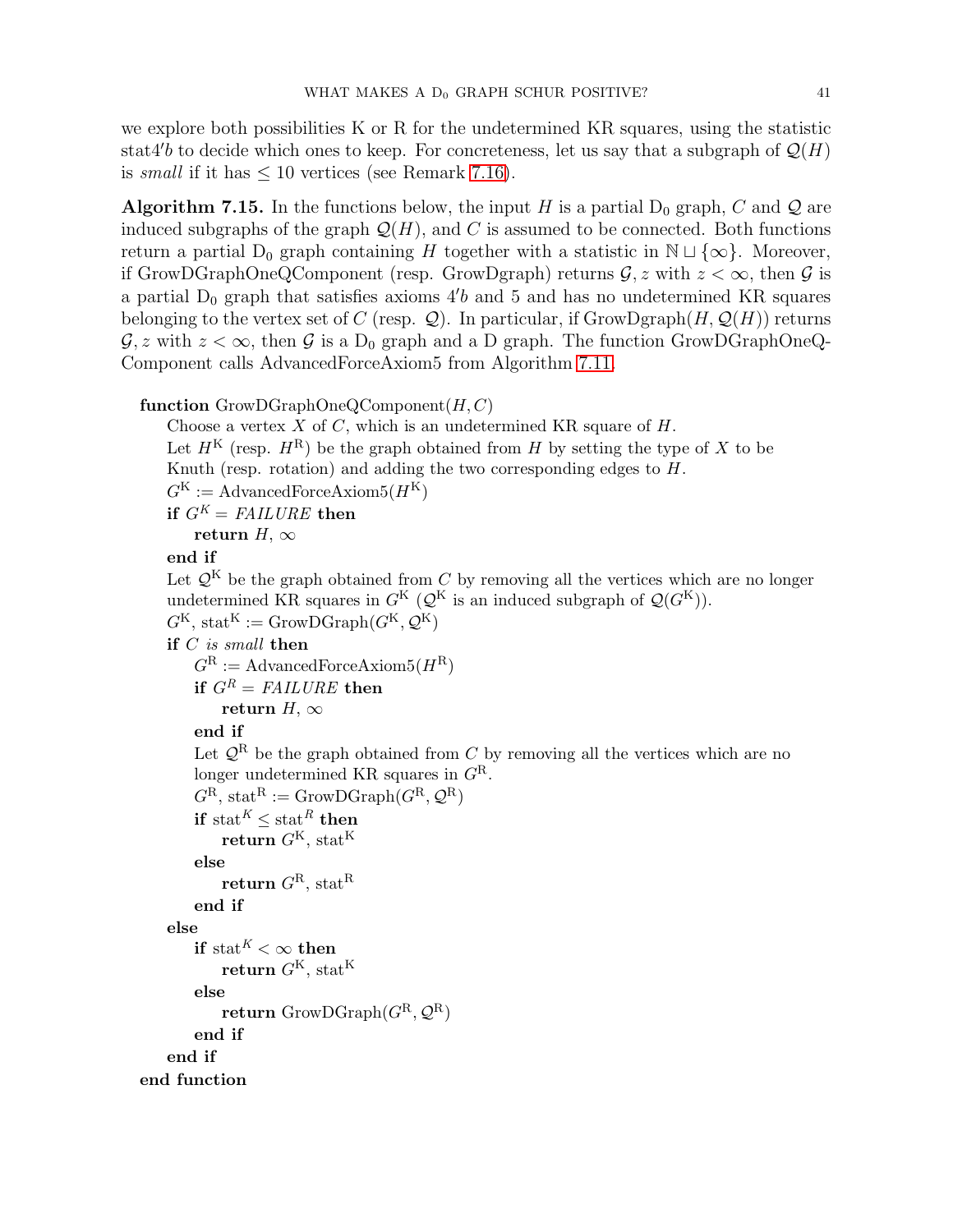## 42 JONAH BLASIAK

```
function Group(<i>H</i>,<i>Q</i>)Let C_1, \ldots, C_t be the components of Q, in increasing order of size (Q may be empty in
   which case t := 0).
   for i = 1 to t do
       H, stat := GrowDGraphOneQComponent(H, C_i)if stat = \infty then
           return H, \inftyend if
   end for
   return H, stat4'b(H)end function
```
<span id="page-41-1"></span>Remark 7.16. In practice, we used complicated heuristics to determine the condition that C is small and to choose a vertex of C in the algorithm above. Also, we used a slightly simpler and faster version of AdvancedForceAxiom5.

<span id="page-41-2"></span>**Remark 7.17.** Instead of calling GrowDGraph with the minimal partial  $D_0$  graph  $H^*$  on  $\bar{W}^*$ , it is better to call it with a smaller partial D<sub>0</sub> graph constructed as follows: let H' be the  $D_0$  graph obtained by setting each undetermined KR square of  $H^*$  to type Knuth. Let V be the vertex set of the largest component of  $H'$  (there is a unique largest component); the size of V is 6026, whereas the size of  $\bar{W}^*$  is 39696. Let  $H^*_{6026}$  be the minimal partial  $D_0$ -graph on V (by Proposition [4.1](#page-15-2) (i) and Proposition-Definition [3.2,](#page-10-1) V is a KR set). The generating function of this graph is not Schur positive.

With  $H_{6026}^*$  as in Remark [7.17,](#page-41-2) the function call GrowDGraph $(H_{6026}^*, \mathcal{Q}(H_{6026}^*)),$  or rather its modification with the heuristics and caveats of Remark [7.16,](#page-41-1) outputs a D graph. The largest component  $\mathcal{G}^*$  of this graph is a D graph whose generating function is not Schur positive. The graph  $\mathcal{G}^*$  is described in the data files accompanying this paper. See §[7.8](#page-42-1) for a guide to these files and some basic properties of  $\mathcal{G}^*$ .

<span id="page-41-0"></span>7.7. A strengthening of axiom  $4'b$ . We also considered a stronger version of axiom  $4'b$ , which we call axiom  $4^{\prime\prime}b$ .

**Definition 7.18.** Let  $\mathcal{G}$  be a signed, colored graph of degree n satisfying axiom 0. For  $4 \leq i < n$ , a weak flat *i*-chain of G is a sequence  $(x^1, x^2, \ldots, x^{2h-1}, x^{2h})$  of distinct vertices admitting  $i - 2$ -neighbors such that

- $x^{2j-1} = E_i(x^{2j}),$
- $x^{2j+1}$  is any vertex on the  $(i-2)-(i-1)$ -string containing  $x^{2j}$  such that  $E_{i-2}(x^{2j+1})$ does not have  $(i - 1)$ -type W.

**Remark 7.19.** The vertices  $x^{2j}$  and  $x^{2j+1}$  in a weak flat *i*-chain are related just as in Remark [3.12,](#page-13-3) except that if H is a path  $(y^1, \ldots, y^5)$  with 4 edges as in that remark, then exactly one of the following possibilities must hold:

- $x^{2j} = y^2, x^{2j+1} = y^5,$
- $x^{2j} = y^4, x^{2j+1} = y^5,$
- $x^{2j} = y^5$ ,  $x^{2j+1} = y^4$ ,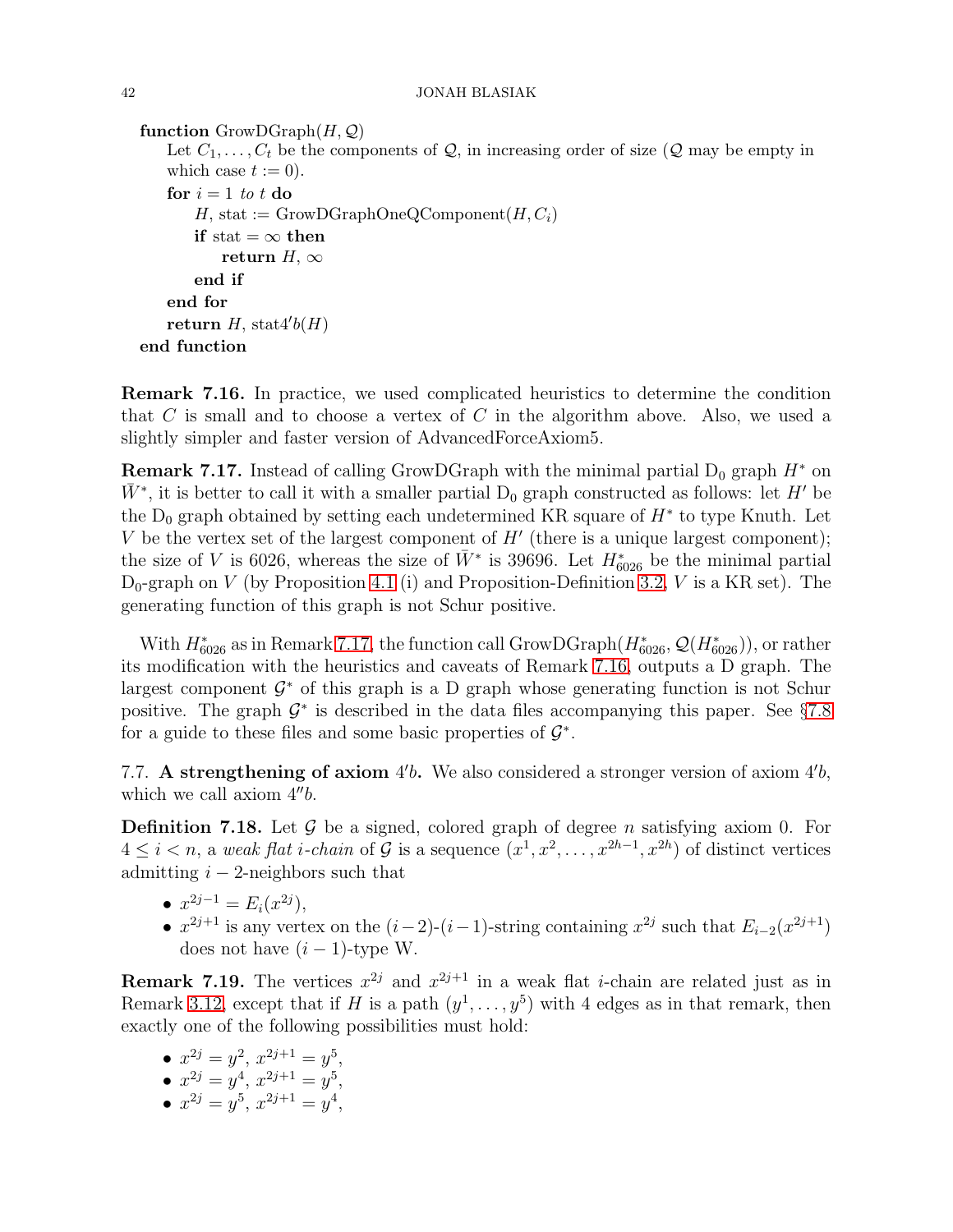- $x^{2j} = y^2, x^{2j+1} = y^4,$
- $x^{2j} = y^3, x^{2j+1} = y^4,$
- $x^{2j} = y^3, x^{2j+1} = y^5.$

Axiom  $4''b$  is the same as axiom  $4'b$  except with weak flat *i*-chain in place of flat *i*-chain:

(axiom 4"b) if  $(x^1, x^2, \ldots, x^{2h-1}, x^{2h})$  is a weak flat *i*-chain and  $x^j$  has  $(i + 1)$ -type W for some  $2 < j < 2h-1$ , then either  $x^1, \ldots, x^j$  have  $(i+1)$ -type W or  $x^j, \ldots, x^{2h}$  have  $(i + 1)$ -type W (or both).

Any flat i-chain is a weak flat i-chain, hence any signed, colored graph satisfying axiom  $4''b$  also satisfies axiom  $4'b$ . The D<sub>0</sub> graph  $\mathcal{G}^*$  constructed in §[7.6](#page-39-0) satisfies axiom  $4''b$  in addition to axioms 5 and 4′ b.

<span id="page-42-1"></span>7.8. Accompanying data files. The graph  $\mathcal{G}^*$  constructed in §[7.6](#page-39-0) has 4950 vertices and its generating function is

$$
6s_{4211} + 12s_{41111} + s_{332} + 3s_{3311} + 13s_{3221} + 37s_{32111} + 12s_{311111} - s_{2222} + 8s_{22211} + 2s_{221111}.
$$

Figure [6](#page-43-0) depicts a flat 4-chain of  $\mathcal{G}^*$  of length 10 and some of its neighboring vertices.

Let  $V^*$  be the vertex set of  $\mathcal{G}^*$ . The accompanying files present  $\mathcal{G}^*$  in several different formats and contain Maple code to check that  $\mathcal{G}^*$  satisfies axioms  $4'b$  and 5.

- (a) vertexset.txt gives the vertex set  $V^* \subseteq S_8$  as a list of lists.
- (b) involutions.txt gives the edges of  $\mathcal{G}^*$  as involutions  $E_2, \ldots, E_7$  of  $\{1, \ldots, 4950\} \cong$  $V^*$ , where the isomorphism is given by the ordering of vertices in  $(a)$ .
- (c) involutions with zeros.txt is the same as (b) except  $E_i(\mathbf{v})$  is set to 0 if v does not admit an  $i$ -neighbor.
- (d) maplegraph.txt presents  $G^*$  as a Maple graph (no edge colors or types included).
- (e) checkaxioms.txt contains Maple code to check that  $\mathcal{G}^*$  is a  $D_0$  graph and satisfies axioms 4′ b and 5. Hence it is a D graph by Theorem [4.10.](#page-21-1) We also provide code to verify that the coefficient of  $s_{(2,2,2,2)}(\mathbf{x})$  in the generating function of  $\mathcal{G}^*$  is  $-1$ . This file contains the data in vertexset.txt and involutionswithzeros.txt.

Remark 7.20. Checking that  $\mathcal{G}^*$  is a D graph only depends on the code in checkaxioms.txt and the material in Sections [2–](#page-5-0)[4](#page-14-0) (more specifically, Theorem [4.10](#page-21-1) and the definition of a D graph in §[3.3–](#page-11-4)[3.4\)](#page-13-0). (The material in Sections [6–](#page-26-0)[7](#page-30-1) is important for understanding how  $\mathcal{G}^*$  was found, but is not needed for checking it is a D graph.)

# 8. Concluding remarks

<span id="page-42-0"></span>The following table summarizes our current knowledge of Schur positivity for the generating functions of various classes of  $D_0$  graphs.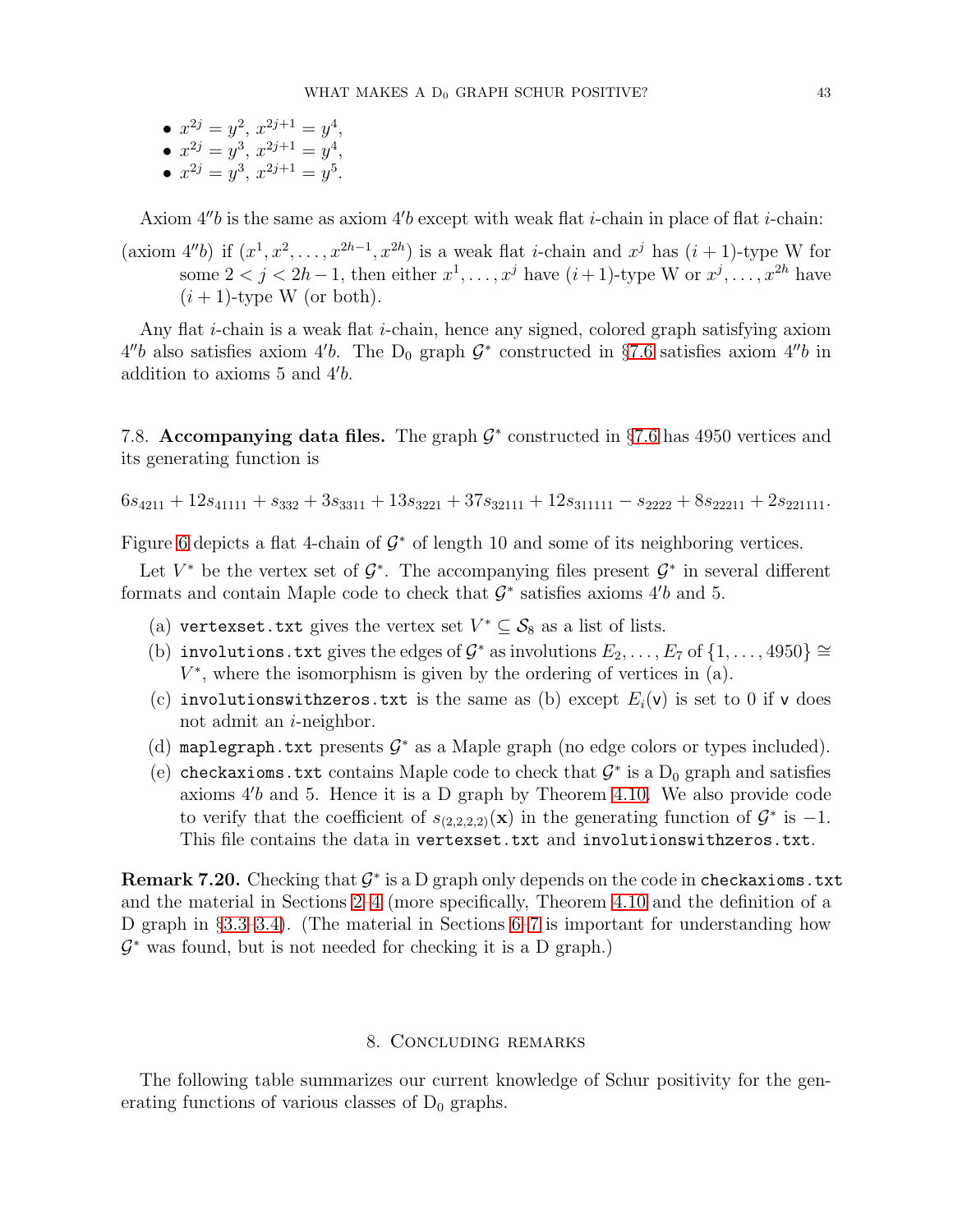<span id="page-43-0"></span>

FIGURE 6. A flat 4-chain of  $\mathcal{G}^*$  of length 10. The words that belong to the chain are outlined. All of the 3-neighbors and 5-neighbors of the vertices in the chain are also shown as well as the vertices along the 2-3-strings connecting consecutive vertices in the chain. Only the last two vertices of the chain, 78516243 and 78561243, have 5-type W, hence this does not violate axiom 4′ b.

| Class of $D_0$ graphs                                                                                                  | Schur positive |
|------------------------------------------------------------------------------------------------------------------------|----------------|
| All $D_0$ graphs                                                                                                       | $\rm No$       |
| $D_0$ graphs satisfying axiom 5                                                                                        | No             |
| $D_0$ graphs satisfying axioms 4'b and 5                                                                               | No             |
| $D_0$ graphs satisfying axioms 4"b and 5"                                                                              | No             |
| All triples $D_0$ graphs (Definition 7.13)                                                                             | Unknown        |
| The Assaf LLT <sub>k</sub> D graphs (Definition 5.6)                                                                   | Unknown        |
| $D_0$ graphs $\mathcal G$ such that $\sum_{w \in \text{Vert}(\mathcal G)} w \in (I_{\leq 3}^{\text{Lam, st}})^{\perp}$ | Yes            |
| The graphs $\mathcal{G}_{k}^{\text{st}}(\boldsymbol{\beta},t)$ (see §5.3)                                              | Yes            |

Here,  $I_{\leq k}^{\text{Lam, st}}$ <sup>Lam, st</sup> is the two-sided ideal of U corresponding to the relations [\(3\)](#page-2-0) together with

$$
ac = ca \tfor c - a > k,
$$
  

$$
b(ac - ca) = (ac - ca)b \tfor a < b < c \text{ and } c - a \le k.
$$

Then  $I_{\leq k}^{\text{Lam, st}} \supseteq I_{\text{KR}}^{\text{st}}$ . In [\[4\]](#page-45-3), we show that  $\mathfrak{J}_{\lambda}(\mathbf{u})$  is a positive sum of monomials in  $\mathcal{U}/I_{\leq k}^{\text{Lam, st}}$ , which explains the second-to-last entry of the table. Also, the last entry of the table follows from the Schur positivity of LLT polynomials.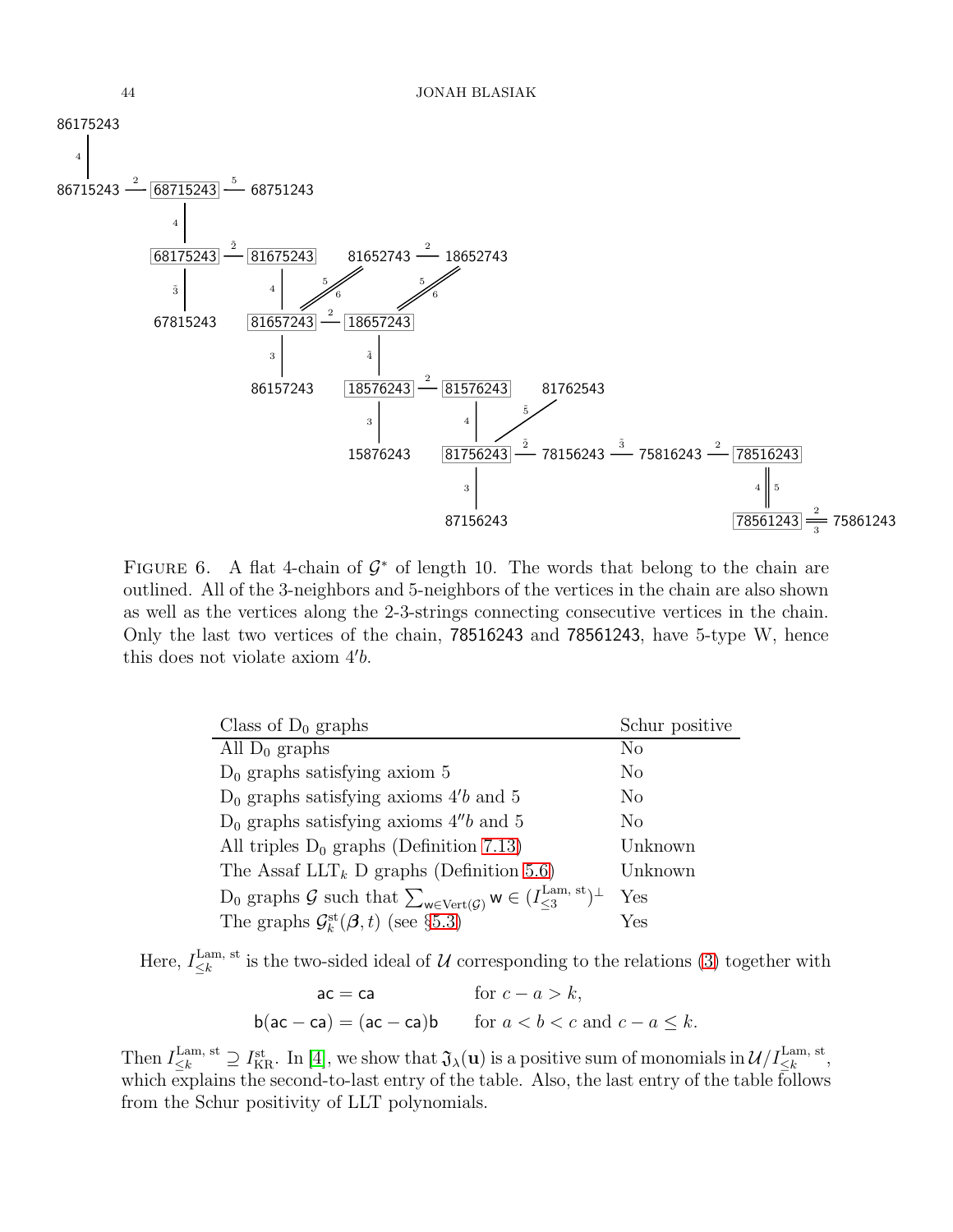Despite the negative results of this paper, there is substantial evidence that many  $D_0$  graphs have Schur positive generating functions. This includes computer experimentation of many researchers, the "Yes" entries in the table above, and to some extent the "Unknown" entries because substantial computer searches support Schur positivity in these cases. In addition, Theorem [4.6](#page-18-0) can be generalized to show that the coefficient of  $s_{\lambda}(\mathbf{x})$ in the generating function of any  $D_0$  graph is nonnegative whenever  $\lambda$  is a hook shape or of the form  $(a, 2, 1<sup>b</sup>)$ . It remains a major open question to give some uniform explanation of these observations. Before formulating some specific questions along these lines, let us see exactly how the negative results of this paper make such an explanation difficult.

For the sake of concreteness, let us define a *local property* of a  $D_0$  graph  $\mathcal G$  to be one that only depends on  $\text{Res}_K \mathcal{G}$  for  $|K| \leq 6$ . Then axioms 3, 4'a, 4'b, 4"b and LSP<sub>4</sub> and  $LSP_5$  are local in this sense. Understanding the Schur expansions of  $D_0$  graphs using the theory of noncommutative Schur functions is well adapted to studying such properties. For example, if I is a two-sided ideal of U generated in degree  $\leq 6$  and  $I \supseteq I_{\text{KR}}^{\text{st}}$ , then the property that a D<sub>0</sub> graph G satisfies  $\sum_{w \in \text{Vert}(\mathcal{G})} w \in I^{\perp}$  is a local property. These are the natural local properties from this perspective.

However, §[7.3](#page-32-0) shows the limitations of such properties for proving Schur positivity. If we want to prove that all Assaf  $LLT_k$  D graphs have Schur positive generating functions using a local property corresponding to an ideal  $I$  as above, then we must prove that

- (A) for all k and all Assaf LLT<sub>k</sub> D graphs  $\mathcal{G}$ , there holds  $\sum_{w \in \text{Vert}(\mathcal{G})} w \in I^{\perp}$ ,
- (B)  $\Delta(\sum_{w\in W} w)$  is Schur positive for every KR set W such that  $\sum_{w\in W} w \in I^{\perp}$ .

Then we must have  $I^{\perp} \supseteq (I_k^{\text{Assaf, st}})$ Assaf, st  $\bigcup_k$  for all k, hence  $I^{\perp} \supseteq J^{\perp}$  for  $J = \bigcap_j J^{(j)}$  with  $J^{(j)}$ as in  $\S 7.3$ . But then  $(B)$  is false. Hence we must turn to nonlocal properties, properties that depend on edges and not just vertices, or some "non-uniform" explanation of Schur positivity that handles each k separately.

Here are some precise questions to guide us towards a better understanding of what makes a  $D_0$  graph Schur positive:

- In which quotients  $\mathcal{U}/I$  of  $\mathcal{U}/I_{\text{KR}}^{\text{st}}$  can  $\mathfrak{J}_{\lambda}(\mathbf{u})$  be written as a positive sum of monomials? We believe the case  $I$  is generated in degree 3 to be particularly important.
- For which quotients  $\mathcal{U}/I$  of  $\mathcal{U}/I_{\text{KR}}^{\text{st}}$  do all  $D_5$  graphs  $\mathcal{G}$  satisfying  $\sum_{w \in \text{Vert}(\mathcal{G})} w \in I^{\perp}$ have Schur positive generating functions?

The negative results of this paper suggest that answers to these questions will not be simple and that there may be no unique, most general condition that guarantees Schur positivity.

#### **ACKNOWLEDGMENTS**

I am extremely grateful to Sergey Fomin for his valuable insights and guidance on this project and to John Stembridge for his generous advice and many detailed discussions. I thank Sami Assaf, Sara Billey, and Jennifer Morse for valuable discussions and Elaine So and Xun Zhu for help typing and typesetting figures.